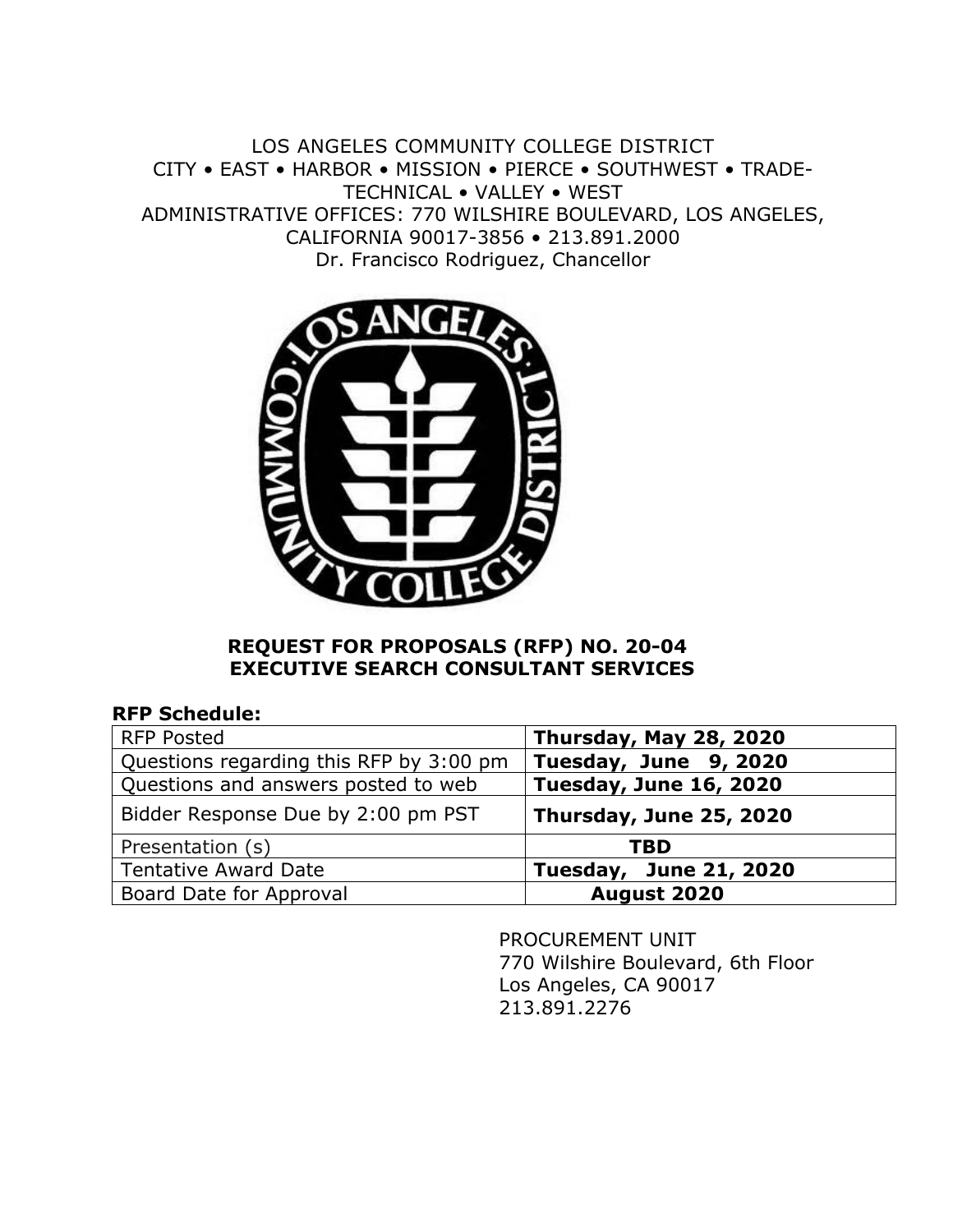# **TABLE OF CONTENTS**

| I.        |                                                                                                                                                                                                                                            |
|-----------|--------------------------------------------------------------------------------------------------------------------------------------------------------------------------------------------------------------------------------------------|
| II.       |                                                                                                                                                                                                                                            |
| III.      |                                                                                                                                                                                                                                            |
| IV.       |                                                                                                                                                                                                                                            |
| V.<br>VI. | Α.<br>В.<br>C.<br>D.<br>Ε.<br>F.<br>G.<br>Η.<br>I.<br>RFP INSTRUCTIONS AND GENERAL CONDITIONS  12<br>А.<br>Β.<br>$C_{\cdot}$                                                                                                               |
|           | <b>GENERAL</b><br>А.<br>B.<br>$C_{1}$<br>D.<br>PROPOSED INFORMATION TO BE ACCURATE, COMPLETE AND VALID.20<br>Ε.<br>F.<br>20<br>G.<br>Η.<br>Ι.<br>J.<br>Κ.<br>WITHDRAWAL/PROPOSAL IRREVOCABLE FOR 120 DAYS 22<br>L.<br>М.<br>N.<br>O.<br>P. |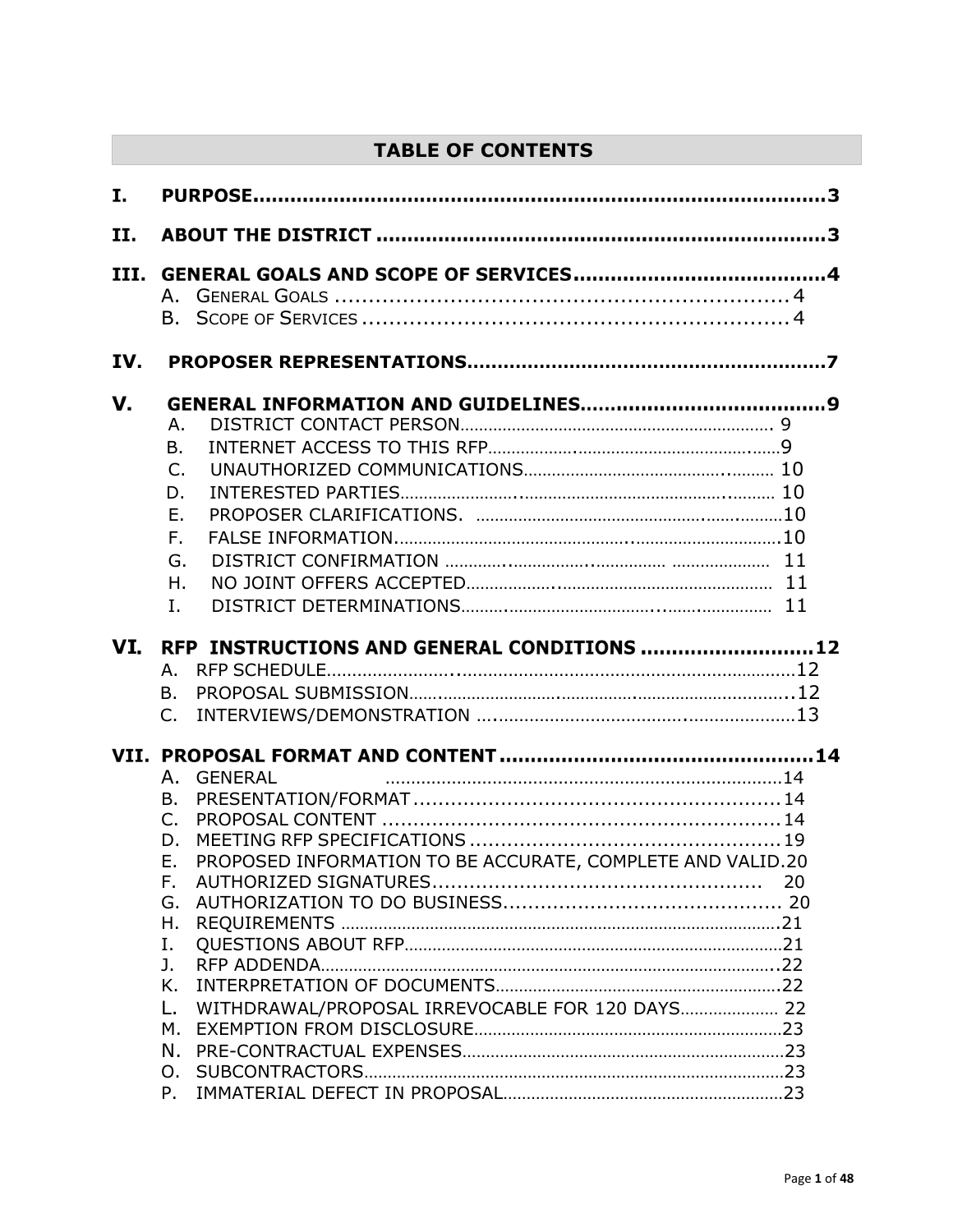| IX. |  |
|-----|--|
|     |  |
|     |  |
|     |  |
|     |  |
|     |  |
|     |  |
|     |  |
|     |  |
|     |  |
|     |  |
|     |  |
|     |  |
|     |  |
|     |  |
|     |  |
|     |  |
|     |  |

#### XII. EXHIBITS

- A. EXHIBIT A NONCOLLUSION AFFIDAVIT TO BE EXECUTED BY PROPOSER
- B. EXHIBIT B CERTIFICATION OF NON-DISCRIMINATIONTO BE EXECUTED BY
- C. EXHIBIT C CONFIDENTIALITY AGREEMENT
- D. EXHIBIT D ACKNOWLEDGMENT OF ADDENDA
- E. EXHIBIT E EXCEPTIONS AND DEVIATIONS TO SERVICES AGREEMENT
- F. EXHIBIT F SERVICES AGREEMENT
- G. EXHIBIT G CERTIFICATION OF LOCAL, SMALL, EMERGING, AND DISABLED VETERAN BUSINESS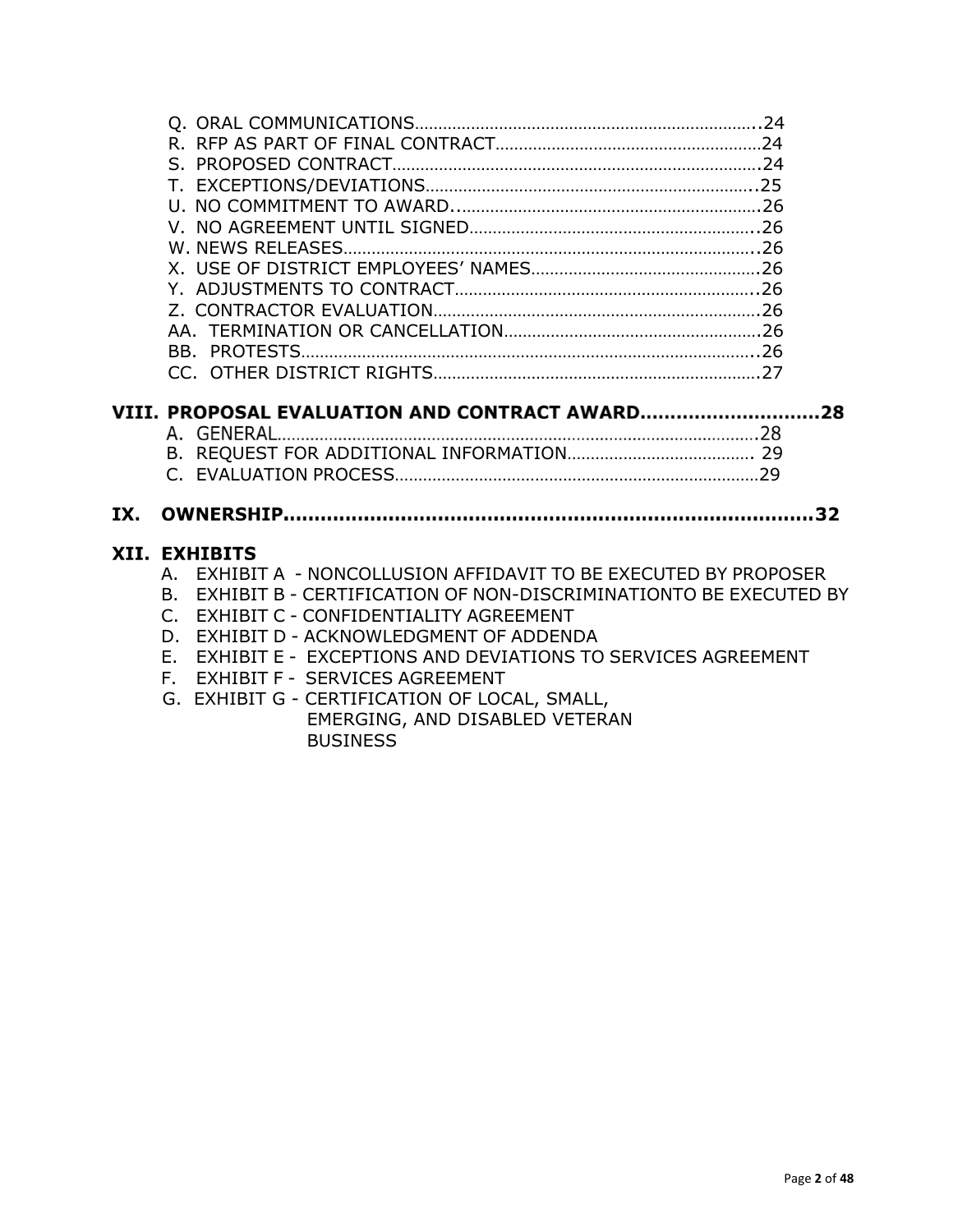## **I. PURPOSE**

The purpose of this Request for Proposal (RFP) is to solicit proposals from qualified firms to provide executive search services that would assist the Chancellor of the Los Angeles Community College District and Board of Trustees in conducting search processes for new chief executive officers, presidents/chancellor, on an as-needed basis. It is the intent of the District to issue multiple contracts as a result of this RFP.

Award will be to the firms that demonstrate expertise and experience in executive recruitment for higher education that propose reasonable fees/billing rate and structure and meet the requirements of this RFP.

Selection of a Respondent under this RFP does not commit the District to procuring any services pursuant to this RFP.

*An executive search consultant or firm which would like to participate in this solicitation for proposals but which cannot meet one or more of the specifications in this RFP should submit a proposal. anyway. The proposal should identify which specifications cannot be met, and provide an explanation.*

## **II. ABOUT THE DISTRICT**

The District was organized in 1969 and is governed by an elected Board of Trustees and is part of the statewide California Community College system. Members of the Board of Trustees are elected at large to serve four-year terms.

LACCD serves a population of several million residents in southern California within an area of 884 square miles of metropolitan Los Angeles and unincorporated areas of the County of Los Angeles. The District extends from Agoura Hills in the western part of the San Fernando Valley to the City of San Fernando in the northeast. The service area includes Culver City on the western side of the greater Los Angeles basin, Monterey Park and San Gabriel on the east side as well as Palos Verdes Estates and San Pedro to the south.

In keeping with its mission, the District provides comprehensive lower-division general education, occupational education, transfer education, credit and noncredit instructional programs geared to meet the needs of the communities its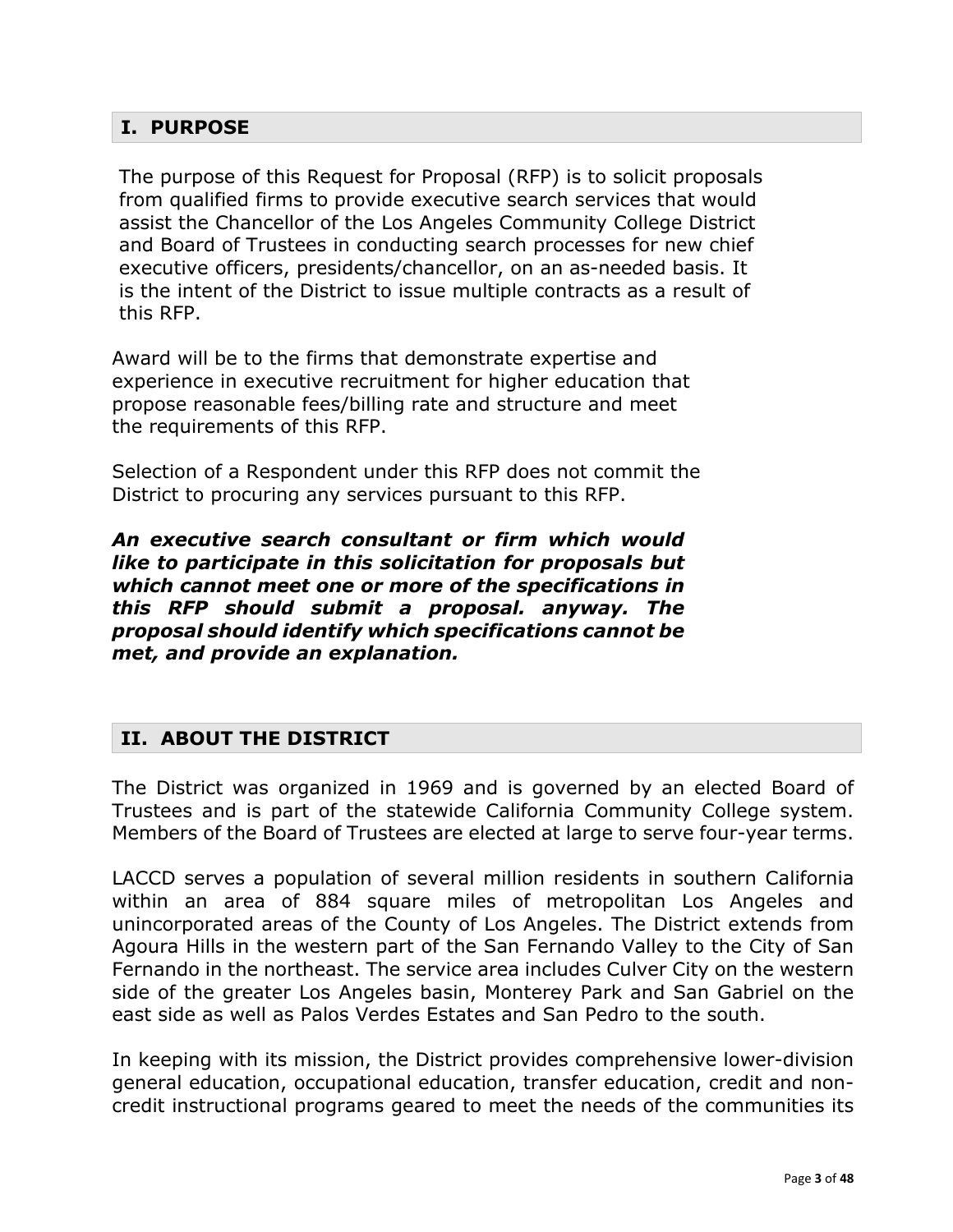colleges serve and which meet the changing needs of students for academic and occupational preparation, citizenship, and lifelong learning. The Western Association of Schools and Colleges accredits each of the nine colleges.

The physical footprint of colleges ranges in size from twenty-two acres (Los Angeles Trade Tech College) to over four hundred fifty acres (Los Angeles Pierce College). Facilities include newly constructed classroom and instructional laboratory buildings, learning resource centers (libraries with specialized learning/tutoring centers) as well as original instructional buildings, parking structures, maintenance yards, athletic fields and gymnasiums.

## **III. GENERAL GOALS AND SCOPE OF SERVICES**

## **General Goals**

The goal of this RFP is to select and enter into a Master Agreement with the Respondent(s) that will provide the best value of Executive Search Consultant Services to achieve the procurement goals of the District. Respondents are therefore invited to propose alternatives which provide substantially better or more cost-effective performance than achievable under a stated RFP specification.

## **Scope of Services**

This section of the RFP lists requirements that require specific written responses or confirmations. To be considered for selection, Proposer must demonstrate in their proposal that it can provide executive search services for searches for District and College administrators, such as college presidents, which may be required from time to time by the Board of Trustees and the Chancellor of the Los Angeles Community College District.

Each proposer shall describe in its proposal its practices regarding services that include, but are not limited to, the following, and the proposer's ability to meet these requirements:

> • Proposer shall seek to **identify** a diverse pool of qualified candidates that include national regional, in-state and local candidates, from those actively pursuing a job change as well as those who may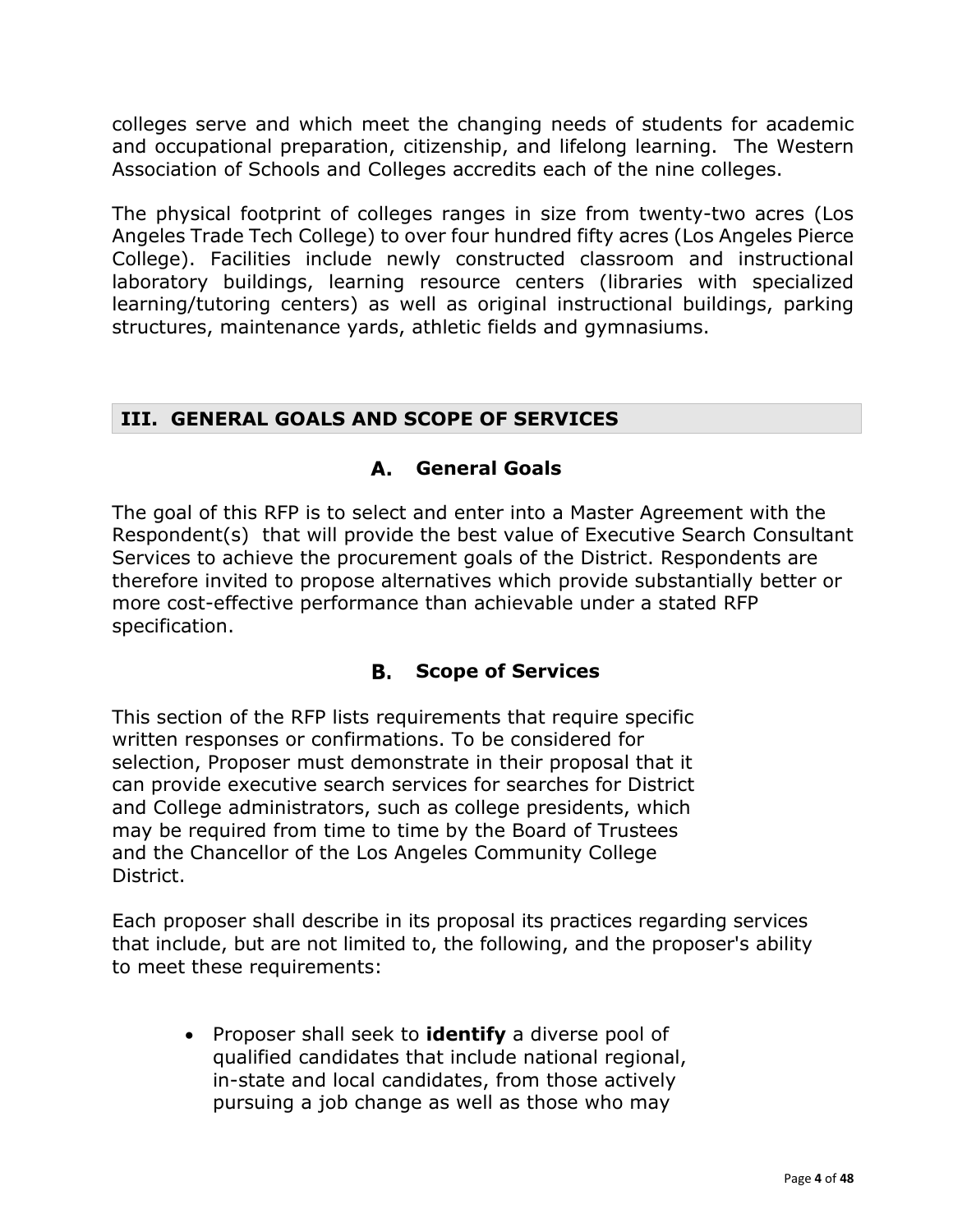not be in the job market.

 **Prepare a specific outreach plan** that identifies activities which will be utilized in order to recruit a diverse pool of candidates. This plan shall contain specific benchmark activities that were utilized in the recruitment process, an updated on a regular basis.

- Assist in the **development** of search procedures and search process materials.
- **Recruit** candidates in person, by telephone and mail. Source and develop candidates, conduct initial candidate screening, communicate regularly with the Search Committee about progress, and help the Search Committee determine who to invite for interviews.
- **Communicate** with the Chancellor and/or his designee(s), search committees, candidates and other District liaison.
- **Provide software**, expertise, and assistance with the mailing of individually addressed letters and CEO Profile brochures to all community college chancellors and presidents in the United States.
- **Mail** individually addressed letters to appropriate level administrators in California, and target administrators identified through national databases.
- Utilize the District's telephone network and database, **contact** individuals throughout the nation by telephone who are ready to assume a presidency or other senior administrative position, and conduct follow-up by telephone with candidates who indicate an interest in the position.
- **Identify high-potential candidates**, provide candidate profiles to the Search Committee, plan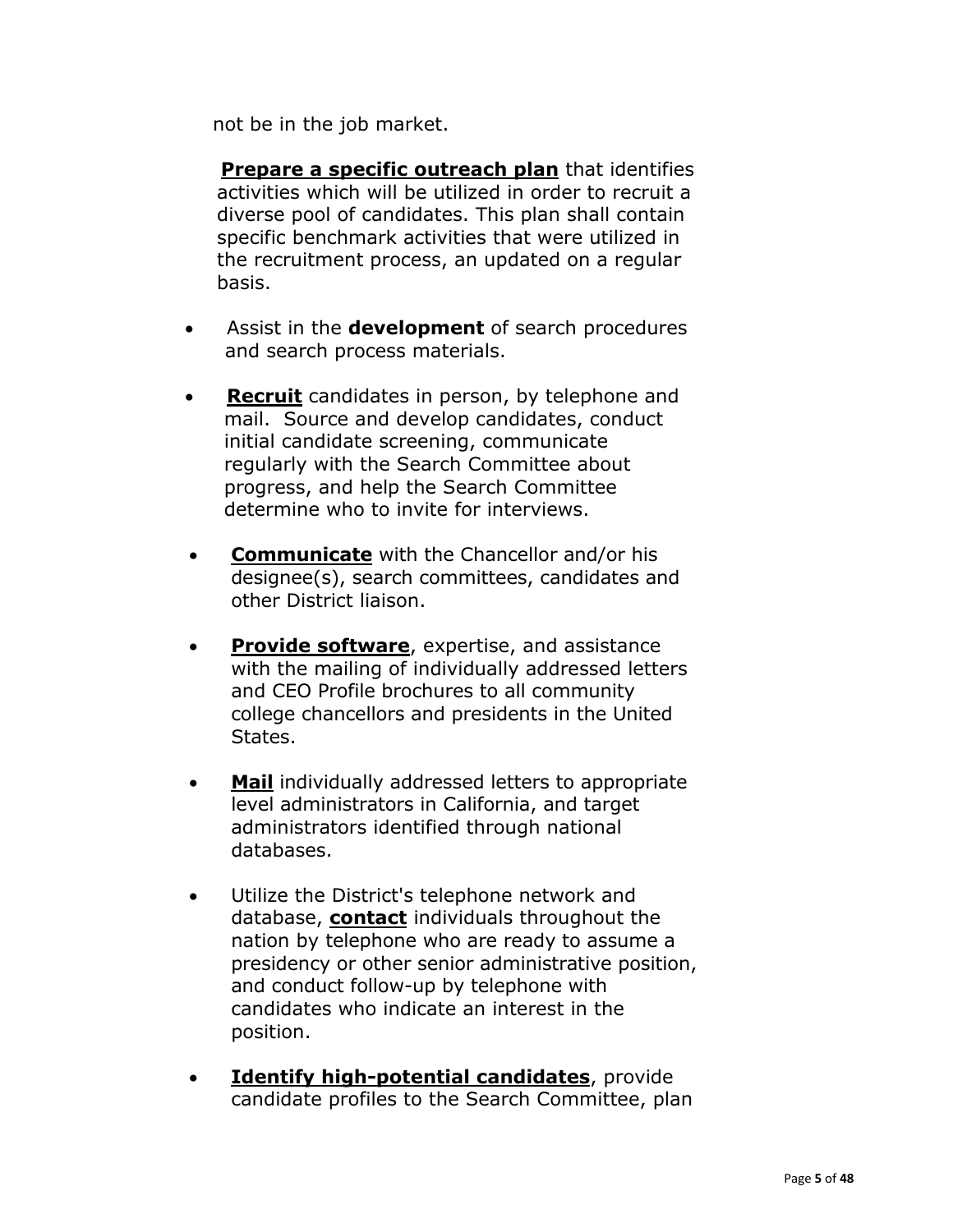candidate interviews, design interview questions, prepare the Search Committee for interviews, execute the interview process, check references, and assist the Search Committee in the assessment process.

- **Provide candidate profiles** and produce preliminary reference reports on up to twelve (12) candidates who are selected for interviews.
- Produce **final comprehensive reference reports** on up to five (5) candidates.
- **Coordinate and participate** in candidate forums. Collect data from forums and provide it to the Chancellor or designee for consideration.
- Provide assistance in **arranging appropriate site visits**, as directed by the Board, for Board members and/or others, to finalists' institutions.
- **Conduct** visits to the District's nine Colleges and to its Educational Services Center (the District's administrative offices located in downtown Los Angeles) for a variety of business related matters such as: conducting needs assessments, meetings with the search committees and the candidate forums.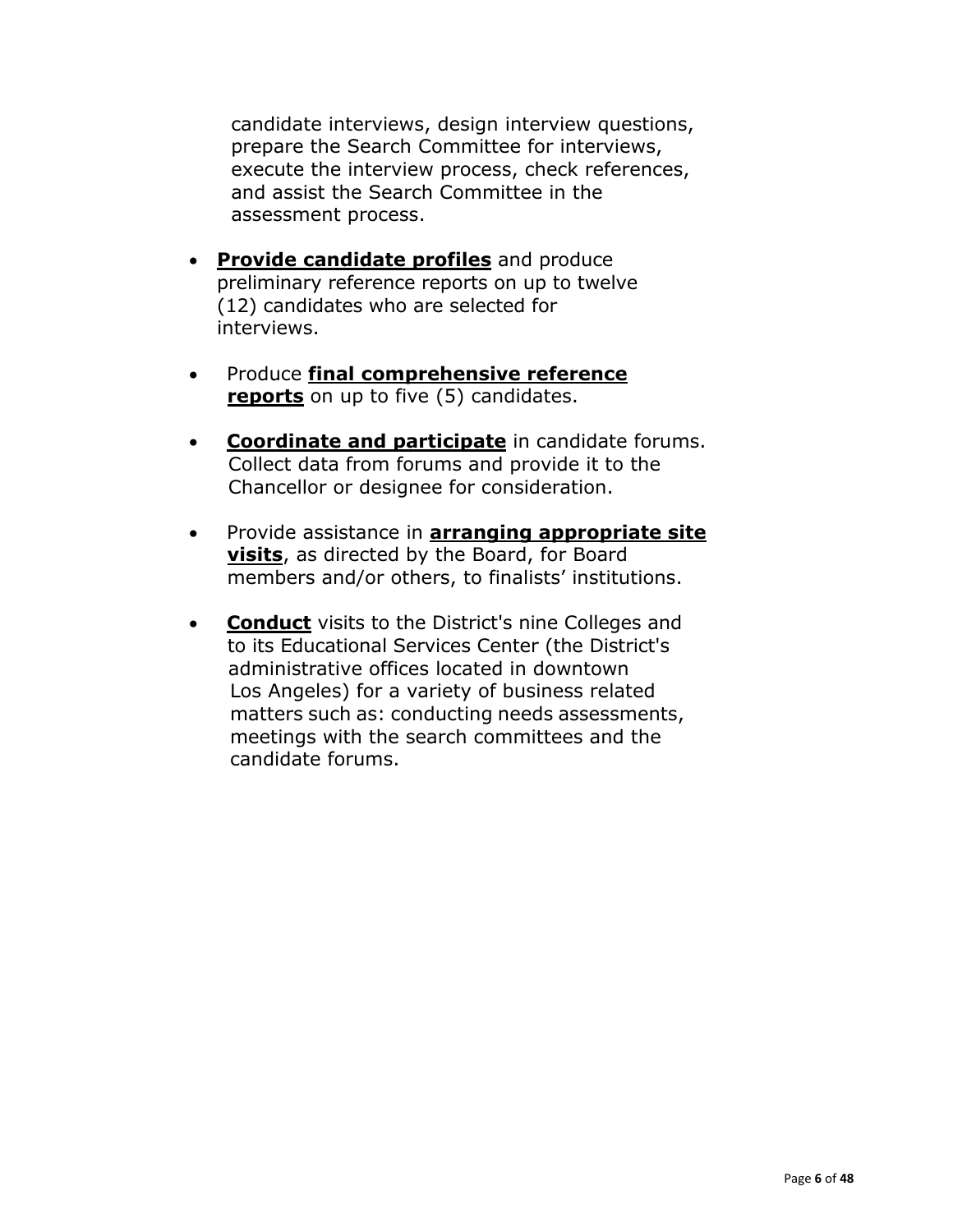# **IV. PROPOSER REPRESENTATIONS**

Each Proposer submitting a Proposal in response to this RFP is deemed to have made the following representations:

> • Proposer represents that its Proposals fully comply with the requirements of the RFP Documents.

• Proposer represents that each person who signed a document that is included in the Proposer's Proposals was at the time of signing, and for the duration of Proposer's participation in the RFP process provided for in these Instructions shall remain, authorized to sign on behalf of and to bind the Proposer.

• If the Proposer is a corporation, limited liability company, or limited partnership, Proposer represents that it is, and for the duration of Proposer's participation in the RFP process provided for by these Instructions shall remain, registered with the Office of the Secretary of State for the State of California and authorized under Applicable Laws to business in the State of California with a legal status determined by said Office of the Secretary of State of "active and in good standing."

• Proposer represents that it has carefully reviewed the proposed Agreement and that the terms and conditions thereof are satisfactory to Proposer and represent in the opinion of the Proposer a fair and reasonable allocation and sharing of risks and responsibilities.

• Proposer represents that it has carefully reviewed all of the exhibits attached hereto and taken all matters disclosed thereby into consideration in preparing and submitting its Proposals.

• Proposer represents that it is, and at all times during the performance under the Agreement shall be, in full compliance with the provisions of the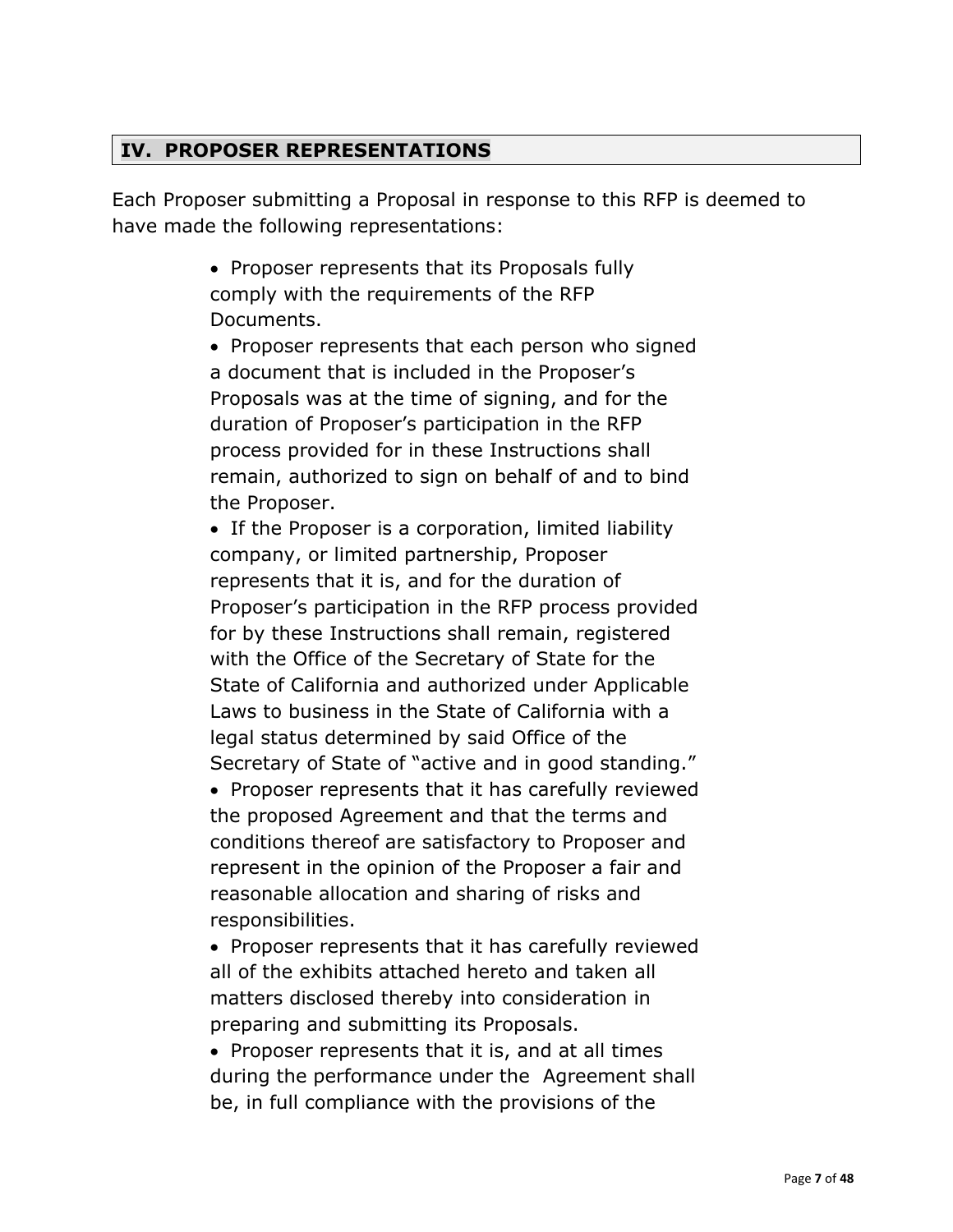Immigration Reform and Control Act of 1986 ("IRCA"), as well as any similar provisions of Applicable Laws setting forth proscriptions or penalties relating to the employment or hiring of undocumented aliens.

• Proposer represents that, at the time of submission of its Proposals, Proposer and each of its Sub-consultants and/or subcontractors possesses any licenses that may be required to hold under the terms of the RFP Documents, as well as any other licenses (if any) that it is required by Applicable Laws to hold in order to perform those services that it anticipates it will be required to perform under the terms of the Agreement.

• Proposer, being familiar with California Government Code §§1090 et. seq. and §§ 87100 et seq., represents that it does not know of any facts occurring in connection with the Proposer's preparation for, or participation in, the herein described RFP process that constitute a violation thereof and has disclosed in a separate letter attached to their proposal of any possible interests, direct or indirect, which Proposer believes any official, officer, agent, or employee of the District or any of its Colleges, or any department thereof, has that might cause such official, officer, agent, or employee to be "financially interested" (as that term is defined the aforecited statutes) in any decision made by District in connection with the procurement that is the subject of this Request for Proposal.

• In accordance with Public Contract Code section 2204 (a), the Proposer certifies and represents that at the time its Proposal(s) are submitted, the Proposer is not identified on a list created pursuant to subdivision (b) of Public Contract Code section 2203 as a person (as defined in Public Contract Code section 2202(e) engaging in investment activities in Iran described in subdivision (a) of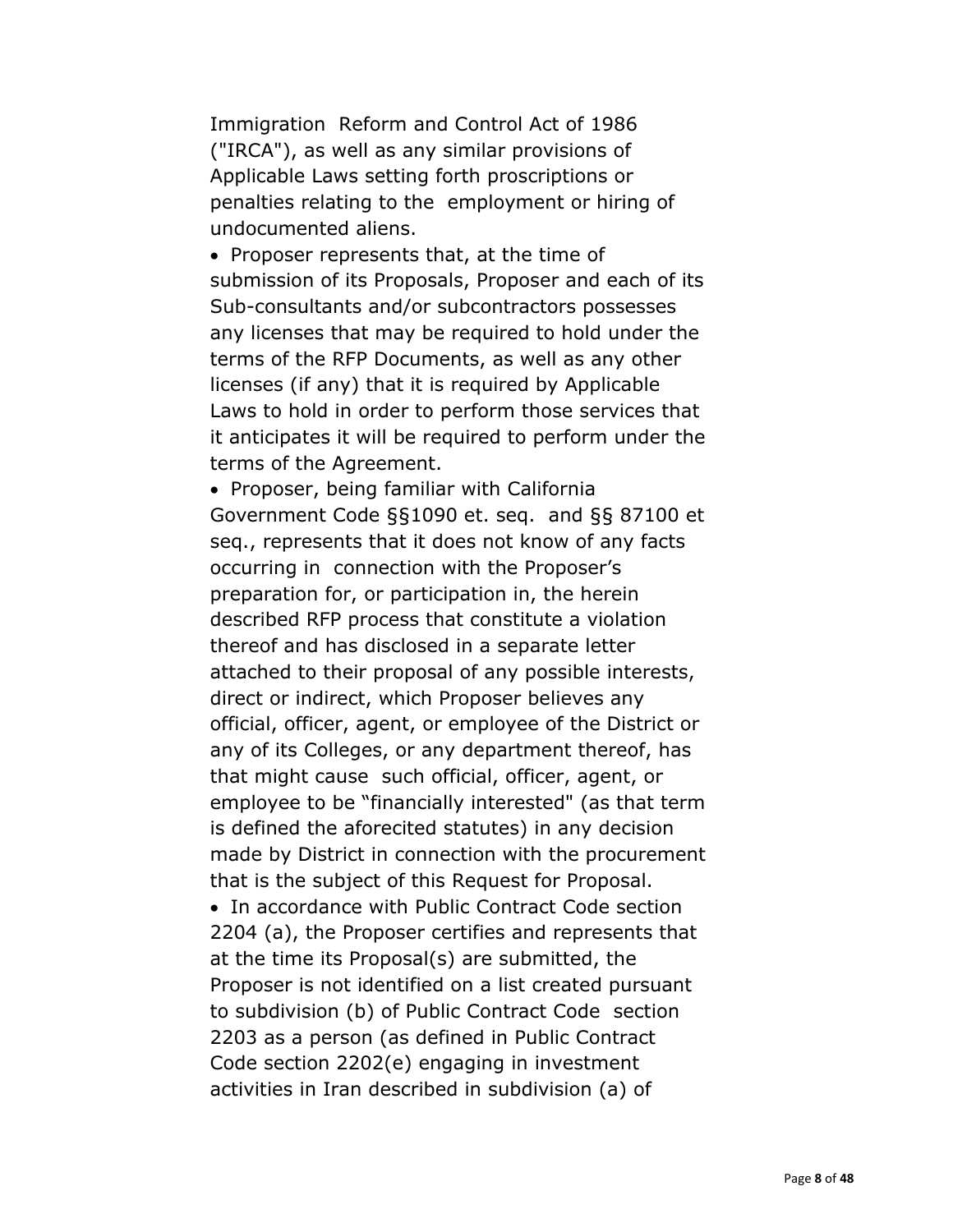Public Contract Code section 2202.5, or as a person described in subdivision (b) of Public Contract Code section 2202.5, as applicable. Proposers are cautioned that making a false certification and representation may subject the Proposer to civil penalties, termination of existing contract, and ineligibility to bid on a contract for a period of three (3) years in accordance with Public Contract Code section 2205. Proposer agrees that submission of its Proposal(s) shall constitute Proposer's certification and representation as aforesaid.

## **V. GENERAL INFORMATION AND GUIDELINES**

## **A. DISTRICT CONTACT PERSON**

Dorothea Mc Farline Los Angeles Community College District Contracts Unit, 6th Floor 770 Wilshire Boulevard Los Angeles, CA 90017-3719 TEL: 2[13.891.2276](mailto:McFarlD@email.laccd.edu) email McFarlD@email.laccd.edu

## **B. INTERNET ACCESS TO THIS RFP**

All materials related to the RFP will be available on the internet at:

https://www.laccd.edu/Departments/BusinessServices/Contra ct-Services/Pages/Bids-And-Proposals.aspx

A Respondent who chooses to download a RFP solicitation will be responsible for checking the aforementioned web site for clarifications and/or addenda.

Failure to obtain clarifications and/or addenda from the web site shall not relieve Respondent from being bound by any additional terms and conditions in the clarifications and/or addenda, or from considering additional information contained therein in preparing your Proposal.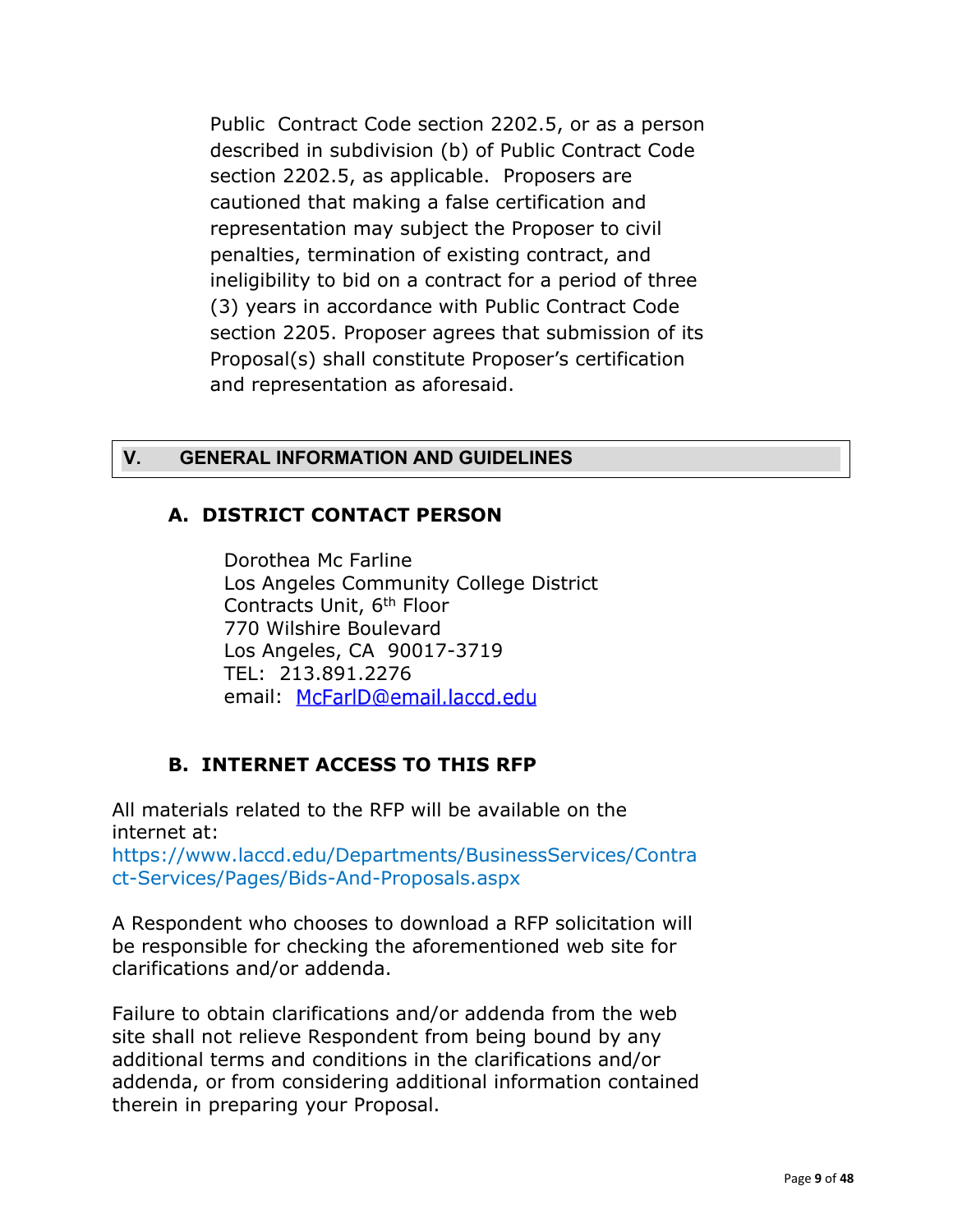Note: there may be multiple clarifications and/or addenda. Any harm to the Respondent resulting from such failure shall not be valid grounds for a protest against award(s) made under the solicitation.

All Respondents are responsible for obtaining all RFP materials.

# **C. UNAUTHORIZED COMMUNICATIONS**

Proposers shall not, prior to Award, contact or communicate, either verbally or in writing, with any of the following persons (other than the person named above) for the purpose of discussing the requirements of the RFP Documents or the RFP process: (1) any trustee, officer, employee, or representative of the District; or (2) any consultant, or employee of a consultant, providing the District with assistance, advice, or professional services relating to the matters covered by the RFP Documents or who is involved in any aspect of the RFP evaluation or scoring processes. Unauthorized communication by a Proposer in violation of the foregoing may result in disqualification.

# **D. INTERESTED PARTIES**

Firms who are advisors to the District in respect to the RFP process are not allowed to submit, or participate in submission of, Proposals. A Proposer shall not participate in, or be "interested in," more than one Proposal. For purposes of this paragraph, "interested in" means having a managerial or financial interest in another Proposer or a Subcontractor to another Proposer. Notwithstanding the foregoing, a Subcontractor may be proposed as a subcontractor to more than one Proposer.

# **E. PROPOSER CLARIFICATIONS**

Without limitation to the District's rights relating to the conduct and content of Negotiations, the District reserves the right, but assumes no obligation to, at any point in the RFP process to contact a Proposer directly, without notice to other Proposers, for purpose of obtaining clarifications of, or to address minor irregularities, informalities, or apparent clerical mistakes in, a Proposal ("Proposer Clarifications"). Where the District determines that there is a need and justification for seeking Proposer Clarifications, the District may request Proposer Clarifications from some Proposers and not other Proposers. If Proposer Clarifications are sought from all Proposers, the questions asked may be different for each Proposer.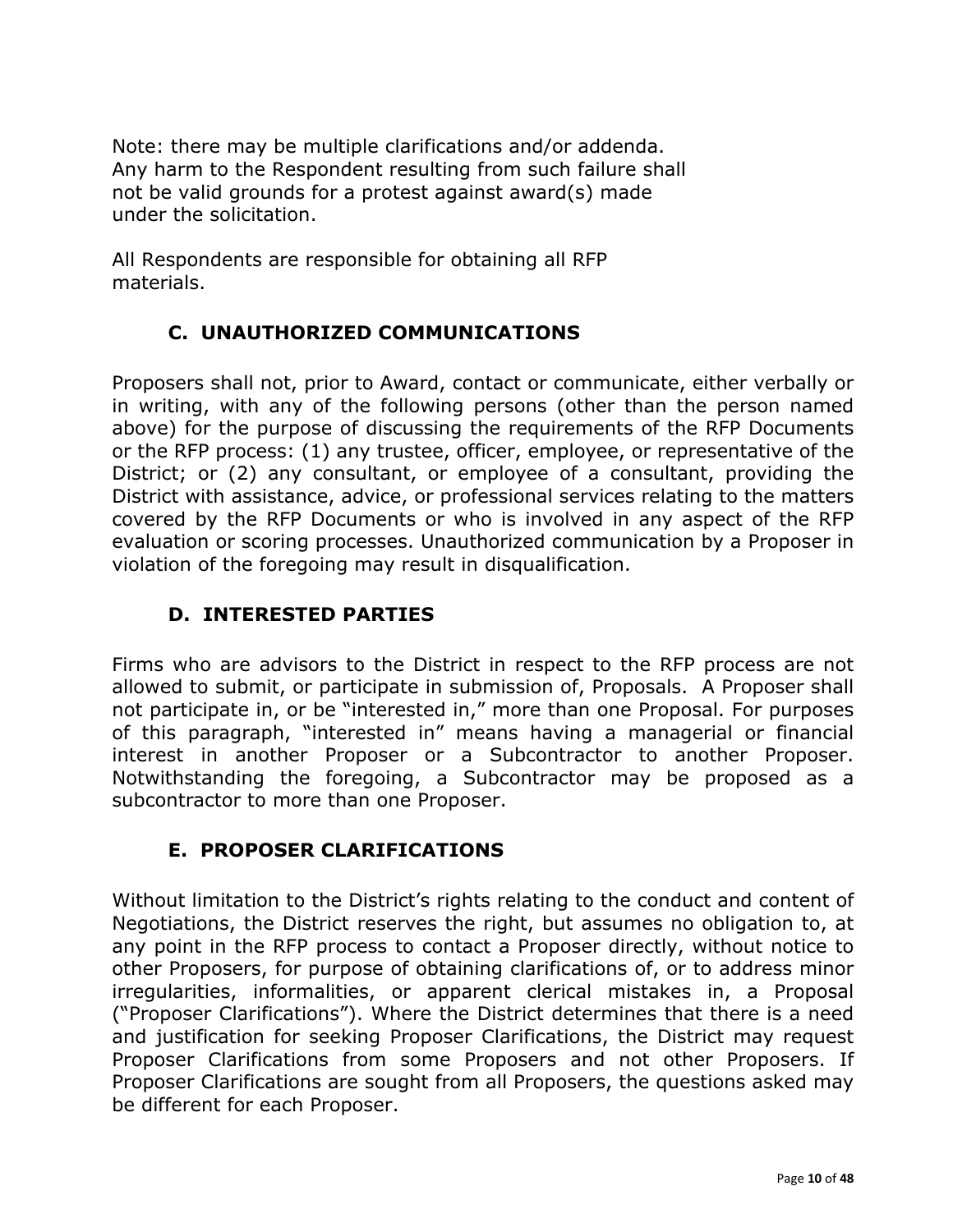# **F. FALSE INFORMATION**

In addition to and without limitation upon any other requirements of the RFP Documents, the District reserves the right, but assumes no obligation, to disqualify any Proposer and reject any Proposal should District determine that any information submitted by the Proposer is false, incorrect, or materially incomplete.

# **G. DISTRICT CONFIRMATION**

The District reserves the right, but assumes no obligation, to confirm through any means available to the District the truth, accuracy, or completeness of any information contained within the resumes or other information submitted by a Proposer or communicated by a Proposer or a Subcontractor during face-toface communications with the District or its representatives or consultants administering the RFP process.

# **H. NO JOINT OFFERS ACCEPTED**

Where two or more Proposers desire to submit a single proposal in response to this RFP, they should do so on a prime/subcontractor basis rather than as a joint venture or informal team. For this engagement, "DISTRICT" intends to contract with an individual firm and not with multiple firms doing business as a joint venture. Accordingly, where two or more firms desire to join in preparing and submitting Proposals, they should do so on a primesubcontractor basis, rather than as a joint venture or informal team. The firm acting as the "prime", if it receives the Award, will enter into the Agreement with the District. An example of such an arrangement in this RFP would be in regards to armored car services. Proposers which do not offer this service inhouse would subcontract that work to an armored car service provider.

## **I. DISTRICT DETERMINATIONS**

The District shall have the right to make all determinations and interpretations relating to the RFP Documents or the RFP process, including, without limitation, any Proposer's compliance with the RFP Documents or its qualifications to participate in the RFP process, and all such determinations shall be final and binding.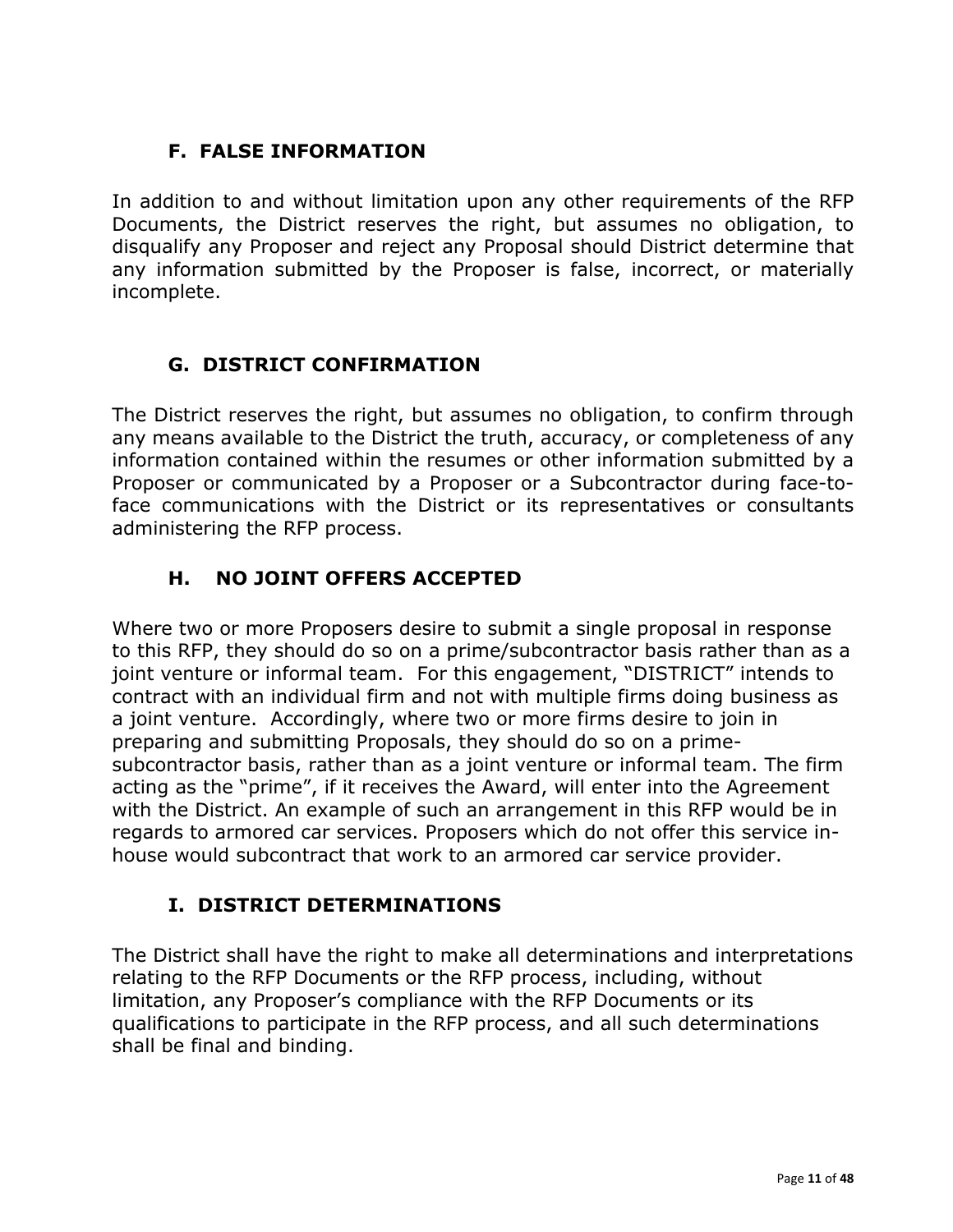## **VI. INSTRUCTIONS AND GENERAL CONDITIONS**

## **RFP INSTRUCTIONS AND CONDITIONS**

This RFP contains the instructions and conditions governing the requirements for a proposal to be submitted by an interested Proposer, the format in which the proposal is to be submitted, the material to be included therein, and the requirements that must be met. Each Proposer should carefully examine the entire RFP and be fully aware of the nature and quality of the services sought by "DISTRICT" as well as the conditions in providing such services.

#### *PROPOSALS MAY BE REJECTED AS NON-RESPONSIVE IF THE PROPOSER FAILS TO FULLY COMPLY WITH ANY OR ALL OF THE INSTRUCTIONS OR CONDITIONS SET FORTH IN THIS RFP.*

| <b>RFP Posted</b>                       | Thursday, May 28, 2020  |
|-----------------------------------------|-------------------------|
| Questions regarding this RFP by 3:00 pm | Tuesday, June 9, 2020   |
| Questions and answers posted to web     | Tuesday, June 16, 2020  |
| Bidder Response Due by 2: 00 pm PST     | Thursday, June 25, 2020 |
| Presentation/Interview(s)               | <b>TBD</b>              |
| <b>Tentative Award Date</b>             | Tuesday, July 21, 2020  |
| Board Date for Approval                 | August 2020             |

#### **A. RFP Schedule**

The District reserves the right, at any time to make adjustments in the form of additions, modifications or deletions to the RFP schedule. Such adjustments, if any shall be made by RFP Addendum. References in the RFP Documents to the RFP Schedule or to date in the RFP Schedule shall mean the RFP Schedule as so adjusted.

#### В.  **Proposal Submission**

The proposer shall submit to the District one (1) **printed original and seven (7) copies of its proposal, together with one (1) copy of a USB drive containing an electronic version of the proposal in Microsoft Word format**, **addressing each of the items in this RFP and must be received by the District** no later than **2:00 p.m. on Thursday, June 25, 2020.** Proposals are to be enclosed in a sealed package displaying the proposer's name and the words: "**PROPOSAL RESPONDING TO RFP 20-04: EXECUTIVE SEARCH CONSULTANT"**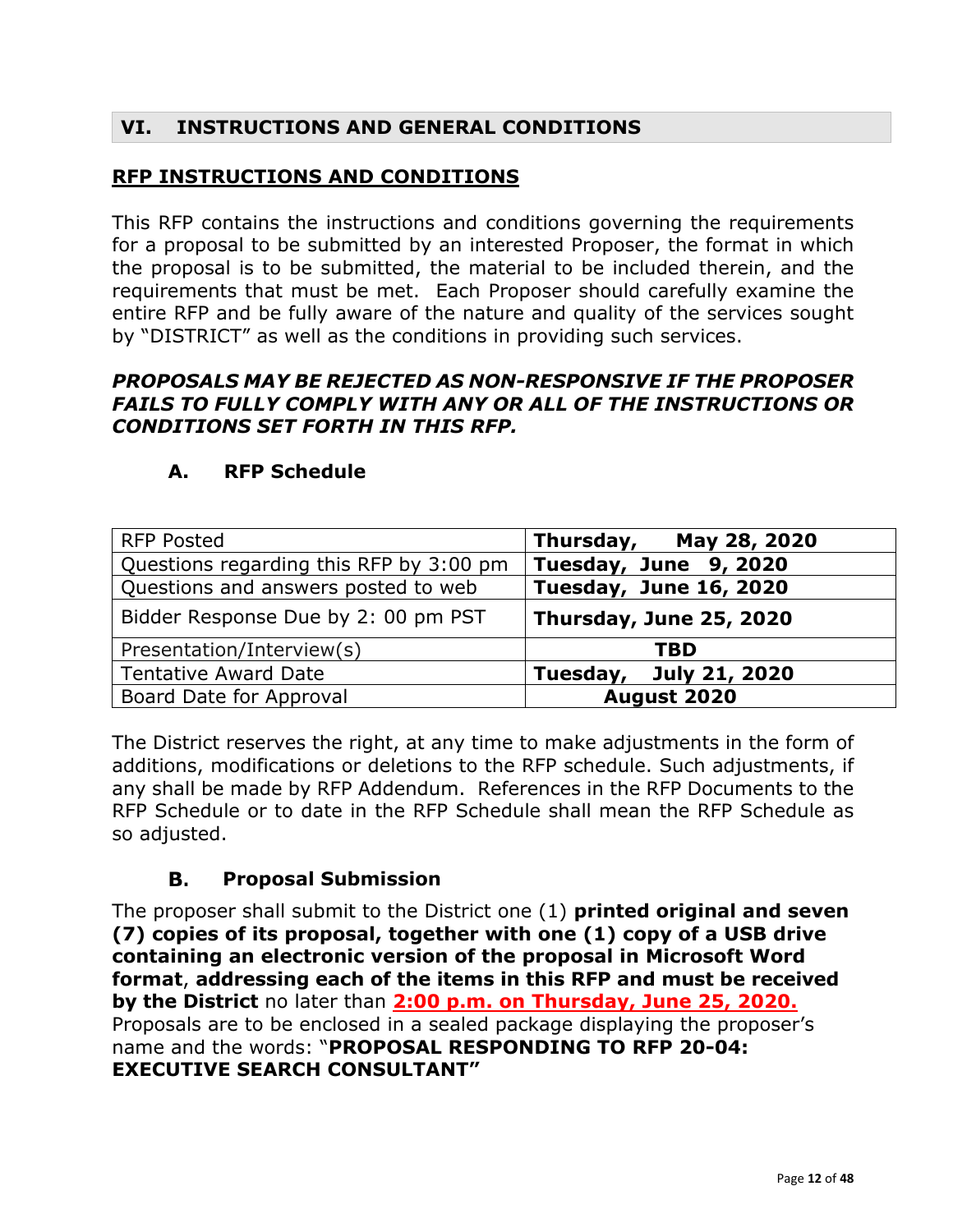Mail or deliver proposals to:

Los Angeles Community College District 770 Wilshire Blvd, 6<sup>th</sup> Floor Los Angeles, California 90017 ATTN: Dorothea Mc Farline Procurement Unit

Submittals not conforming to the specifications of this RFP may be deemed nonresponsive or result in points being deducted during evaluation.

Proposals must be received by 2:00 p.m., PST on **Thursday, June 25, 2020.** Any proposals received after the time and date above may, at the District's sole discretion of the District, be returned unopened or set aside without consideration.

Delivery of the proposal by the specified deadline is the sole responsibility of the Proposer to ensure that its proposal is delivered on time. If hand delivered, ample time should be scheduled for delays caused by downtown Los Angeles area traffic and parking. **District does not provide parking accommodations to proposers submitting proposals.**

The District shall not be responsible for, nor accept as a valid excuse for late proposal receipt, any delay in mail service or other method of delivery used by the Proposer except where it can be established that the District was the sole cause of the late receipt.

### **Proposals submitted via fax, telephone or email will not be accepted.**

All proposals must be firm offers subject to acceptance by "DISTRICT" and may not be withdrawn for a period of 120 calendar days following the Proposal Submission Deadline. Proposals may not be amended once submitted to "DISTRICT", except as permitted by "DISTRICT."

All proposals must be firm offers subject to acceptance by LACCD and may not be withdrawn for a period of 120 calendar days following the last day to submit proposals. Proposals may not be amended once submitted to LACCD, except as permitted by LACCD.

### **C. Interviews/Demonstration**

The District may conduct interviews of the highest ranked vendors. Representatives must be available for interviews and/or presentations at District facilities on specific dates if selected.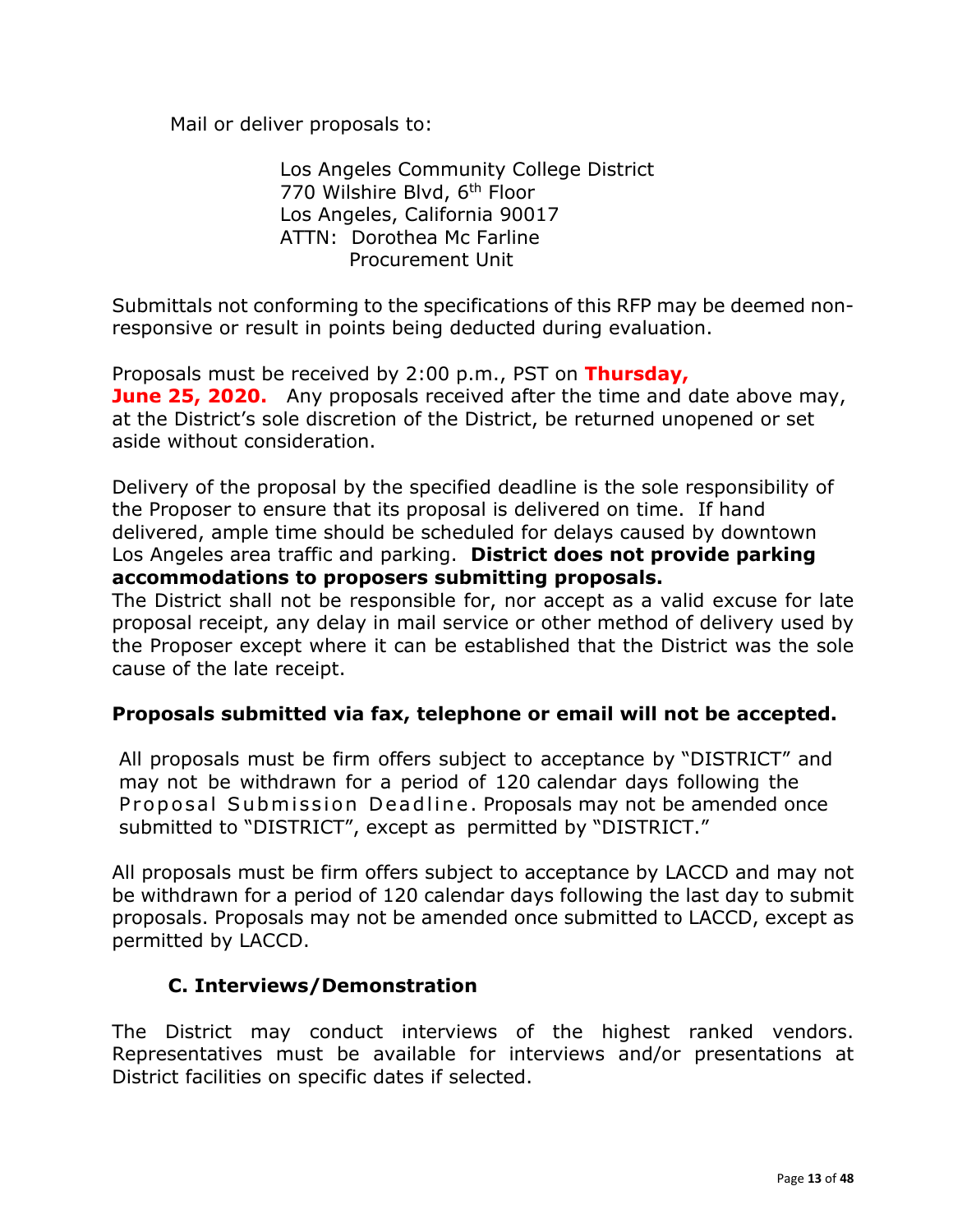# **VII. PROPOSAL FORMAT AND CONTENT**

Vendors **must follow the format established in this RFP** and provide all information requested.

#### $\mathbf{A}$ . **GENERAL**

The proposal should provide a straightforward, concise description of the proposer's ability to satisfy the requirements of this RFP. Emphasis should be placed on conformance to the RFP instructions, on responsiveness to the RFP requirements, and on completeness and clarity of the proposal's content.

This RFP and the selected proposal response will become a part of any Agreement that is executed as a result of this RFP between the District and the Contractor. . Any proposal attachments, documents, letters and materials submitted by the proposer shall be binding and may be included as part of any final Agreement.

### **The Proposer's failure to submit the complete proposal pages in accord with this RFP's instructions and conditions may invalidate the proposal.**

Promotional material will not be considered in awarding a contract and should not be included.

#### **B. PRESENTATION/FORMAT**

Proposals shall be submitted in 8 1/2" x 11" size, using a simple method of fastening. Proposals should be typed, using 12 font and not include any unnecessarily elaborate or promotional material. Lengthy narrative is discouraged; presentations should be brief and concise.

## **Proposal(s) shall be submitted with the following items in the specified order**:

## **PROPOSAL CONTENT**

### **1. Cover Page**

A cover page with the Proposer's name, the title, "RFP 18-15: Student Financial Aid Verification Solution," and submission due date and time.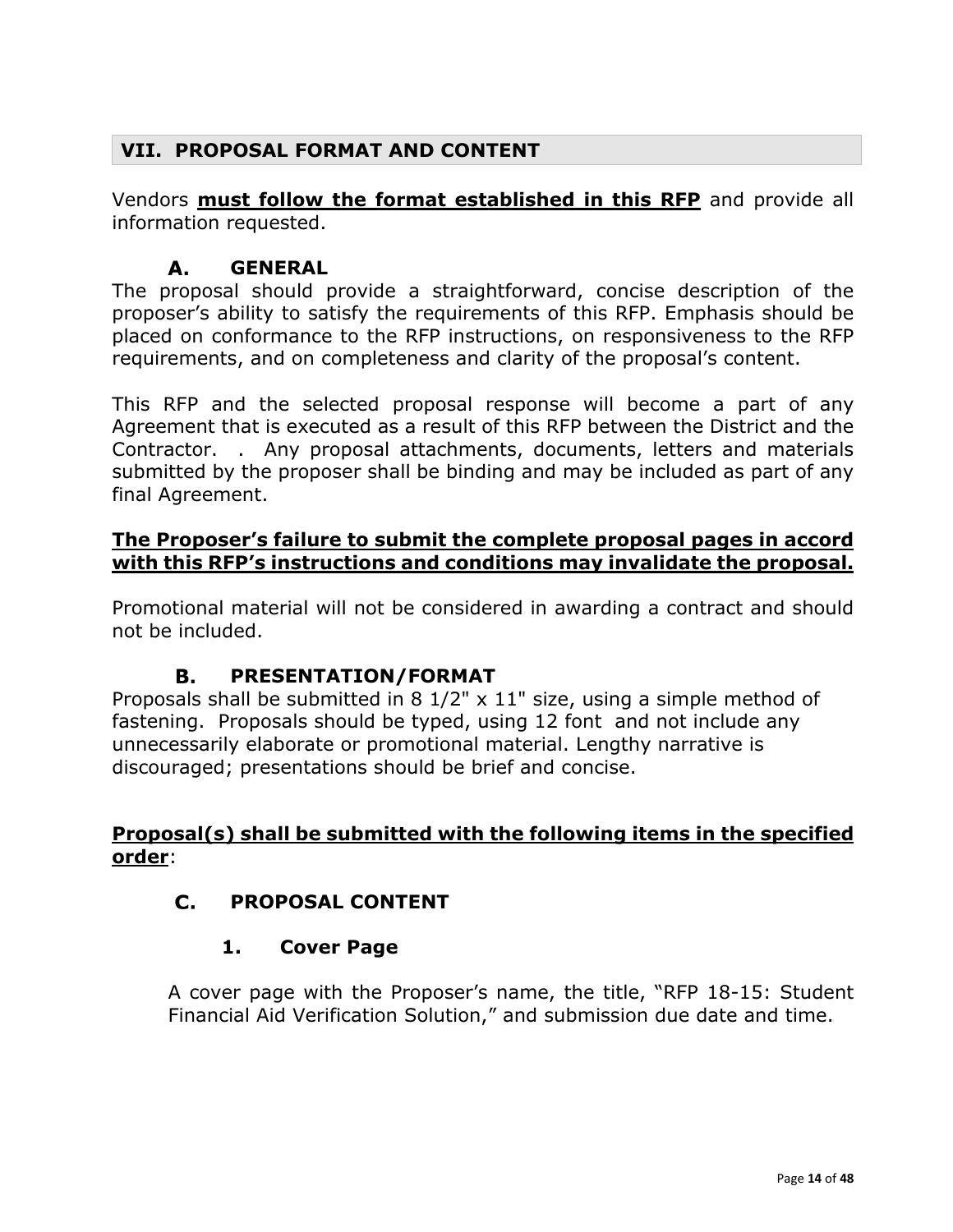#### $2.$ **Transmittal Letter/Introduction**

The letter of transmittal must, at a minimum, contain the following:

- a) Identification of the offering vendor(s), including name, address, email address and telephone number;
- b) An acknowledgement of RFP addendum and/or addenda, if any;
- Name, title, address, telephone number and email address of contact person during period of proposal evaluation
- A statement that the proposal shall remain valid for a period of not less than four (4) months, (120 days), from the due date for submittal
- Identification of any information contained in the proposal which the proposer deems to be, and establishes as, confidential or proprietary and wishes to be withheld from disclosure to others under the California Public Records Act

### **A blanket statement that all contents of the proposal are confidential or proprietary will not be honored by the District.**

f) Signature of a person authorized to bind the offering vendor to the terms of the proposal

#### $3.$ **Table of Contents**

Immediately following the transmittal letter include a complete table of contents for material included in the proposal, including page numbers.

#### 4. **Organizational Background**

The proposer, if an agency or firm, should provide background information about its firm, including date of founding, legal form (i.e., sole proprietorship, partnership, LLC, corporation/state of incorporation), number and location of offices, principal lines of business, number of employees, days/hours of operation and other pertinent data.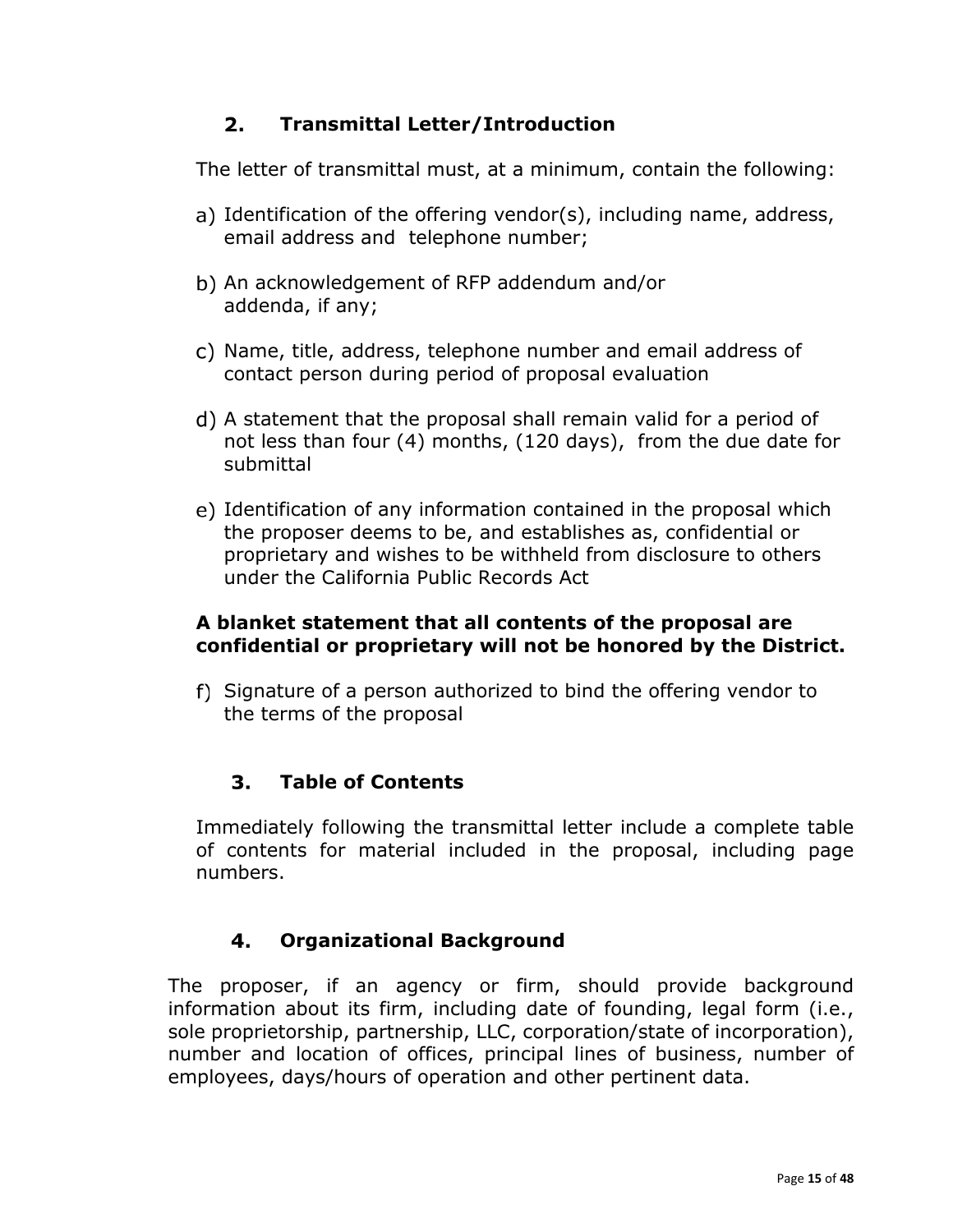The proposer may briefly describe its most noteworthy qualifications for providing the required services to the District.

#### 5. **Personnel Qualifications**

Each proposer shall provide a personnel qualification summary, and, if an agency or firm, shall include job positions and titles, for each of its management, supervisory, and technical personnel.

This section should establish the ability of the proposer (and its subcontractors, if any) to satisfactorily perform the required work by reasons of: demonstrated competence in the services to be provided; the nature and relevance of similar work currently being performed or recently completed; record of meeting schedules and deadlines of other clients; competitive advantages over other firms in the same industry; **The proposer may highlight those qualifications that it feels distinguishes it from its competitors**; strength and stability as a business concern; This information should be furnished for both the proposer and any subcontractors included in the proposal.

- 1) Please identify the specific personnel assigned to accomplish the work required in this RFP, including any third parties that will work with work with the Consultant or any services that will be outsourced.
- 2) Please provide a narrative description of the organization and qualification and experience of key personnel that would be assigned to this project.
- 3) Provide a narrative explaining why your company is best suited to perform the services for this solicitation **including relevant experience, particularly relevant experience for community colleges/universities of same or similar size.**

## **Cost Proposals - Billing Rates and Structure**

Respondent shall provide a cost proposal for their Executive Search Consultant Services.

Please provide all expected fee components for your firm's services in this section, including any of the following services if offered: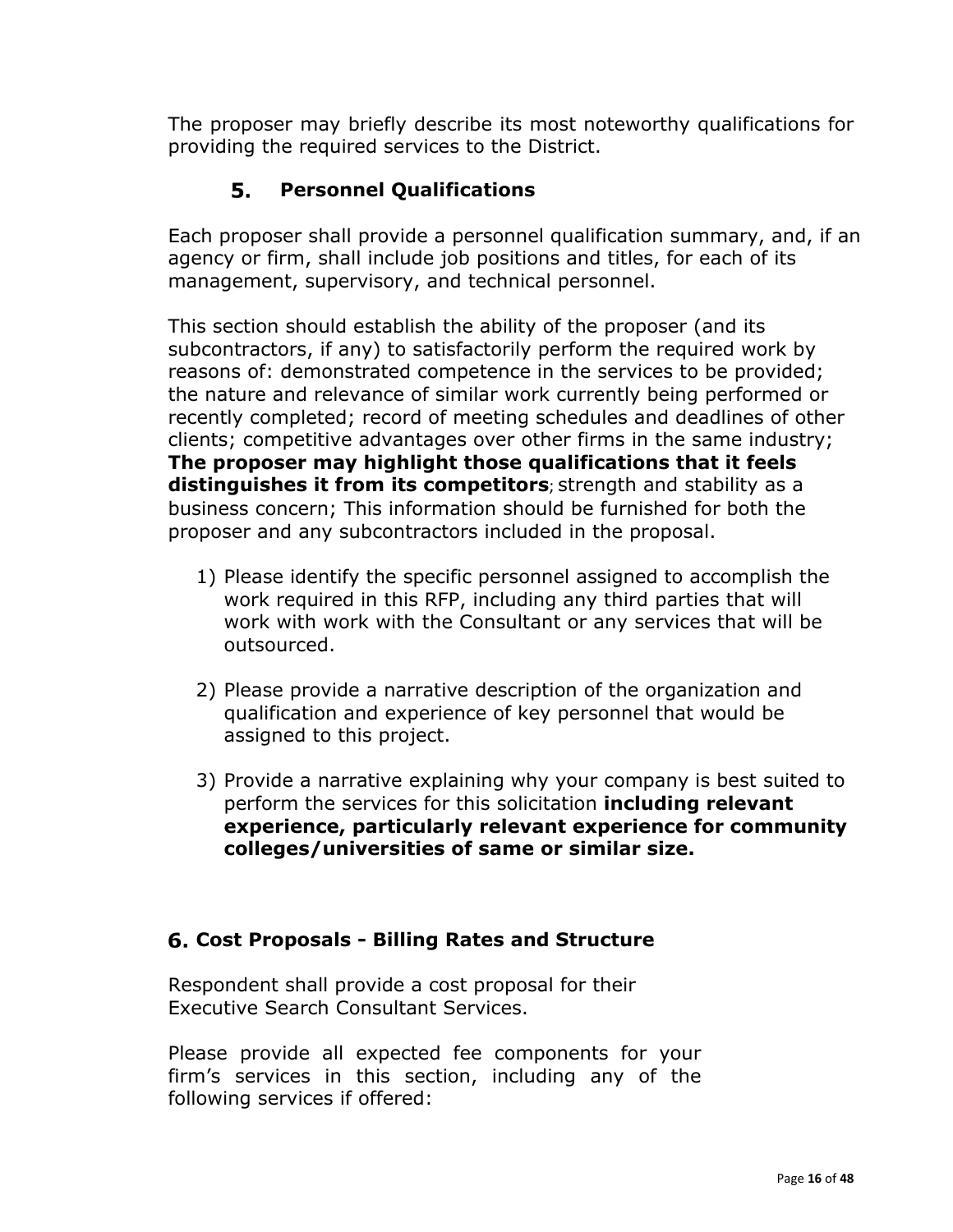1. Additional site visits requested by the District.

2. Additional preliminary reference reports and final comprehensive reference reports requested.

3. National, regional and local position announcements and advertising

4. Please list each person that may perform services and their title, the proposed rate or blended hourly rate proposed.

## **A. Duration of Services**

Each contract awarded through this RFP with individuals, search consultant agencies and/or firms will be effective for a period of three years, with two one year options to renew for a maximum period of 5 years, from which services may be contracted for from time to time.

### **B. Mandatory Documents Proposer Must Submit Within the Sealed Response**

This section seeks to establish the ability of the Proposer to satisfactorily perform the required work by reasons of: demonstrated competence in the services to be provided by the Contractor; nature and relevance of similar work recently completed for other clients; record of meeting schedules and deadlines on other projects;

 competitive advantages over other firms in the same industry; strength and stability as a business concern; and supportive client references. Information requested below must be furnished by the Proposer. Moreover, these documents shall be signed by a person authorized to commit the Vendor to a contract, and as discussed above, these documents must be included with the proposal when submitted by the Proposal Submission Deadline.

- a) Certification. The Proposer shall certify that the firm is not debarred, suspended or otherwise declared ineligible to contract by any federal, state or local public agency.
- b) References. The Proposer must list at least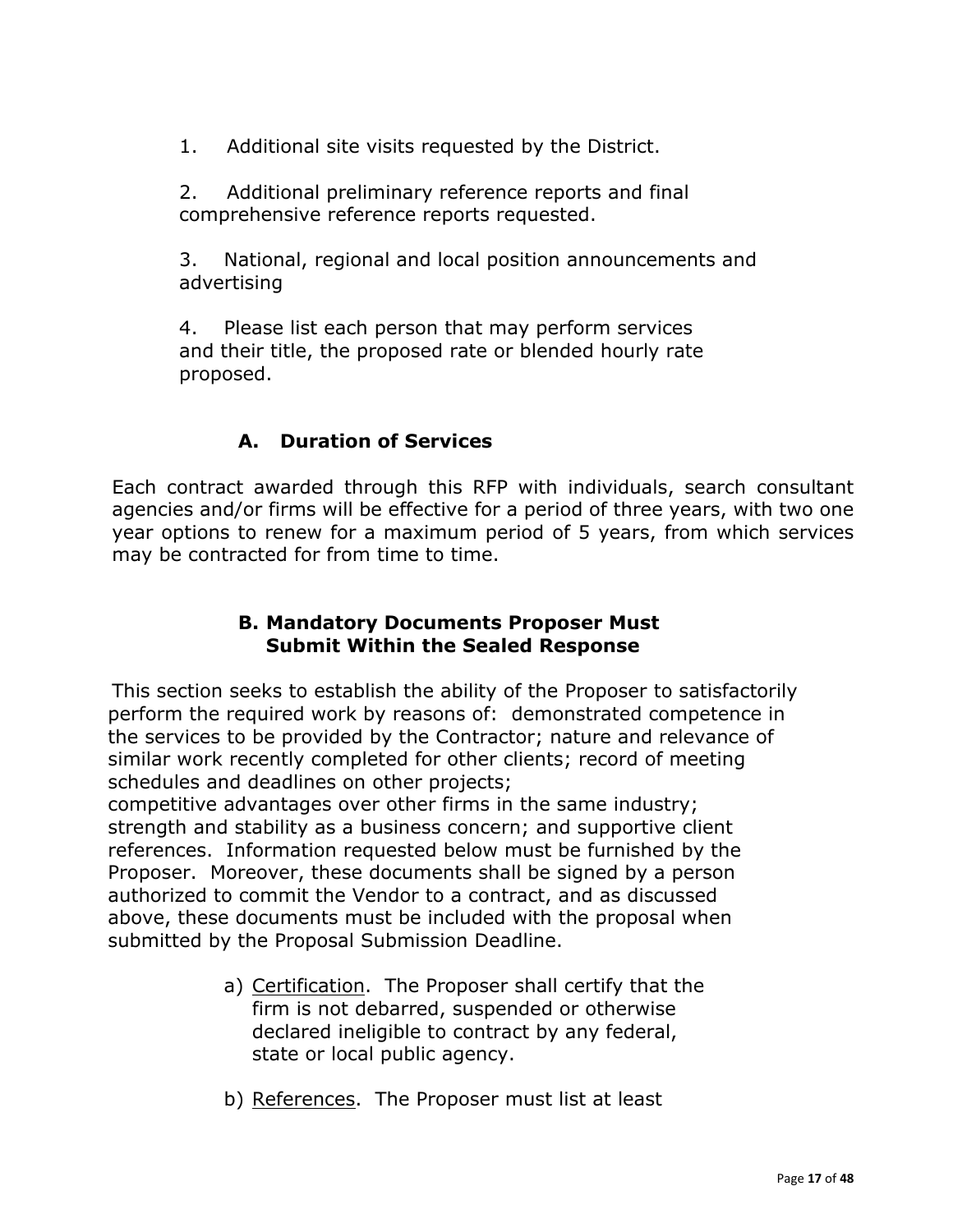three (3) references where the Proposer has provided similar services to public educational entities or other public agencies and which can independently evaluate the Proposer's expertise in this area. The Proposer shall describe the work it performed or is performing for each client and include the name, job title, address, email address, and telephone number of the contact person for each reference. References may be contacted to provide verification of the data submitted and for discussion of satisfaction with the proposer's services.

- c) Organizational Information. The Proposer must declare an answer as to whether within the past five (5) years there have been any significant developments in Proposer's organization such as changes in ownership, key personnel, structural organization, bankruptcy or other financial problems, pending litigation, mergers and acquisitions, pending merger and pending acquisitions, and/or business emphasis. The Proposer must also declare and disclose any other conditions that may affect the proposer's ability to perform the requested service. If yes to any of the above organization information, please describe in detail and whether there are anticipated similar changes in the Proposer's organization in the next 24 months.
- d) Certificates of Insurance. The Proposer shall furnish certificates of insurance showing the types and amount of insurance carried by the Proposer.
- e) Terminated and/or Lost Accounts. The Proposer must disclose how many accounts, if any, have terminated or lost Proposer's services within the past three years. For each such account, please state the reasons for the termination of the account and/or lost account. Include the name, address, email address, and telephone number of the contact person.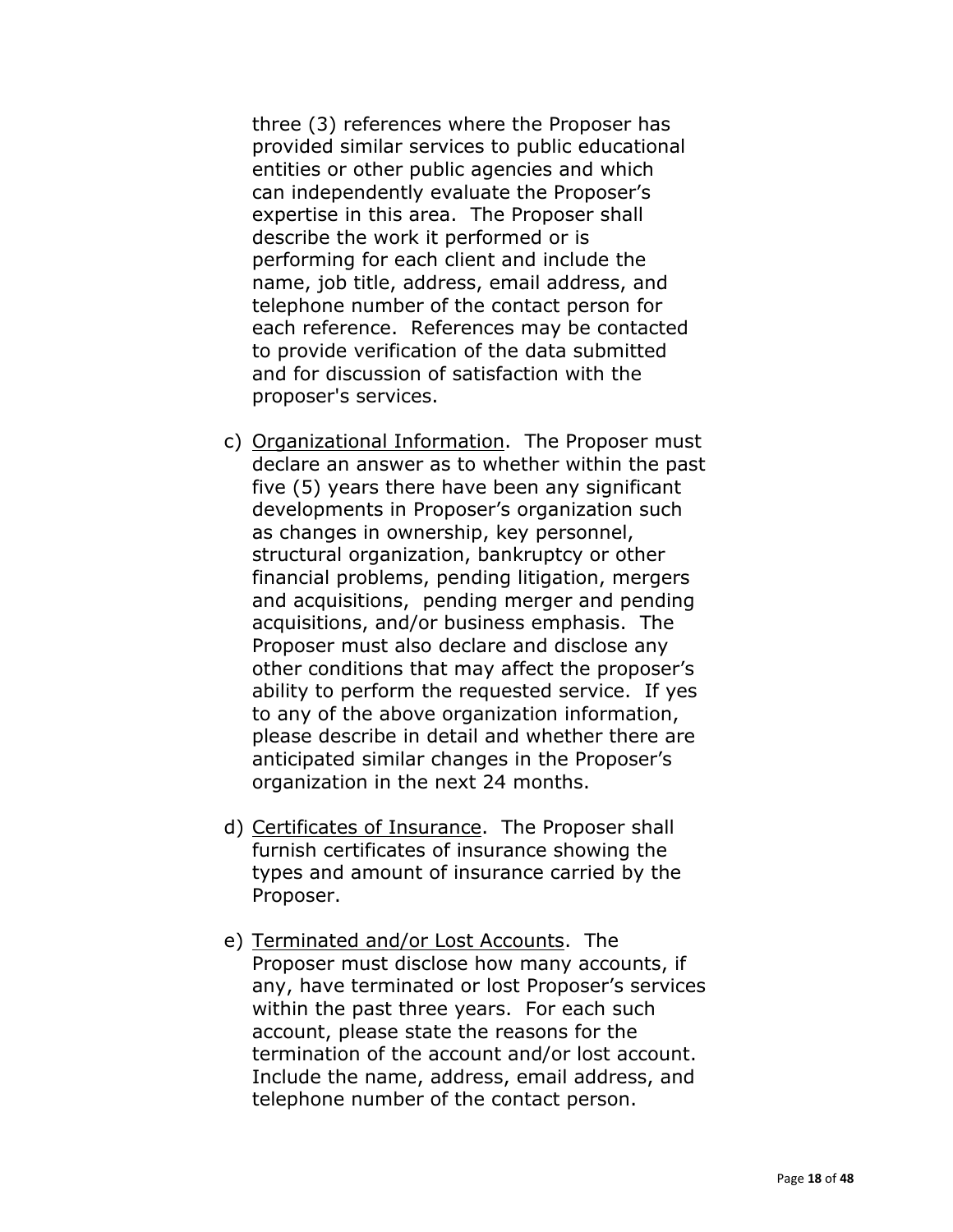- f) Confirmation of Service. The Proposer shall confirm that the Proposer has a minimum of at least three (3) years of service in executive search services/consultation in the higher college/university education marketplace.
- g) Schedule of Fees/Billing Rates and Structure The proposal shall include a "Fee Schedule" which outlines the fees/billing rates and structure for consultation and services broken down into the cost elements as outlined elsewhere in this document. This Fee Schedule will be used to determine the basis of award, and shall be incorporated into the final agreement.
- h) Completed and signed Noncollusion Affidavit (Exhibit A)
- i) Completed and signed Certificate of Non-Discrimination (Exhibit B)
- j) Completed Confidentiality Agreement (Exhibit C)
- k) Acknowledgement of all addenda issued by the District (Exhibit D)
- l) Completed and signed Exceptions and Deviations (Exhibit E)

**GRACE PERIOD FOR MISSING OR INCORRECT FILING OF ITEMS (h) THROUGH (l) ONLY:** In the event that a vendor fails to submit all or any part of items (h) through (l) above with its submission or if any submitted item is incomplete or incorrect, the Contracts Office will notify the vendor and the vendor shall have an additional three (3) business days to submit the missing item to the Contracts Office. Failure to submit the missing item will result in the disqualification of the Vendor if the mandatory item is missing entirely. Failure to complete or correct a mandatory item will result in the vendor's Proposal being considered in the form in which it was originally submitted.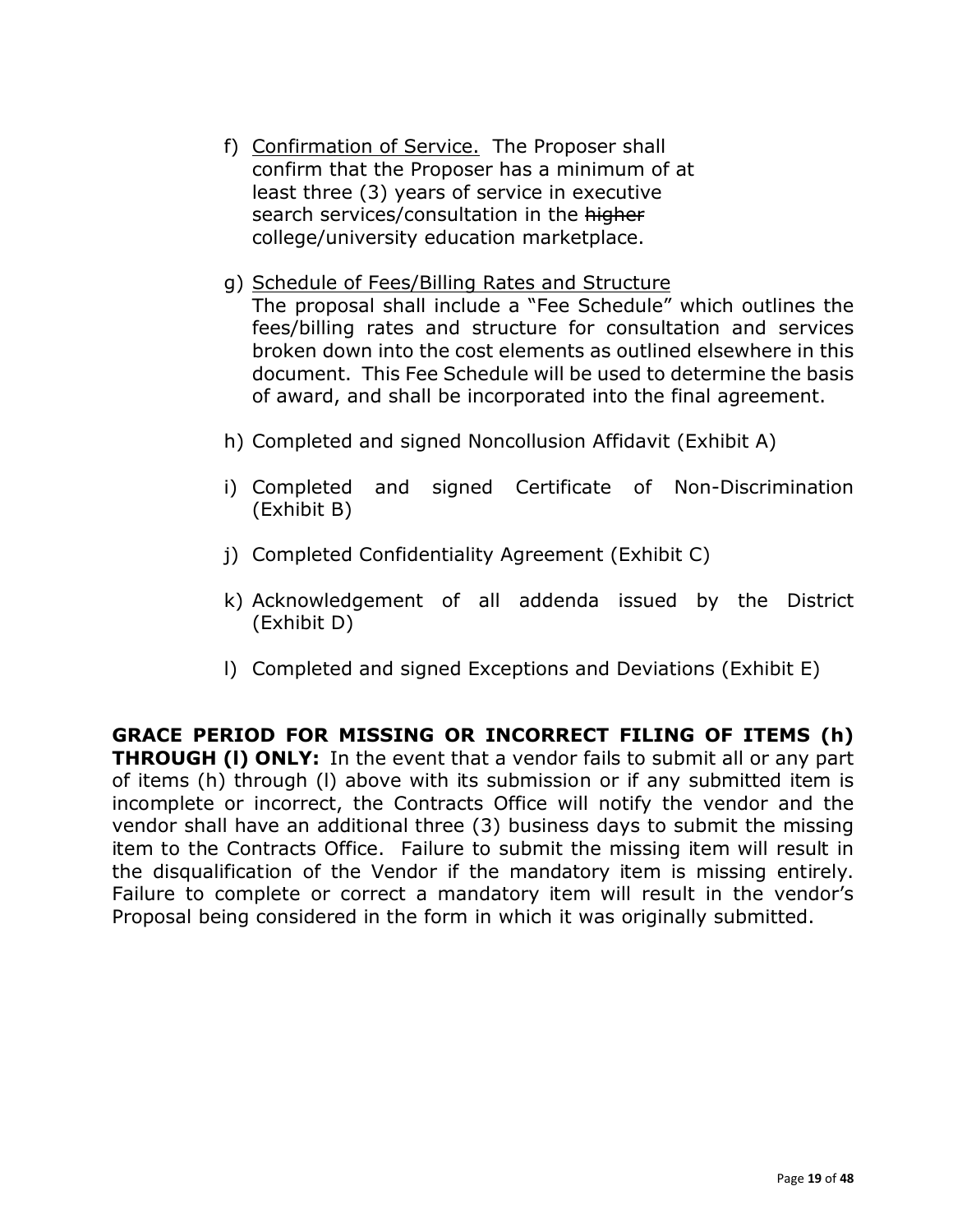# **D. MEETING RFP SPECIFICATIONS**

The services offered by the Proposer must meet the specifications as described in this RFP. The District reserves the right to reject as non-responsive any proposal that does not meet the specifications as described in this RFP.

## **E. PROPOSED INFORMATION TO BE ACCURATE, COMPLETE AND VALID**

The Proposer must provide information including, but not limited to, fees for all offered services based on the scope of services, which is set forth on page 4. Failure to do so may invalidate the proposal. The price must be accurate, complete and must be valid for the term of the agreement. The Proposer is responsible for the accuracy of the proposal submitted, and no allowance will be made for error or fee increases that the Proposer later alleges are retroactively applicable.

# **F. AUTHORIZED SIGNATURES**

Exhibits A through E must all be signed by the Proposer's authorized signatory and must be submitted by the Proposer in the sealed envelope along with its proposal. The District is unable to accept any proposal submitted without these statements completed and signed by the Proposer's authorized signatory.

# **G. AUTHORIZATION TO DO BUSINESS**

All Proposers must be authorized to do business in California. If a Proposer is a sole proprietorship or partnership, the Proposer should furnish with its proposal a copy of a current business license issued in California. If the Proposer is a corporation, it must be approved by the California Secretary of State to do business in California as shown by it having an "ACTIVE" status listed on the California Secretary of State website as of the date of evaluation of the proposal. The Proposer should provide the corporate number issued by the Secretary of State with its proposal.

Each Proposer is required to possess at the time of submitting its Proposal, and at all times during the RFP process (and, in the case of the Proposer that receives award, at the time of award, upon execution of the Agreement, and at all times during performance of the Agreement) any licenses required by Applicable Law for the performance of the Agreement.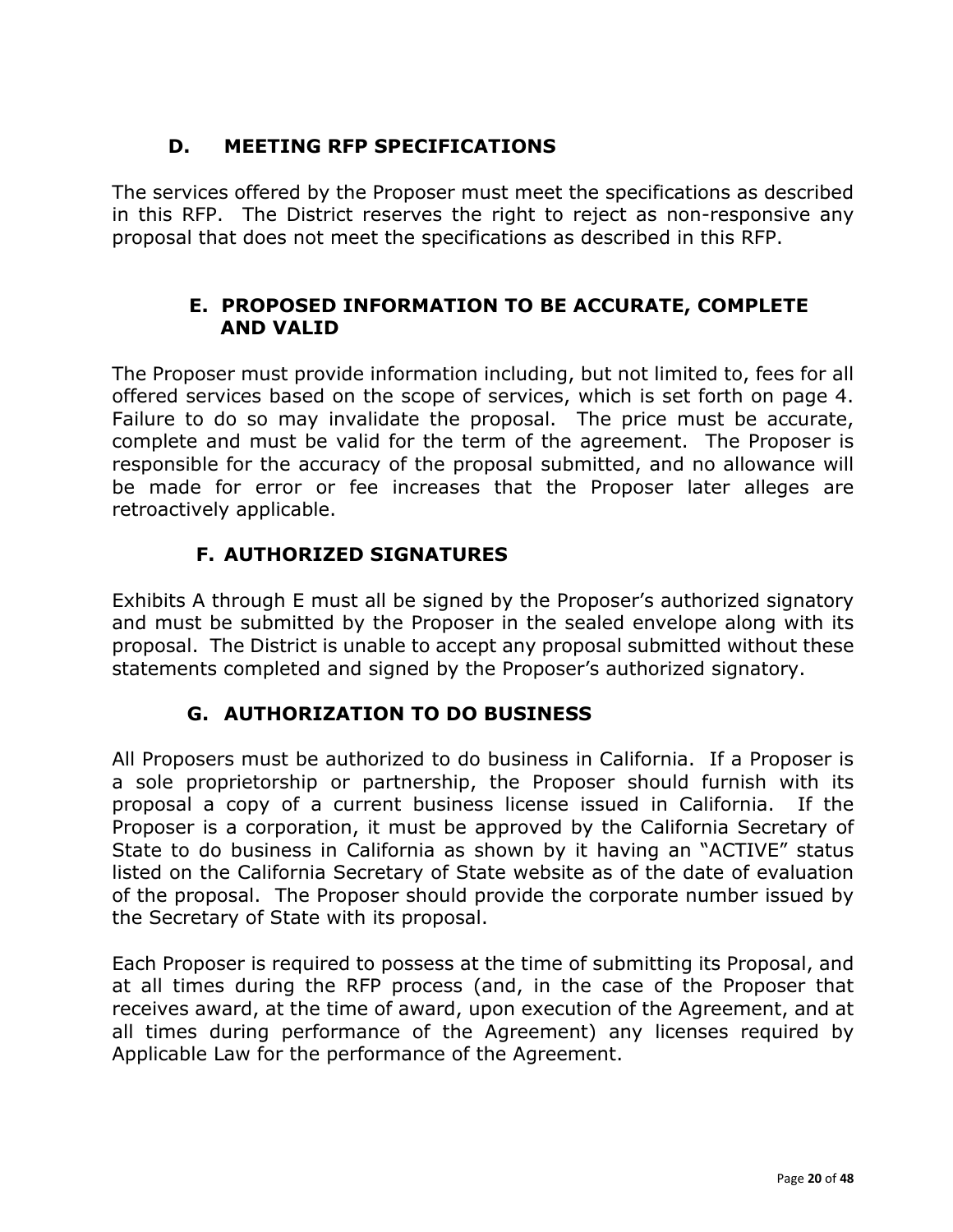# **H. REQUIREMENTS**

The Proposer shall be responsible for becoming familiar with the scope of services required by the District as set forth on pages of this RFP, and shall rely solely upon his or her own independent judgment, and not upon any statements or representations made by the District, whether express or implied. The failure or omission of any Proposer to acquaint himself or herself with the service requirements of the District shall in no way relieve any Proposer from any obligation with respect to this proposal or to the resulting agreement. The submission of a proposal shall be taken as *prima facie* evidence of compliance with this section.

# **I. QUESTIONS ABOUT RFP**

Questions are to be submitted in writing by email to Dorothea Mc Farline, at email address: mcfarld@email.laccd.edu **on or before 3:00 p.m. Pacific Standard Time, Tuesday. June 9, 2020.**

Proposers are asked to submit all questions in writing by the questions deadline. LACCD shall not be obligated to answer any questions received after the above-Questions Deadline or submitted in a manner other than as instructed above.

Written responses will be posted on the website: http://www.laccd.edu/Departments/BusinessServices/Contract-Services/Pages/Bids-And-Proposals.aspx

Proposers are instructed not to contact District personnel or its agents in any other manner concerning this RFP. Unauthorized contact, at LACCD's sole discretion, will be grounds for disqualification of a proposer.

# **J. RFP ADDENDA**

If it becomes necessary for "DISTRICT" to revise any part of this RFP or to provide clarification or additional information after the proposal documents are released, written addenda will be posted at the following website address: http://www.laccd.edu/Departments/BusinessServices/Contract-Services/Pages/Bids-And-Proposals[.](http://www.laccd.edu/Departments/BusinessServices/Contract-Services/Pages/Bids-And-Proposals.aspx)aspx.

It shall be the responsibility of the Proposer to check the website or to appropriately inquire with "DISTRICT" for any addenda issued. All addenda issued by DISTRICT shall become part of the RFP and the Proposer shall acknowledge, in writing, receipt and incorporation of all addenda and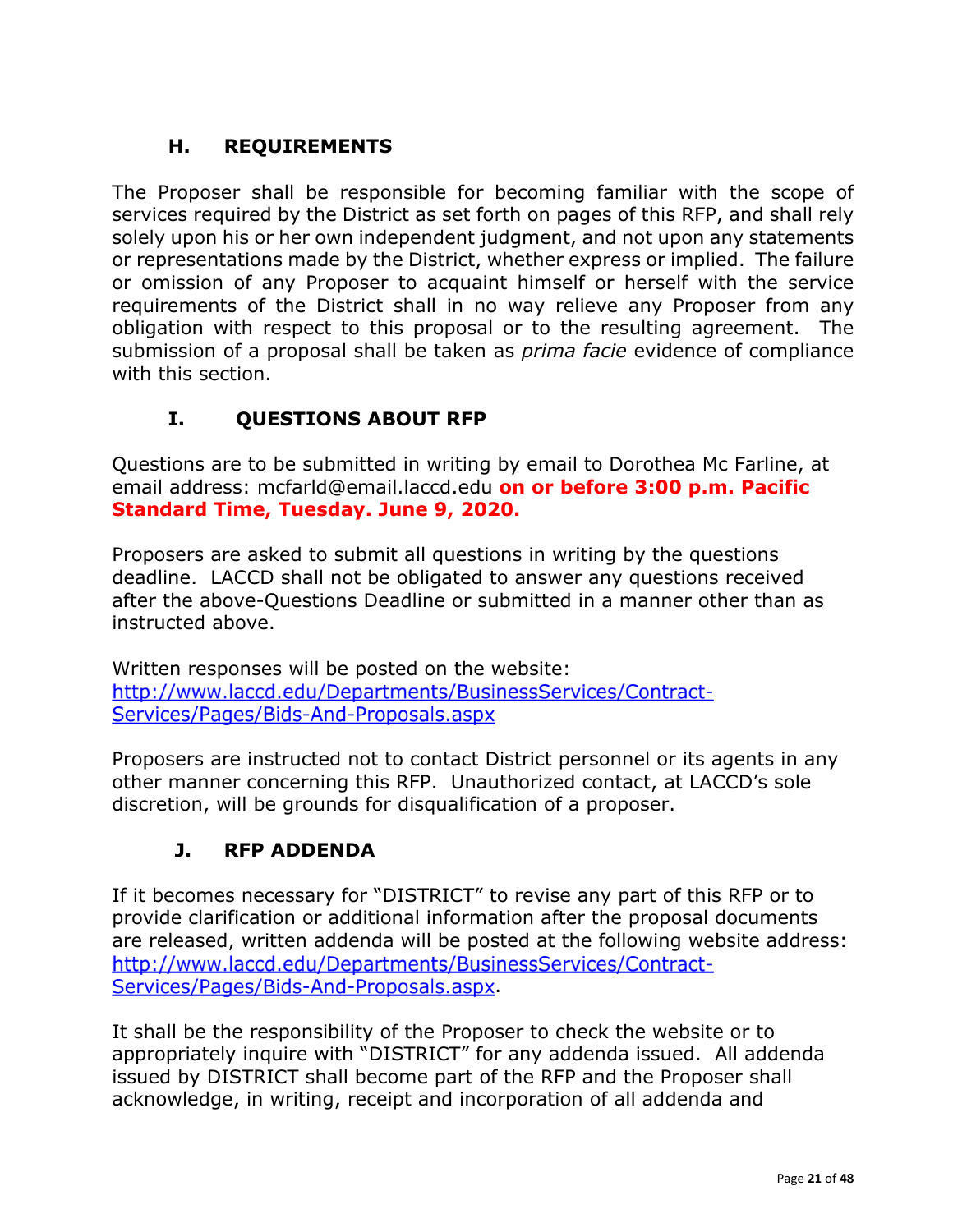clarifications in its response. Specifically, Proposer's acknowledgement of the addenda must be declared in the proposal in Exhibit D.

Failure of the Proposer to receive addenda shall not relieve the Proposer from any obligation under its proposal as submitted. The Proposer shall identify and list in its proposal all addenda received and included in its proposal. The Proposer's failure to identify and list in its proposal all addenda received and included in its proposal may be asserted by the "DISTRICT" as a basis for determining a proposal as non-responsive.

# **K. INTERPRETATION OF DOCUMENTS**

If any person contemplating submitting a proposal for the services proposed herein is in doubt as to the true meaning of any part of the proposal documents, or finds discrepancies in, or omissions from the documents, he/she may submit to the District a written request for an interpretation of correction thereof. The person submitting the request will be responsible for its prompt delivery. Any interpretation or correction of the proposal documents will be made only by addendum duly issued and a copy of such addendum will be mailed or delivered to each person receiving a set of the proposal documents. No person is authorized to make any oral interpretation of any provision in the proposal documents to any Proposer, and no Proposer is authorized to rely on any such unauthorized oral interpretation.

## **L. WITHDRAWAL/ PROPOSAL IRREVOCABLE FOR 120 DAYS**

A Proposer may withdraw its proposal at any time prior to the submittal deadline by sending the District a request in writing from the same person who signed the submitted proposal. As of the deadline for submittal, any proposal received by the District and not withdrawn becomes an irrevocable offer available for acceptance by the District immediately and for one hundred and twenty (120) days thereafter. The Proposer is responsible for the accuracy of the proposal submitted, and no allowance will be made for errors or price increases that the Proposer later alleges are retroactively applicable.

# **M. EXEMPTION FROM DISCLOSURE**

Proposals will remain confidential in their entirety until the evaluation and analysis process is complete and a recommendation of an award has been submitted to the LACCD. All proposals submitted will become the property of the LACCD. The Proposer must identify, in writing, all copyrighted material, trade secrets, or other proprietary information that the preparer claims are exempt from disclosure under the Public Records Act (California Government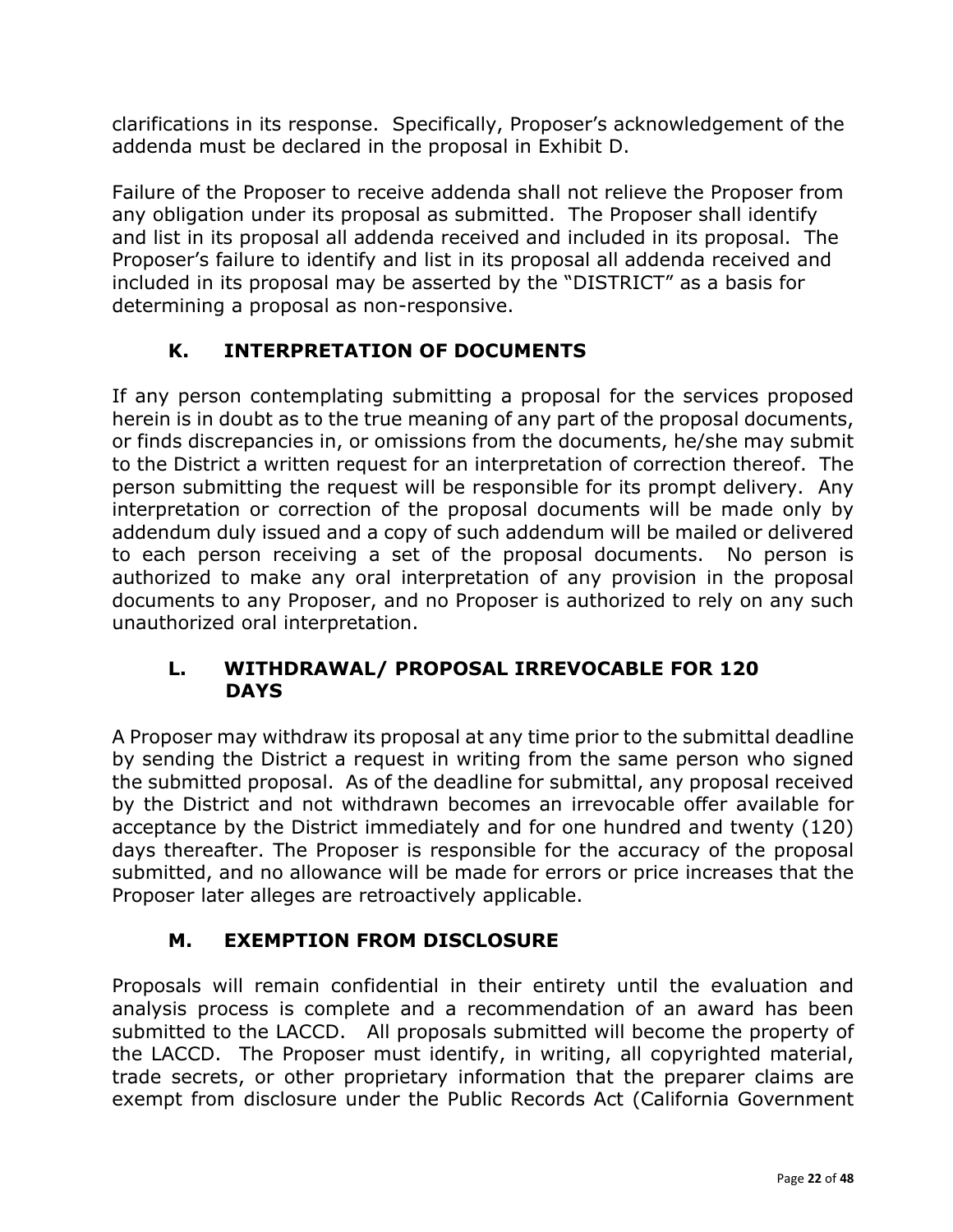Code Section 6250 et seq.). Any Proposer claiming such an exemption must also state in the proposal that "the vendor agrees to indemnify and hold harmless the Los Angeles Community College District, its Board of Trustees, Los Angeles Valley College, Los Angeles City College, East Los Angeles College, Los Angeles Harbor College, Los Angeles Mission College, Pierce College, Los Angeles Southwest College, Los Angeles Trade-Technical College, West Los Angeles College, and its officers, employees and agents, from any claims, liability, or damages against, and to defend any action brought against above said entities for their refusal to disclose such material, trade secrets, or other proprietary information by any party." Failure of a proposal to include such a statement will be deemed a waiver of any exemption from disclosure under the California Public Records Act. A blanket statement that all contents of the proposal are confidential or proprietary will not be honored by the District. The Proposer's identification of a document as "proprietary" or "confidential" does not automatically confer exclusion from disclosure under the California Public Records Act.

# **N. PRE-CONTRACTUAL EXPENSES**

Pre-contractual expenses are defined as any expenses incurred by the Proposer to:

(1) Prepare its proposal in response to this RFP; (2) Submit that proposal to "DISTRICT"; (3) Negotiate with "DISTRICT" on any matters related to this RFP, including a possible contract; and (4) Engage in any other activity prior to the effective date of award, if any, of a contract resulting from this RFP. "DISTRICT" shall not, under any circumstance, be liable for any precontractual expenses incurred by Proposers. All expenses including, but not limited to, pre-contractual expenses incurred by the Proposer in preparing the proposal shall be borne and paid for solely by the Proposer and shall not be included in their offers.

# **O. SUBCONTRACTORS**

Proposers are permitted to provide for a portion of the Basic Services to be performed by one or more consultants or contractors retained by the Proposer (collectively, "subcontractor") provided that each subcontractor proposed to be used is identified in the Proposal by name, contact person, telephone number, fax number, e-mail address, and a description of the portion of Basic Services to be performed by the subcontractor.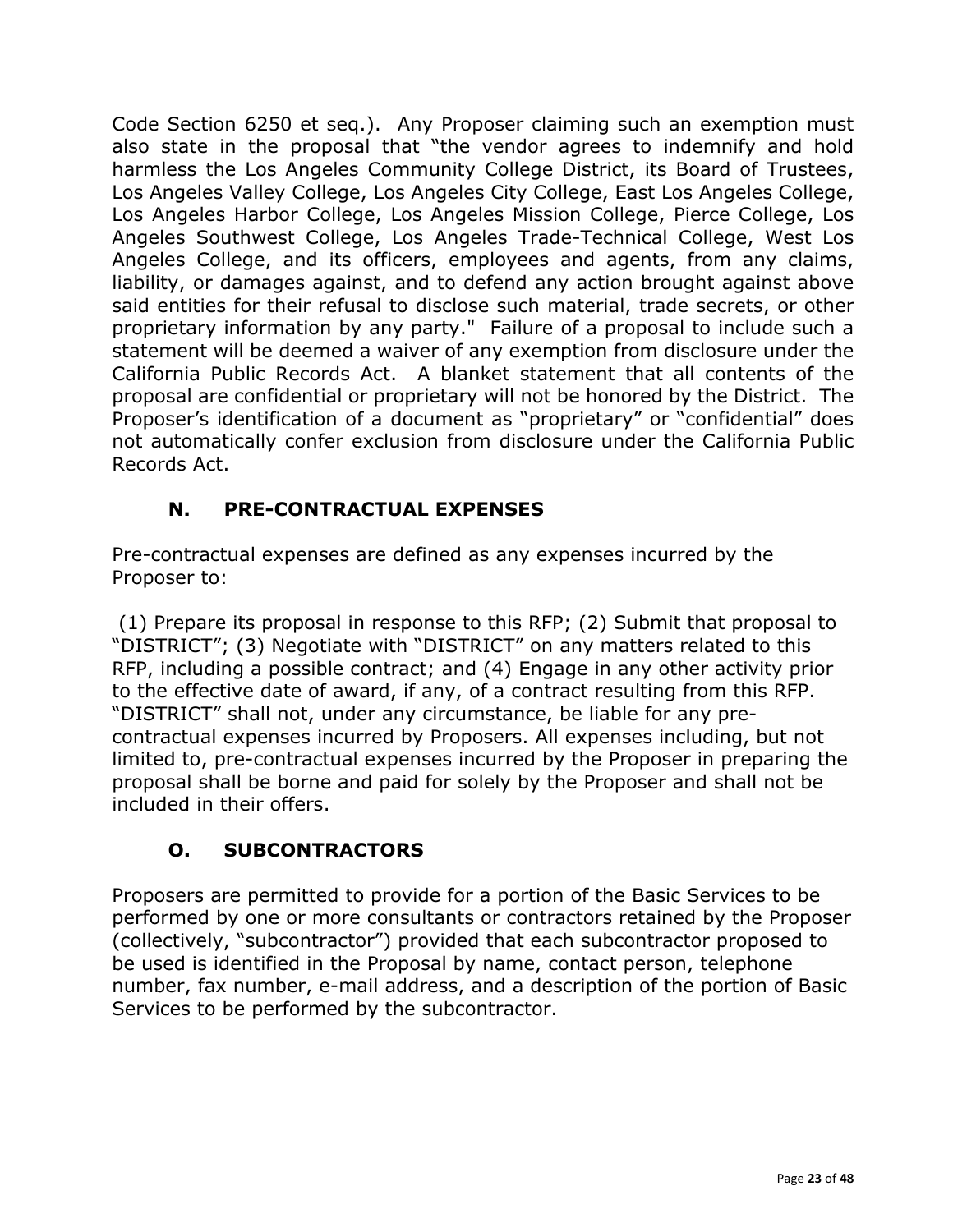## **P. IMMATERIAL DEFECT IN PROPOSAL**

The District may waive any immaterial deviation or defect in a proposal. The District's waiver shall in no way modify the RFP documents or excuse the Proposer from full compliance with the RFP if awarded the contract.

# **Q. ORAL COMMUNICATIONS**

Any oral communication by the District Contact Person or his/her designee regarding this RFP is not binding and shall in no way modify the RFP or the obligations of the District, Proposer and/or Contractor.

# **R. RFP AS PART OF FINAL CONTRACT**

At the District's discretion, the content of this RFP may be incorporated into the final contract.

# **S. PROPOSED CONTRACT**

The Proposer(s) selected for contract award through this RFP shall be required to enter into a written agreement with the District. The Standard Agreement for professional services presented in Exhibit F of this RFP is the contract proposed for execution. It may be modified to incorporate other pertinent terms and conditions set forth in this RFP, including those added by addendum, and to reflect the Proposer's offer or the outcome of contract negotiations, if any. **Exceptions and requested changes to the terms and conditions of the Standard Agreement, or the Proposer's inability or unwillingness to comply with any of the provisions of the Standard Agreement, must be declared in the proposal and will be considered as part of the proposal evaluation process.** 

Proposers may include special terms and conditions for these services as appropriate; however, they must comply with Article IV, Section T below for consideration.

It is the District's sole right and privilege to disregard any suggested language provided by proposers included in their response. By responding to this RFP, proposers warrant that they have taken any and all costs and/or risk and liability associated with the Standard Form Agreement into account in their price proposals.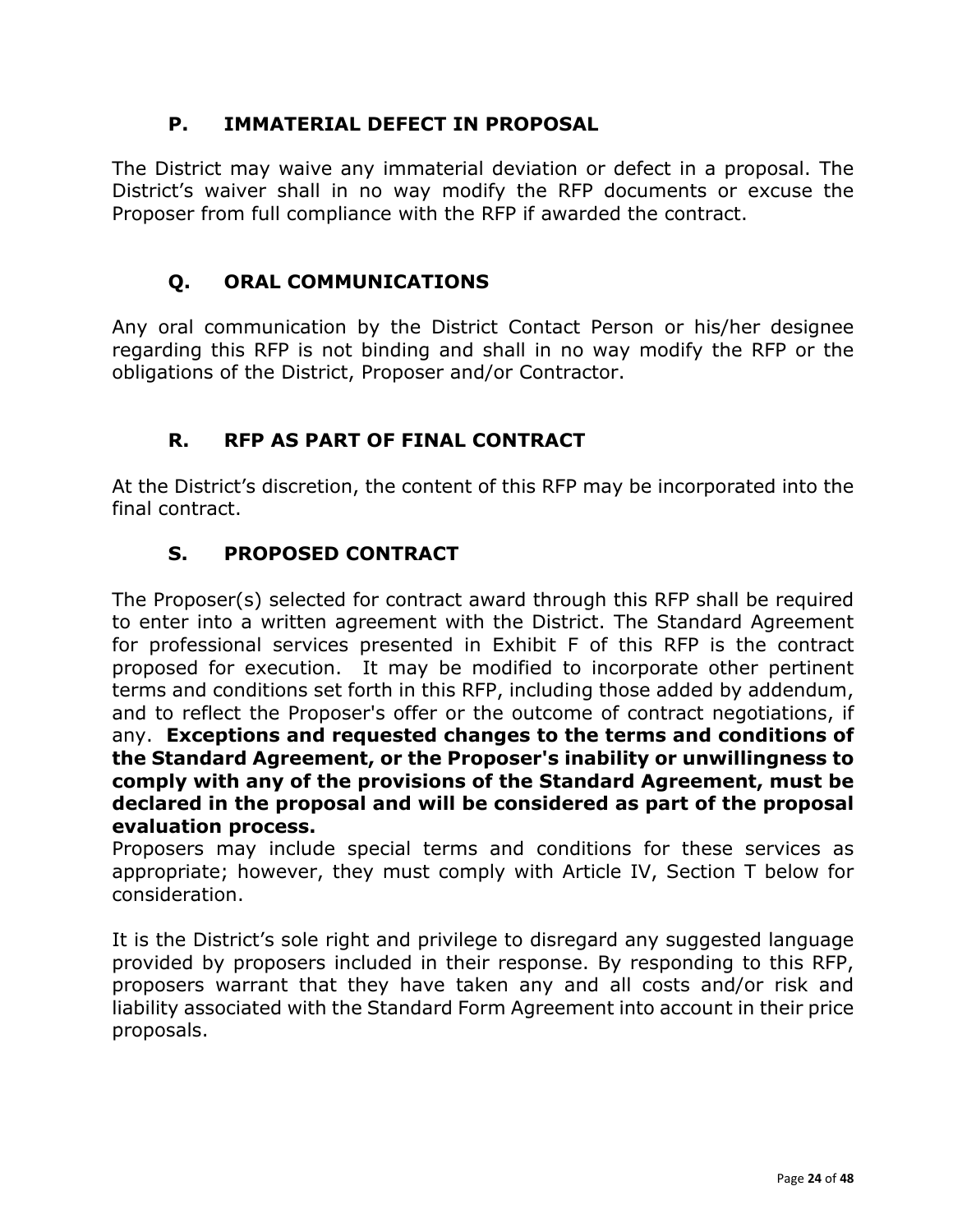# **T. EXCEPTIONS/DEVIATIONS**

Any exceptions to, deviations from, or inability to comply with the requirements set forth in this RFP, or the terms and conditions contained in the Professional Services Agreement, must be declared in writing in Exhibit D within the proposal; and failure to do so will prevent Proposer from asserting its inability to comply with the terms or conditions later on. **Such exceptions or deviations must be segregated as a separate element of the proposal under Exhibit D - "Exceptions and Deviations to Professional Services Agreement."** The District will make a good faith effort to consider contractual issues identified by vendors and "DISTRICT" requires all proposing vendors to similarly make a good faith effort to comply with the District's sample agreement terms and conditions.

**Proposals that mandate the use of vendor standard services contract, rather than utilizing the District's standard services contract will result in that vendor's proposal being judged non-responsive and these proposals will be rejected.** 

**Proposals that reject the following integral provisions of the District's contract terms and conditions will be treated as a rejection of the District's contract and these proposals will be rejected.**

|  | Section 3 - Warranties                                   |
|--|----------------------------------------------------------|
|  | Section 6 - Term of Agreement                            |
|  | Section 13 - Waiver of Damages: Indemnity                |
|  | Section 17 - Governing Law                               |
|  | Section 18 - Non-Discrimination                          |
|  | Section 21 - Board Authorization                         |
|  | Section 26 - Requirements for Federally-Funded Contracts |
|  | Section 27 - District Authority                          |
|  | Section 28 - Accessibility Requirements                  |

The Proposer's attention is again directed to sections 13 and 14 of the Professional Services Agreement, which specify the indemnity clause and the minimum insurance requirements that must be met by the successful Proposer. The Proposer's inability or unwillingness to meet these requirements as a condition of award of an Agreement must be stated as an exception in the proposal.

*Exceptions or deviations which are in conflict with the District's terms and conditions may render the proposal non-responsive.* In the event that exceptions and deviations to the Professional Services Agreement are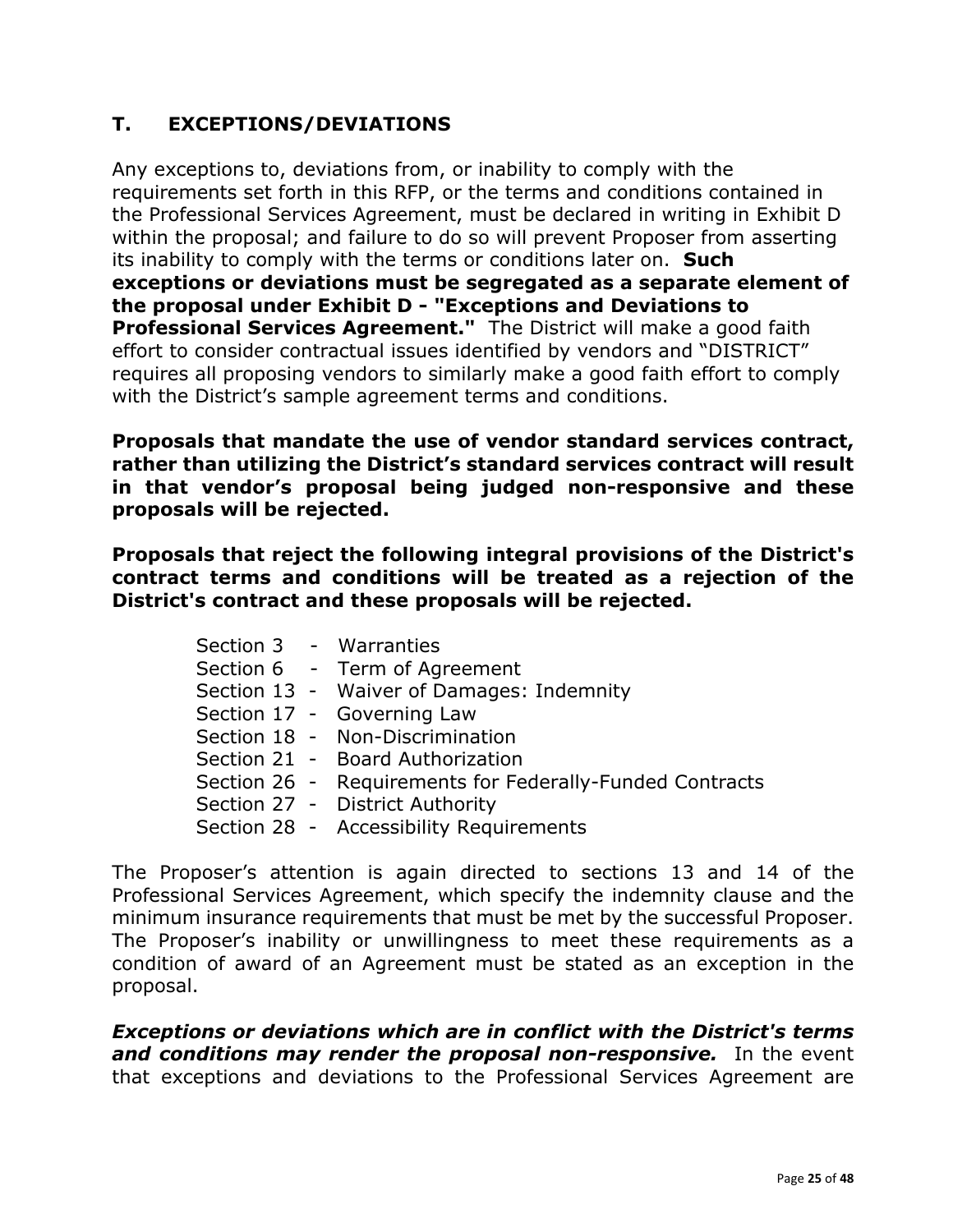requested after the contract has been awarded, the District may deem the proposal non-responsive and may disqualify the proposal at its discretion.

# **U. NO COMMITMENT TO AWARD**

Issuance of this RFP and receipt of proposals does not commit "DISTRICT" to award a contract. "DISTRICT" expressly reserves the right to postpone proposal opening for its own convenience, to accept or reject any or all proposals received in response to this RFP, to negotiate with more than one vendor concurrently, or to cancel all or part of this RFP.

# **V. NO AGREEMENT UNTIL SIGNED**

No agreement with the District is effective until both parties have signed a contract and the District's Board of Trustees has authorized the contract.

# **W. NEWS RELEASES**

News releases pertaining to any award resulting from this RFP may not be made without the prior written approval of the District.

# **X. USE OF DISTRICT EMPLOYEES' NAMES**

The successful Proposer must agree not to use the names, office phone numbers, email addresses, and/or addresses of District employees for any purpose not directly related to this RFP.

# **Y. ADJUSTMENTS TO CONTRACT**

All adjustments shall be proposed in writing by the District for approval prior to becoming effective. All required contract amendment(s) shall be issued by the District.

# **Z. CONTRACTOR EVALUATION**

Contractors (and its subcontractors, if applicable) will be evaluated periodically regarding their performance.

# **AA. TERMINATION OR CANCELLATION**

The District reserves the right to terminate any contract awarded through this RFP by providing thirty (30) days' written notice to the Contractor.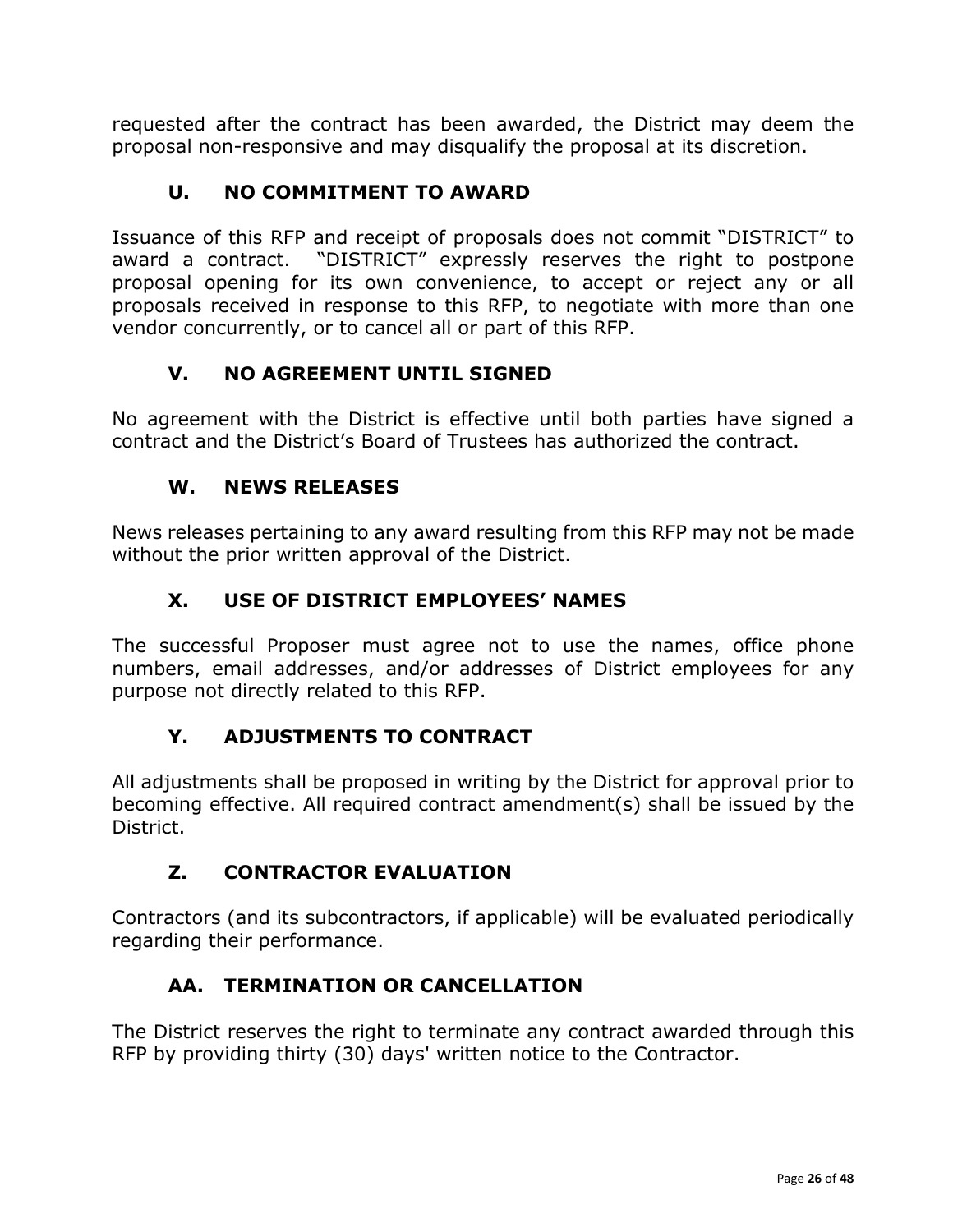### **BB. PROTESTS**

Any Proposer that has provided a proposal to the District may protest the solicitation or award of a contract for violations of "DISTRICT'S" procurement policies or of laws and regulations governing "DISTRICT'S" procurement activities, provided the proposer has complied with PP-04-09, Bid Protest and Appeals.

http://www.laccd.edu/Departments/BusinessServices/Contract-Services/Documents/04-09-bid-protest-and-appeal[.](http://www.laccd.edu/Departments/BusinessServices/Contract-Services/Documents/04-09-bid-protest-and-appeal.pdf)pdf

In order to be considered, all protests must be in writing and filed with and received by "DISTRICT", not more than five (5) business days following the date of issuance of the District's Notice of Intent to Award with the contact below. The protest letter must state the basis for the protest and the remedy sought.

Protests received by "DISTRICT" after this date will be returned to the sender.

Director of Business Services or designee Los Angeles Community College District 770 Wilshire Blvd, 6<sup>th</sup> Floor Los Angeles, CA 90017

Failure to timely file the proposal protest shall constitute grounds for the District to deny the proposal protest without further consideration of the grounds stated therein.

## **CC. OTHER DISTRICT RIGHTS**

The rights, powers, and discretion expressly conferred upon the District under the RFP Documents are not intended to be exclusive but are cumulative and in addition to, and not a substitute for, every other right, power, or discretion existing or available to the District under the RFP Documents or Applicable Laws.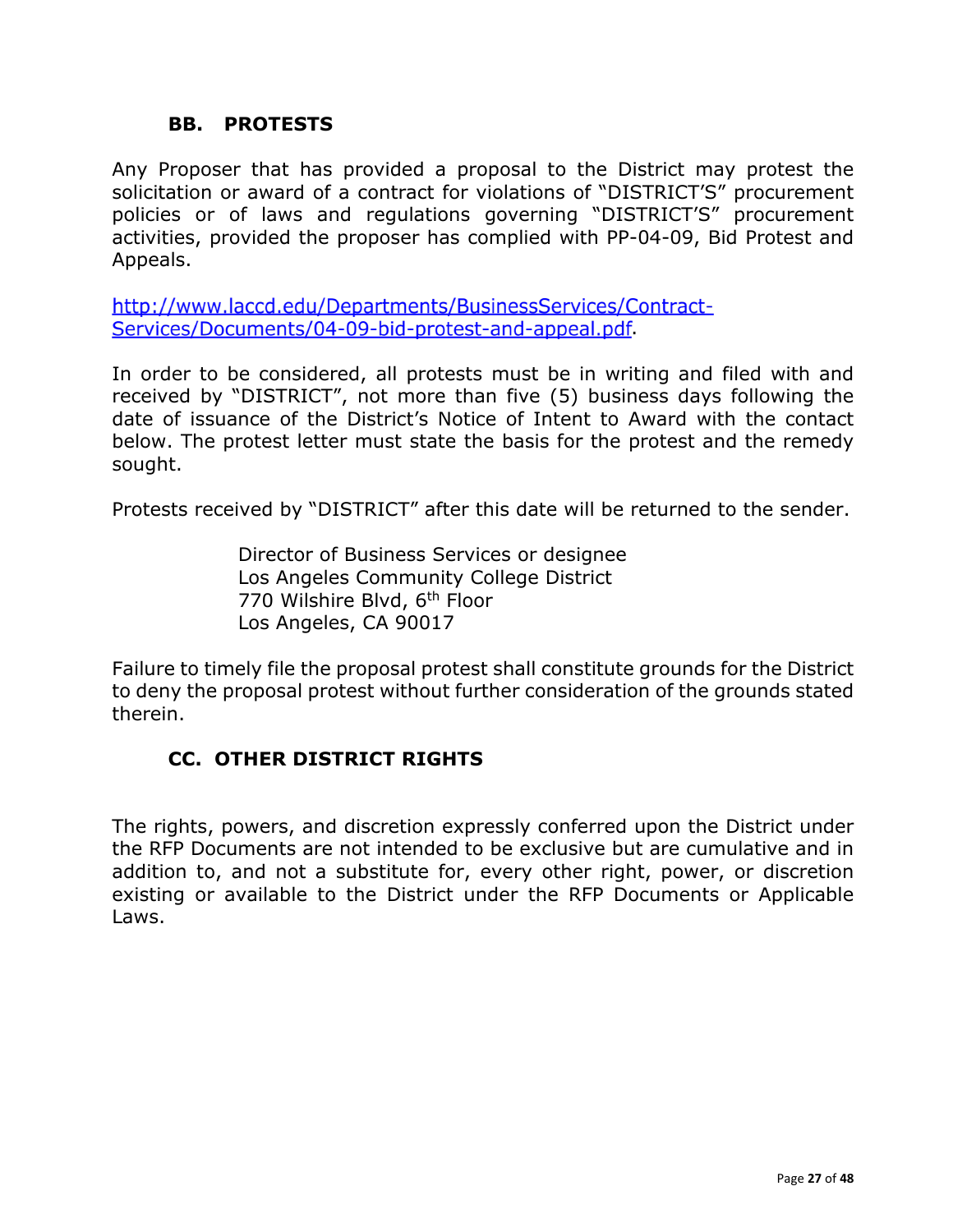## **VIII. PROPOSAL EVALUATION AND CONTRACT AWARD**

## **A. GENERAL**

The method used for this solicitation is a Request for Proposal ("RFP"). Selection of contractors will be made through competitive procurement procedures, which will include factors discussed in this RFP.

All proposals received in accordance with these RFP instructions will be evaluated to determine if they are complete and meet the requirements specified in this RFP. **All terms, conditions, requirements, and procedures included in this RFP must be met for a response to be determined responsive. If a Respondent fails to meet any material terms, conditions, requirements or procedures, its response may be deemed unresponsive and disqualified.** 

In order to qualify as responsible, the Respondent must demonstrate:

- a) the availability of adequate resources and staffing to efficiently and expeditiously service District's needs;
- b) the necessary experience, organization, qualifications, skills and facilities to provide the types of Executive Search Consultant Services set forth in this RFP;
- d) a satisfactory record of performance in the provision of the Executive Search Services set forth in this RFP;
- e) the ability and willingness to comply with the requirements of Federal and State law.

#### **ANY PROPOSAL DETERMINED TO BE NON-RESPONSIVE TO THIS RFP, INCLUDING INSTRUCTIONS GOVERNING THE SUBMISSION OF PROPOSALS, WILL BE DISQUALIFIED WITHOUT EVALUATION UNLESS THE EVALUATION COMMITTEE DETERMINES THAT THE NONCOMPLIANCE IS INSUBSTANTIAL.**

An award will be made to the Proposer whose offer is judged to be in the best interest of and most advantageous for the District in the sole determination of the District. The District expressly reserves the right to reject any and/or all proposals and make no award under this RFP.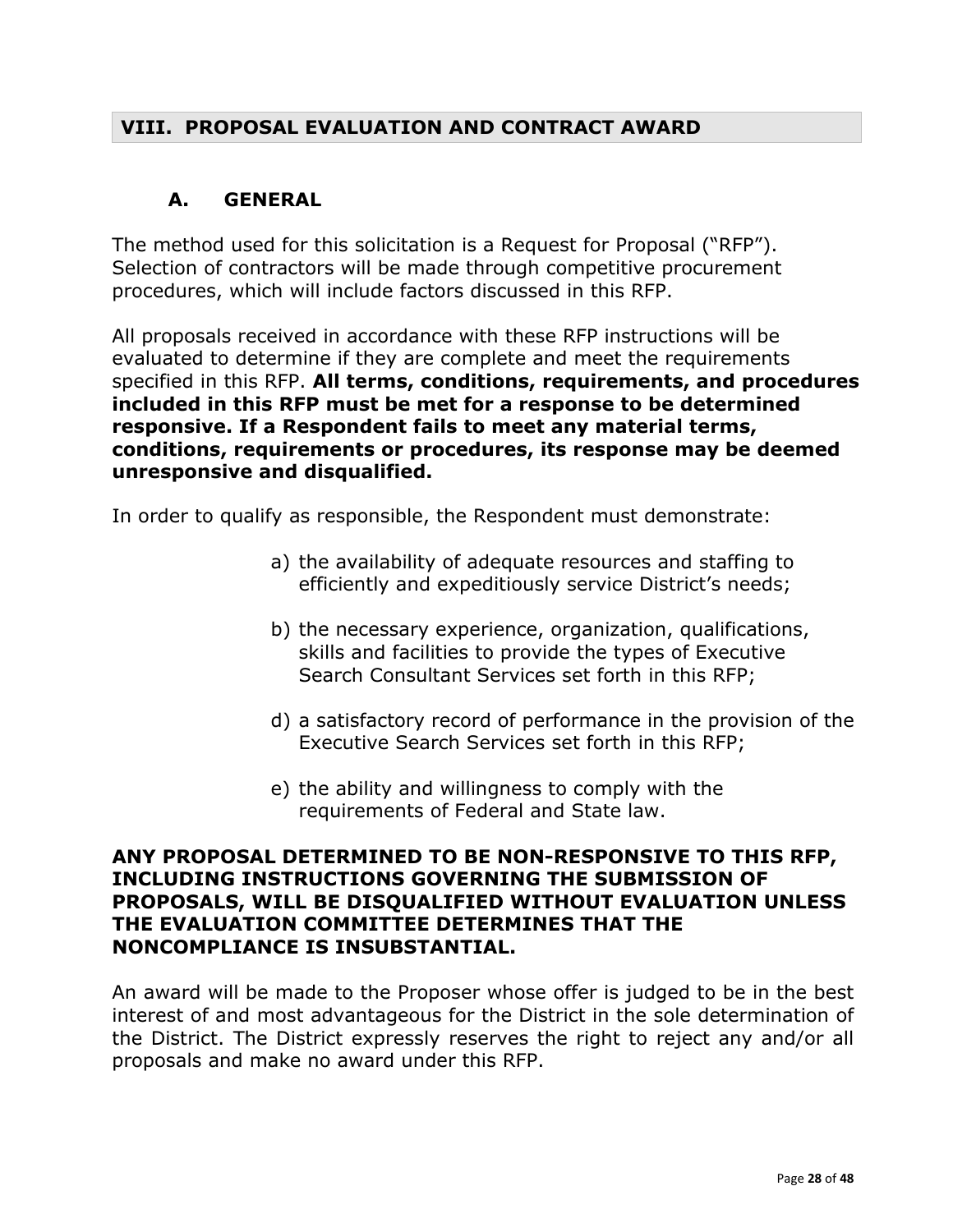# **B. REQUEST FOR ADDITIONAL INFORMATION**

During the evaluation process the District may require supplemental information in order to fairly evaluate a proposal. For this purpose, the District may request such information from the Proposer after the initial submittal. If such information is required, the Proposer will be notified and will be permitted a reasonable period of time to submit the information.

# **C. EVALUATION PROCESS**

An evaluation committee consisting of LACCD staff and/or outside associates will review, analyze, and evaluate all proposals received.

After completing its evaluation of the proposals, the committee will recommend for contract award the proposer(s) that is judged to best meet the requirements of this RFP.

DISTRICT will then begin contract negotiations with this (these) vendor(s) to obtain acceptable contracts from these vendors. If LACCD cannot come to acceptable contract terms with the first vendor within a fixed timeframe, that the District will specify, the District will terminate negotiations and move to the next set of vendors that can provide an acceptable solution.

If a mutually agreed upon contract is negotiated, DISTRICT will request approval of the contract from its Board of Trustees and shall execute a contract with the proposer(s). If a contract cannot be successfully negotiated with the selected vendor, DISTRICT may move on to negotiate a contract with another proposer within the highest ranked group.

DISTRICT reserves its right to award to a single proposer, reject all proposals and issue a new RFP, or reject all proposals and reopen the proposal process.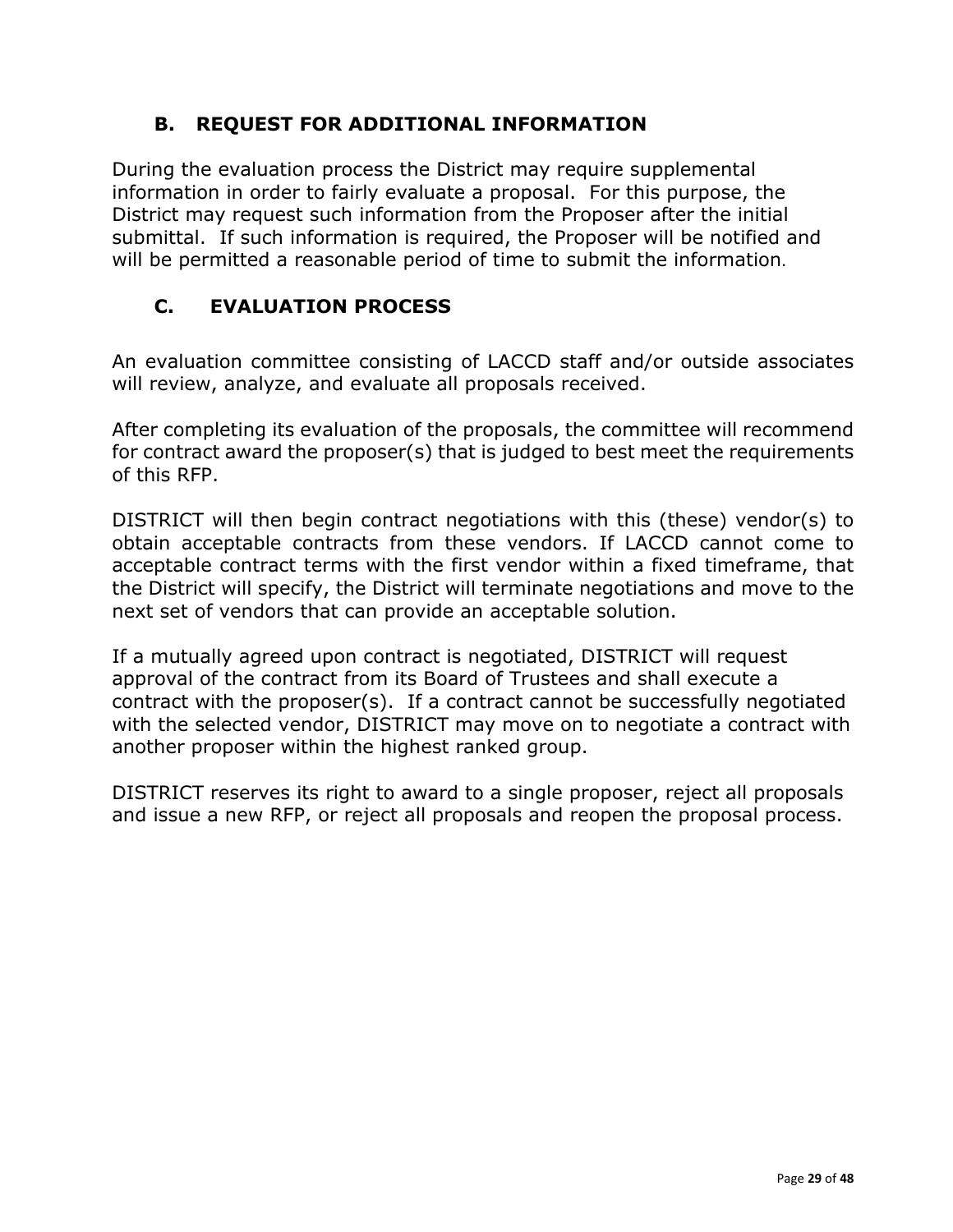## **D. Evaluation Criteria**

The following criteria will be used in the evaluation of written proposals. The relative weights of the criteria are based on a 100-point scale, as listed below.

| <b>EVALUATION CRITERIA AND</b><br><b>WEIGHTING</b>       | <b>Total</b><br><b>Score</b> |
|----------------------------------------------------------|------------------------------|
| Small, Local, Emerging, Disabled Veteran<br>(SLEDV)      | 20                           |
| Qualifications, experience and references<br>of proposer | 20                           |
| Staffing and Organization                                | 15                           |
| Work plan/technical approach                             | 20                           |
| Flexibility and availability for providing<br>services   | 20                           |
| Pricing/Billing Rate and Structure                       | 60                           |
| Interviews/Presentations                                 | 45                           |
| Total                                                    | 200                          |

Proposals will be reviewed by a selection committee and will be evaluated based on the following criteria which are listed in descending order of importance:

- **a.** Firm Experience and Qualifications
	- **i.** Experience with projects of similar type and scope (i.e. high-level executive leadership positions).
	- . **ii.** Experience with private and public sector organizations, and colleges and universities.
- **b.** Staff Expertise / Implementation and Operational Teams
	- i. The experience of staff proposed to be involved in the project.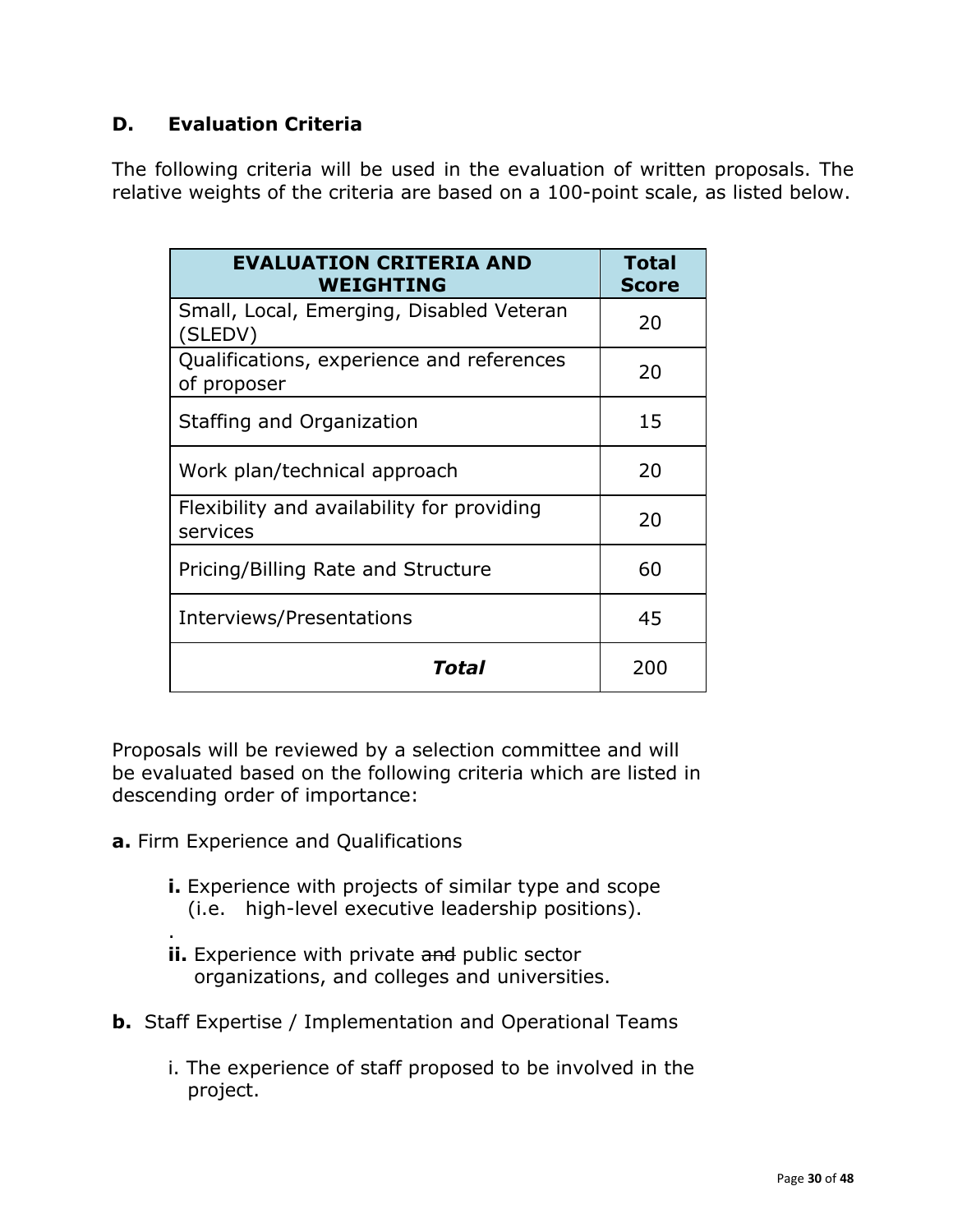- ii. Proven and demonstrated hands-on expertise of key management team members and staff in this area of work.
- iii. Demonstrated expertise in and understanding of community college and higher education operations.
- **c.** Project Methodology and Structure.
	- i. Description of the approach, methodology, and project structure to be used to satisfy the College's project scope and objectives.
- **d.** Implementation and/or delivery schedule
	- i. Proposed timeline reasonableness and responsiveness to project's intended outcomes.
	- ii. Each proposal must include a description regarding the firm's outreach plan, recruitment and selection process for creating a diversified pool of candidates for submission.
- **e.** Financial Proposal
	- i. Total cost to the District as it relates to the services.
- **f.** References
	- **i.** Feedback from submitted references, both current and past clients.

#### Price Evaluation Criteria

The price evaluation will be objective. The offeror with the lowest realistic price will receive the maximum price points (30 points). All other proposals will receive a proportionately lower price score. The following formula will be used to determine each offer's evaluated price score.

Lowest price proposal  $X$  30 points = Evaluated price score Price of proposal being evaluated

LACCD reserves the right to reject any or all proposals, to waive any irregularities or informalities in the offers received and to change the evaluation process described above if circumstances dictate this or it is otherwise in the best interests of LACCD to do such. In the event a proposal(s) is rejected, or a proposer's offer is not rejected but does not result in a contract award, LACCD shall not be liable for any costs incurred by the proposer in connection with the preparation and submittal of the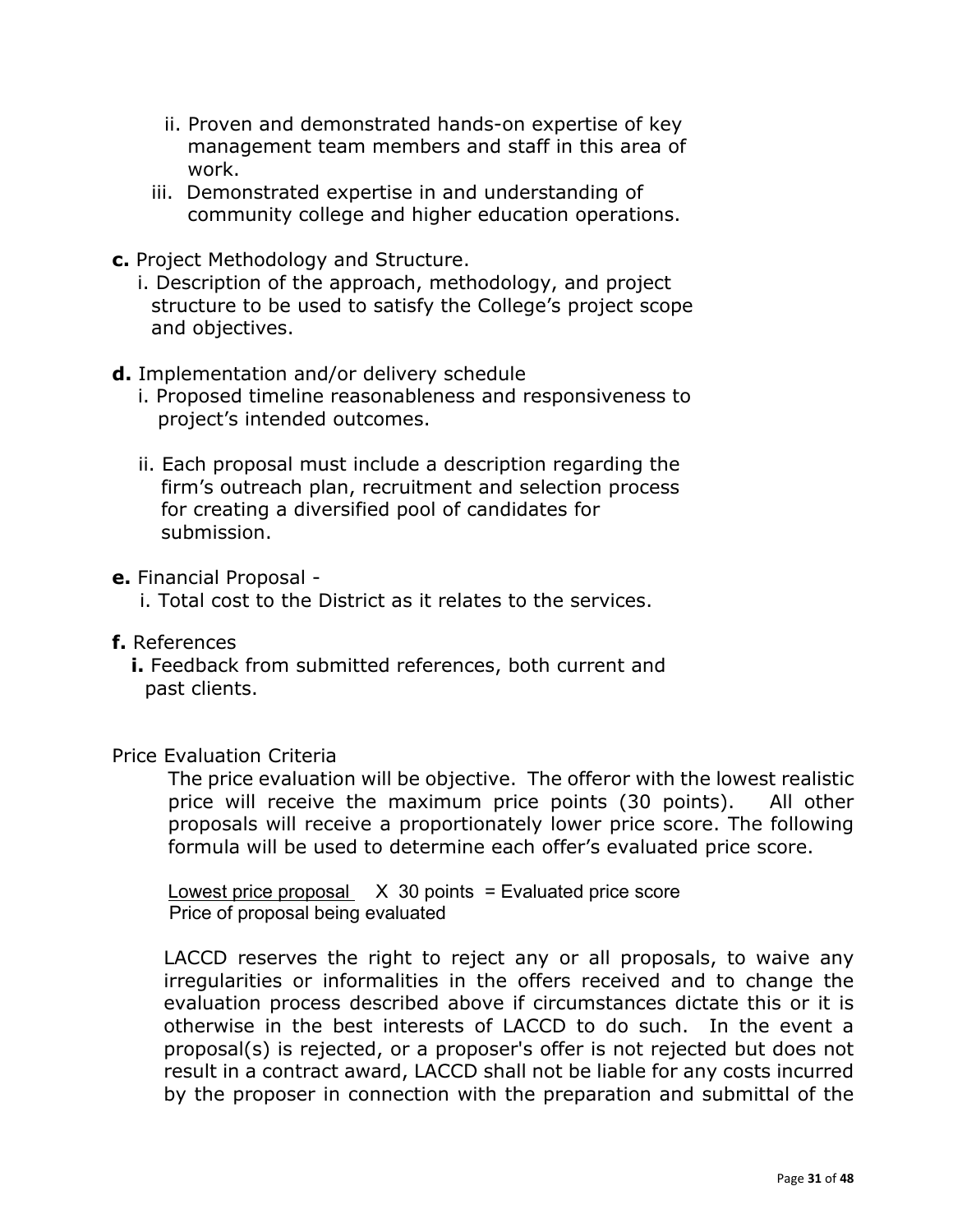proposal. If interviews of proposers are held, the information obtained will be used by the evaluators to assign a final score to the criteria above.

## **IX. OWNERSHIP**

All reports, documents, proposals and undertakings, as well as suggested recommendations by the vendor in connection with services to be performed pursuant to this request or any contract resulting here from, become the property of LACCD upon receipt and/or termination of any subsequent contract.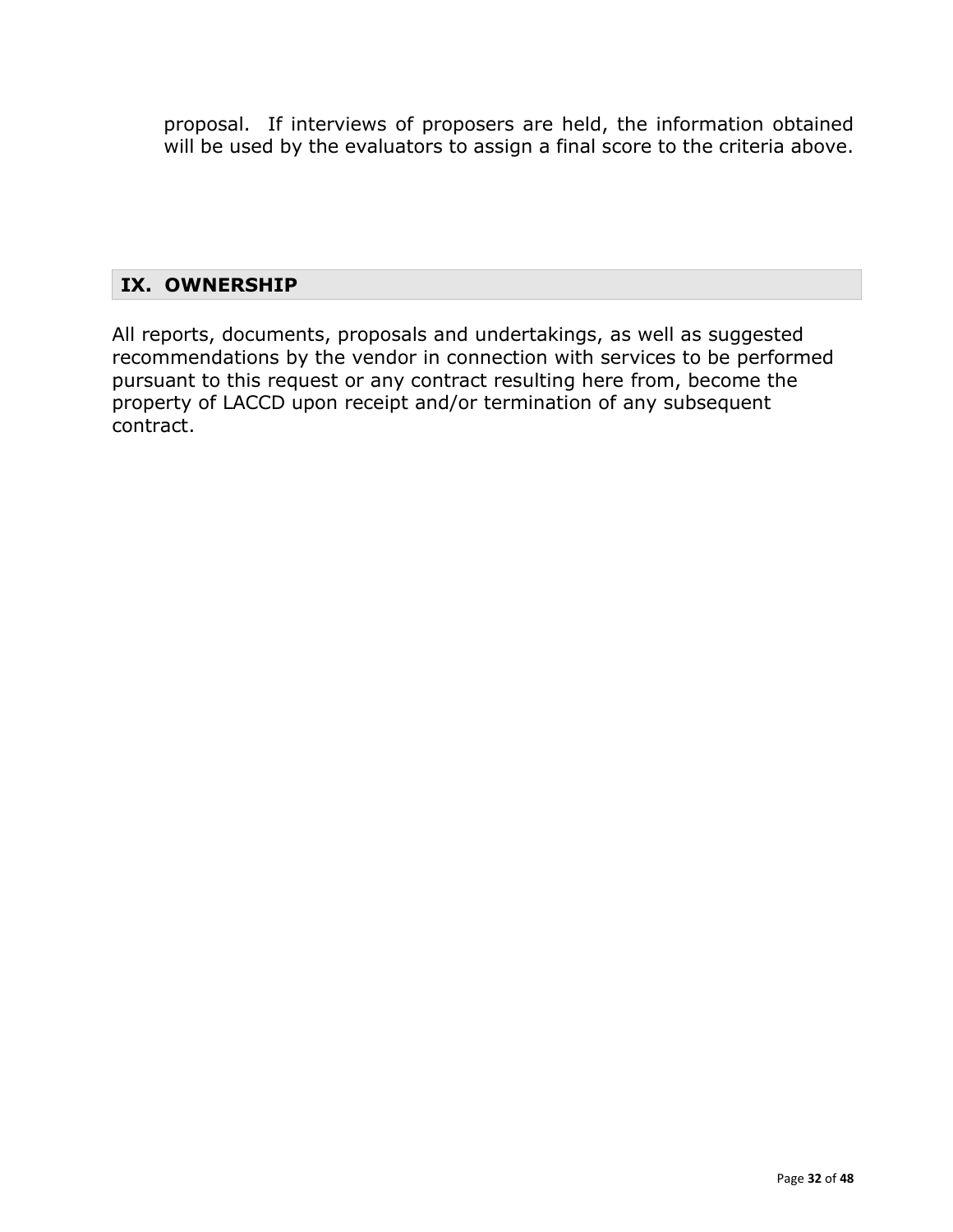## **X. EXHIBITS**

### **EXHIBIT A**

## **NONCOLLUSION AFFIDAVIT**

 (TO BE EXECUTED BY PROPOSER AND SUBMITTED WITH ITS PROPOSAL)

| (Name)                                                                                         | , being first duly sworn, disposes                |
|------------------------------------------------------------------------------------------------|---------------------------------------------------|
| and says that he or she is (Title)                                                             | of (Company)                                      |
|                                                                                                | the party making the foregoing proposal, that the |
| proposal is not made in the interest of, or on behalf of, any undisclosed person, partnership, |                                                   |
| company, association, organization, or corporation; that the proposal is genuine and not       |                                                   |
| collusive or sham; that the proposer has not directly or indirectly induced any other proposer |                                                   |
| to put in a false or sham proposal, and has not directly or indirectly colluded, conspired,    |                                                   |
| connived, or agreed with any proposer or anyone else to put in a sham proposal, or that        |                                                   |
| anyone shall refrain from proposing; that the proposer has not in any manner, directly, or     |                                                   |
| indirectly, sought by agreement, communication, or conference with anyone to fix the           |                                                   |
| proposal price of the proposer or any other proposer, or to secure any advantage against       |                                                   |
| the public body awarding the contract of anyone interested in the proposed contract; that      |                                                   |
| all statements contained in the proposal are true; and further, that the proposer has not,     |                                                   |
| directly or indirectly, submitted his or her proposal price or any breakdown thereof, or the   |                                                   |
| contents thereof, or divulged information or data relative thereto, or paid, and will not pay, |                                                   |
| any fee to any corporation, partnership, company, association, organization, bid depository,   |                                                   |
| or to any member or agent thereof to effectuate a collusion or sham proposal.                  |                                                   |

IN WITNESS WHEREOF, the undersigned has executed this Noncollusion Affidavit this

\_\_\_\_\_\_\_\_\_\_ Day of \_\_\_\_\_\_\_\_\_\_\_\_\_\_\_\_\_\_\_\_, 2020

| <b>PROPOSER</b><br>(Type or Print Complete Legal Name of Firm) |              |     |  |
|----------------------------------------------------------------|--------------|-----|--|
| By<br>(Signature)                                              |              |     |  |
| Name<br>(Type or Print)                                        |              |     |  |
| Title                                                          |              |     |  |
| <b>Address</b>                                                 |              |     |  |
| City                                                           | <b>State</b> | Zip |  |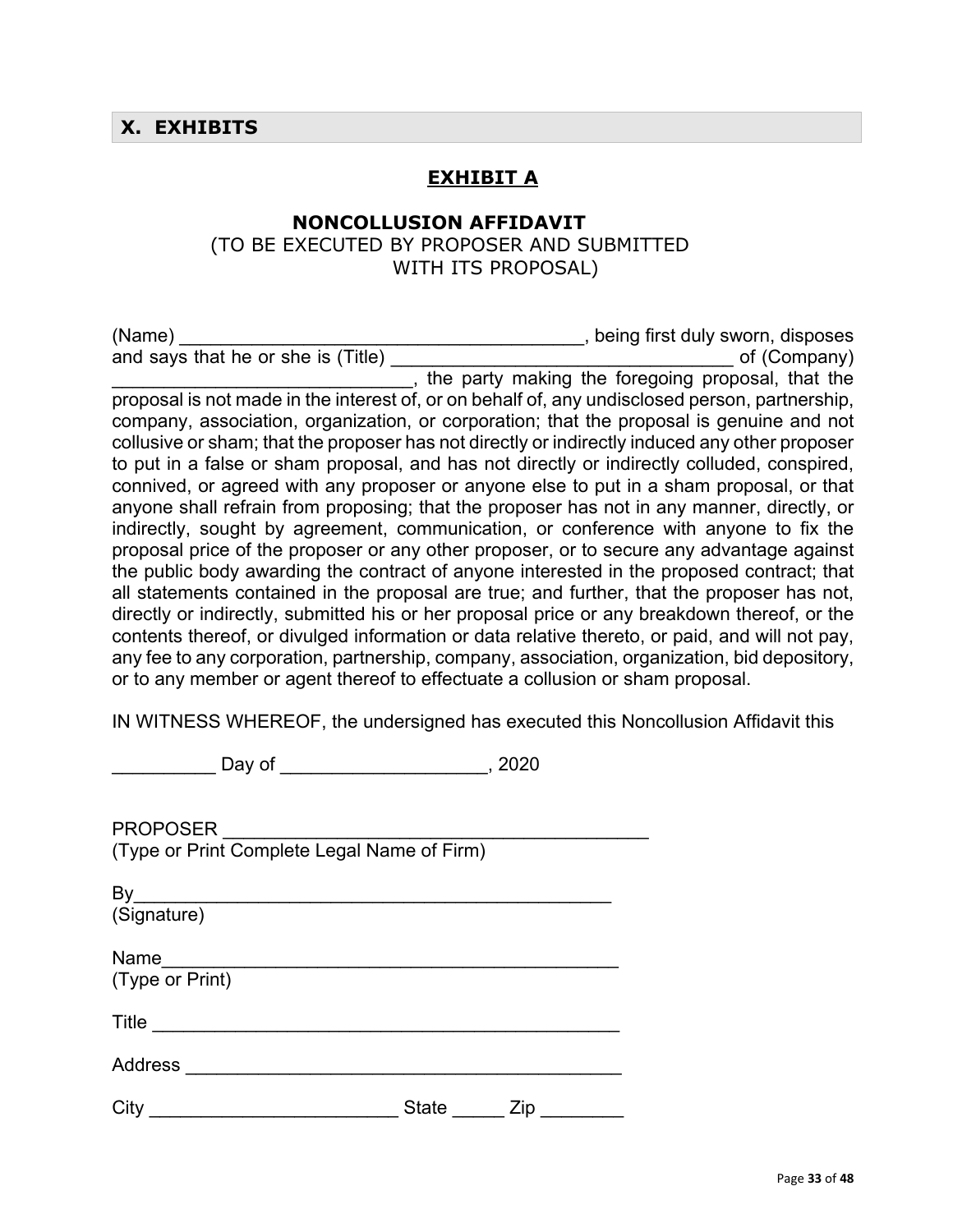## **EXHIBIT B**

#### **CERTIFICATION OF NON-DISCRIMINATIONTO BE EXECUTED BY PROPOSER AND SUBMITTED WITH ITS PROPOSAL**

Proposer hereby certifies that in performing work or providing products for the District, there shall be no discrimination in its hiring or employment practices because of age, sex, race, color, ancestry, national origin, religious creed, physical handicap, medical condition, marital status, or sexual orientation, except as provided for in Section 12940 of the California Government Code. Proposer shall comply with applicable federal and California anti-discrimination laws, including but not limited to the California Fair Employment and Housing Act, beginning with Section 12900 of the California Government Code.

| IN WITNESS WHEREOF, the undersigned has executed this Certificate of Non- |        |         |  |
|---------------------------------------------------------------------------|--------|---------|--|
| Discrimination this                                                       | day of | , 2020. |  |

| <b>PROPOSER</b> |                                             |
|-----------------|---------------------------------------------|
|                 | (Type or Print Complete Legal Name of Firm) |
| Вy              |                                             |
|                 | (Signature)                                 |
| Name            |                                             |
|                 | (Type or Print)                             |
| Title           |                                             |
| Address         |                                             |
| City            | State<br>Zip                                |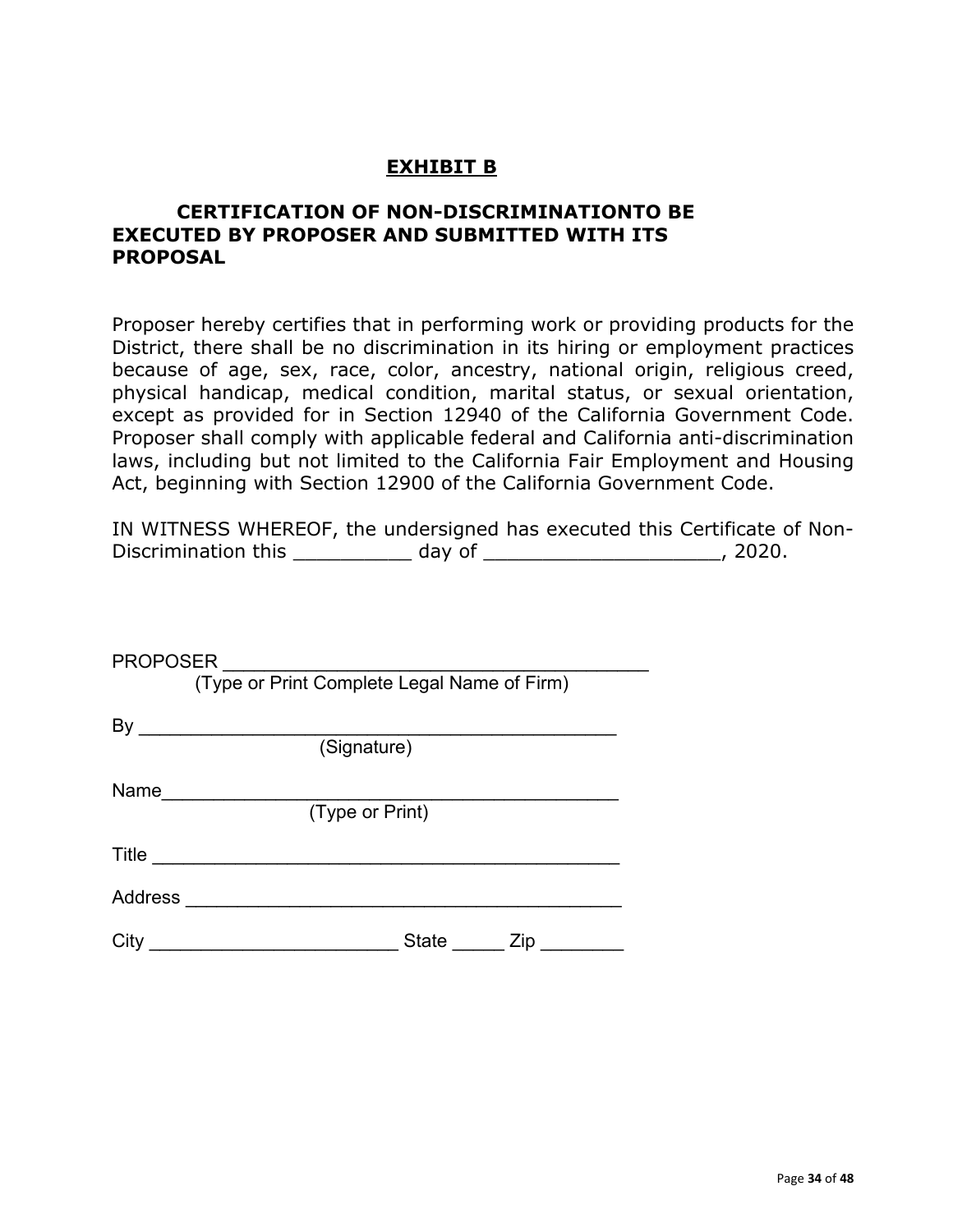## **EXHIBIT C**

## **CONFIDENTIALITY AGREEMENT**

The undersigned, a duly authorized officer of

\_\_\_\_\_\_\_\_\_\_\_\_\_\_\_\_\_\_\_\_\_\_\_\_\_\_\_\_\_\_\_\_\_\_\_\_\_\_\_\_\_\_\_\_\_\_\_\_\_, does hereby represent,

warrant and agree to the following statement:

All financial, statistical, personal, technical or other data and information relating to the District's operation which are designated confidential by the District and made available to the undersigned shall be protected by the undersigned from unauthorized use and disclosure.

Date: \_\_\_\_\_\_\_\_\_\_\_\_\_\_\_\_\_\_\_\_\_\_\_\_\_ \_\_\_\_\_\_\_\_\_\_\_\_\_\_\_\_\_\_\_\_\_\_\_\_\_\_\_\_\_\_\_\_\_\_\_

 *Name of Proposer*

By: \_\_\_\_\_\_\_\_\_\_\_\_\_\_\_\_\_\_\_\_\_\_\_\_\_\_\_\_\_\_\_\_\_\_\_ *Authorized Officer*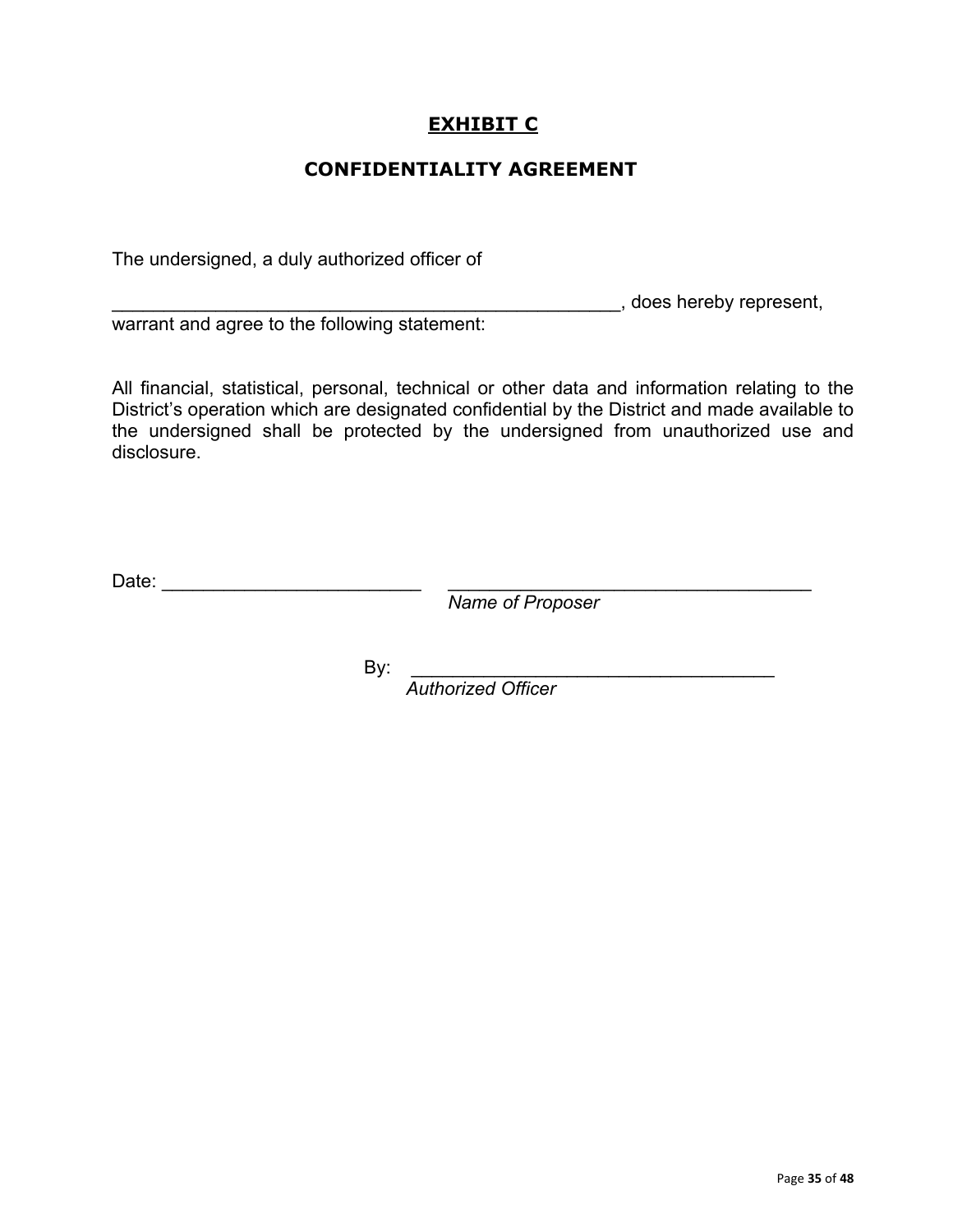### **EXHIBIT D**

# **ACKNOWLEDGMENT OF ADDENDA**

**The Proposer shall signify receipt of all Addenda, if any, here**:

| ADDENDUM NO. | <b>DATE RECEIVED</b> | <b>SIGNATURE</b> |
|--------------|----------------------|------------------|
|              |                      |                  |
|              |                      |                  |
|              |                      |                  |
|              |                      |                  |
|              |                      |                  |
|              |                      |                  |
|              |                      |                  |

**If necessary, please print and sign additional pages.**

| <b>PROPOSER</b>                             |
|---------------------------------------------|
| (Type or Print Complete Legal Name of Firm) |
|                                             |
|                                             |
| (Signature)                                 |
| Name                                        |
| (Type or Print)                             |
| <b>Title</b>                                |
| Address                                     |
|                                             |

City \_\_\_\_\_\_\_\_\_\_\_\_\_\_\_\_\_\_\_\_\_\_\_\_ State \_\_\_\_\_ Zip \_\_\_\_\_\_\_\_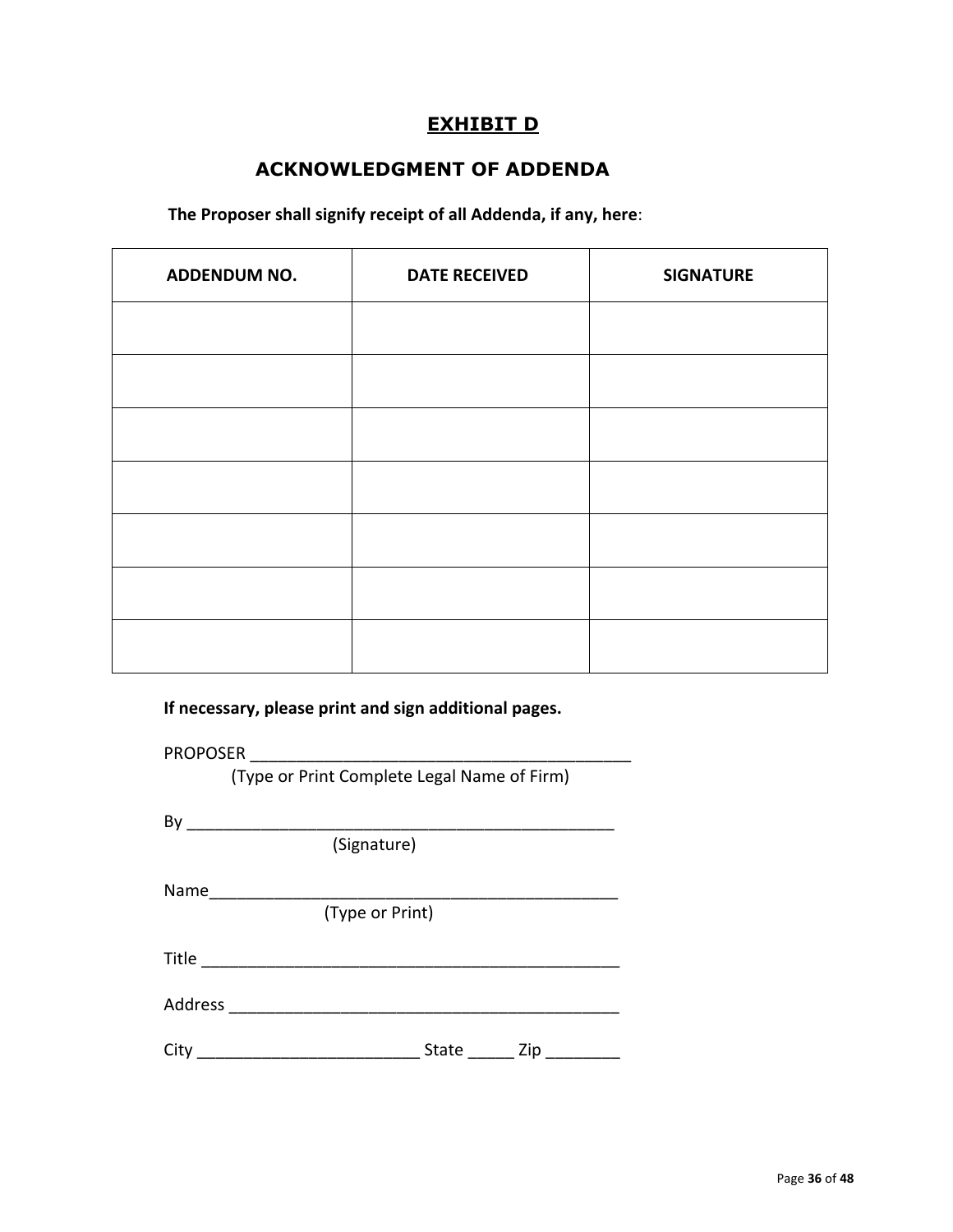## **EXHIBIT E**

### **EXCEPTIONS AND DEVIATIONS TO PROFESSIONAL SERVICES AGREEMENT**

The Proposer acknowledges it has seen and reviewed the Professional Services Agreement in Exhibit F and attests to the following:

1. Certain exceptions and deviations may deem the proposal non-responsive and result in rejection of the proposal.

a. Proposals that mandate the use of vendor standard services contract, rather than utilizing the District's standard services contract.

b. Proposals that reject the following integral provisions of the District's contract terms and conditions will be treated as a rejection of the District's contract and these proposals will be rejected.

|  | Section 3 - Warranties                                   |
|--|----------------------------------------------------------|
|  | Section 6 - Term of Agreement                            |
|  | Section 13 - Waiver of Damages: Indemnity                |
|  | Section 17 - Governing Law                               |
|  | Section 18 - Non-Discrimination                          |
|  | Section 21 - Board Authorization                         |
|  | Section 26 - Requirements for Federally-Funded Contracts |
|  | Section 27 - District Authority                          |
|  | Section 28 - Accessibility Requirements                  |
|  |                                                          |

2. In the event that exceptions and deviations to the Professional Services Agreement are requested after the contract has been awarded, the District may deem the proposal non-responsive and may disqualify the proposal at its discretion.

☐ We have no exceptions or deviations to the Professional Services Agreement

 $\Box$  We have the following or the attached exceptions and/or deviations to the Professional Services Agreement.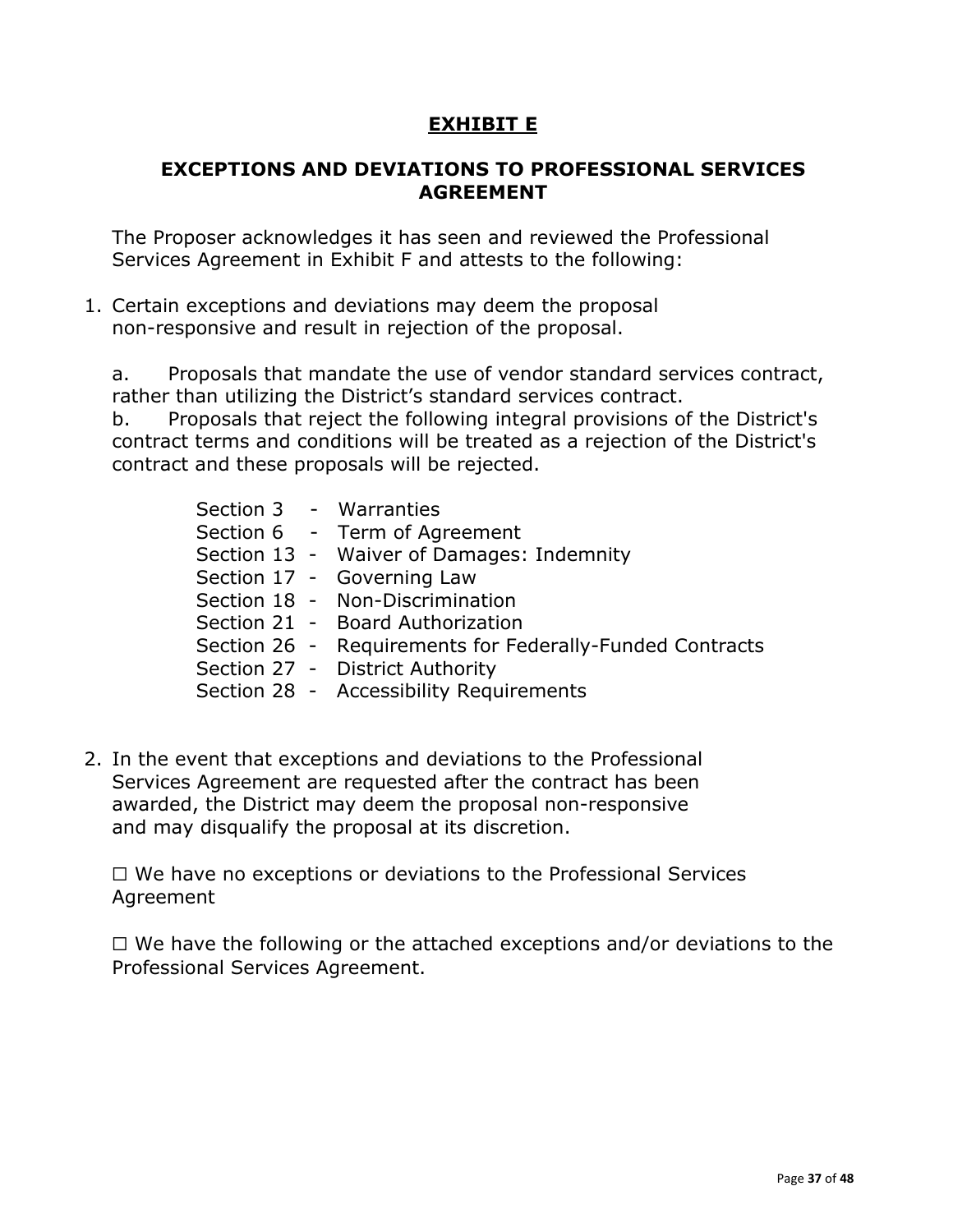| <b>PROPOSER</b>                             |                 |  |  |  |  |  |  |  |  |  |
|---------------------------------------------|-----------------|--|--|--|--|--|--|--|--|--|
| (Type or Print Complete Legal Name of Firm) |                 |  |  |  |  |  |  |  |  |  |
|                                             |                 |  |  |  |  |  |  |  |  |  |
|                                             |                 |  |  |  |  |  |  |  |  |  |
|                                             | (Signature)     |  |  |  |  |  |  |  |  |  |
|                                             |                 |  |  |  |  |  |  |  |  |  |
|                                             | (Type or Print) |  |  |  |  |  |  |  |  |  |
|                                             |                 |  |  |  |  |  |  |  |  |  |
|                                             |                 |  |  |  |  |  |  |  |  |  |
| City                                        | State Zip       |  |  |  |  |  |  |  |  |  |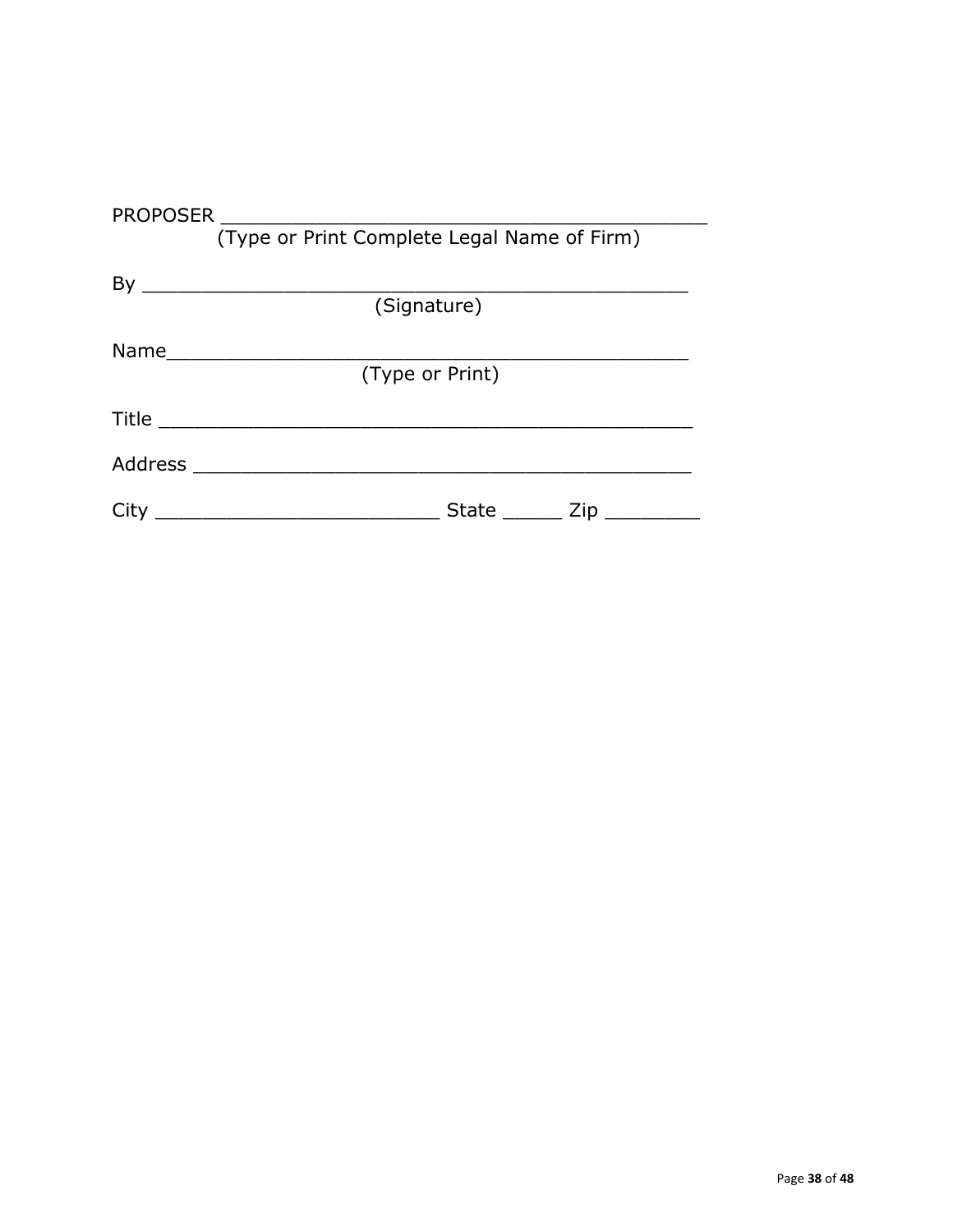## **EXHIBIT F**

#### **PROFESSIONAL SERVICES AGREEMENT**

#### PARTIES: LOS ANGELES COMMUNITY COLLEGE DISTRICT ("District")

By

,

Attn:\_\_\_\_\_\_\_\_\_\_\_\_\_\_\_ [Contact name and phone number] ("College")

> , ("Contractor")

DATE:

TERM OF AGREEMENT: From: To:

### **RECITALS**

WHEREAS, the District is authorized to contract for the procurement of professional services as authorized by law; and

WHEREAS, the Contractor is specially licensed, trained, experienced and competent to perform the services described herein pursuant to this agreement;

NOW, THEREFORE, in consideration of the mutual covenants and conditions hereinafter contained, the parties hereby agree as follows: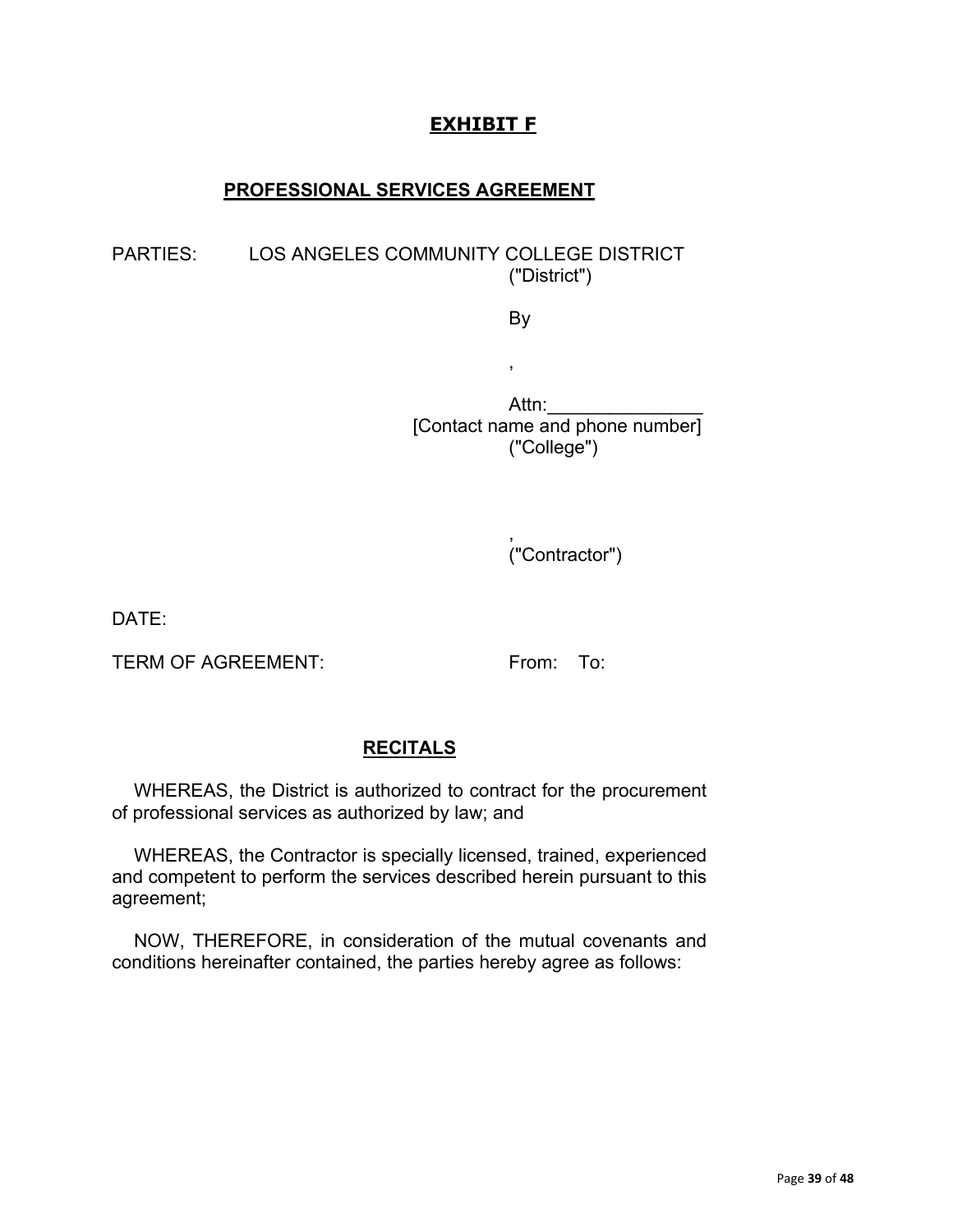### **AGREEMENT**

- **O** SERVICES. The Contractor shall perform the Services set forth in Exhibit "A" (the "Services") in compliance with specifications and standards set forth in that Exhibit. The District shall have the right to order, in writing, changes in the scope of work or under the Services to be performed with any applicable version of the compensation paid hereunder agreed upon by the District and the Contractor. Any adjustment to fees, rate schedules, or schedule of performance can only be adjusted pursuant to written agreement between the parties.
- **WARRANTIES.** The Contractor warrants and represents that it is specially trained, qualified, duly licensed, experienced, and competent to provide the Services. The Contractor warrants that Services (and any goods in connection therewith) furnished hereunder will conform to the requirements of this agreement (including all descriptions, specifications and drawings made a part hereof) and in the case of goods will be merchantable, fit for their intended purposes, free from all defects in materials and workmanship and to the extent not manufactured pursuant to detailed designs furnished by the District, free from defects in design. The District's approval of designs or specifications furnished by the Contractor shall not relieve the Contractor of its obligations under this warranty. All warranties, including special warranties specified elsewhere herein, shall inure to the District, its successors, assigns, and users of the goods or services.
- **O** FEES. The District shall pay the Contractor the fees set forth in Exhibit B, in accordance with the terms and conditions of this Agreement. The Contractor represents that such fees do not exceed the Contractor's customary current price schedule. The District shall pay all applicable taxes; excepting, however, the federal excise tax, and all state and local property taxes, as college districts are exempt therefrom. Payment shall be made by the District's Accounts Payable Office upon submittal of invoice(s) approved by the Vice-President of Administration, or designee, at the College.
- **EXPENSES.** The Contractor shall assume all expenses incurred in connection with performance except as otherwise provided in this agreement.
- **O** TERM OF AGREEMENT. This agreement shall be for the term set forth above, unless sooner terminated pursuant to the terms hereof.
- **O TERMINATION OF AGREEMENT.** This agreement may be terminated by the District by providing 30 days' prior written notice to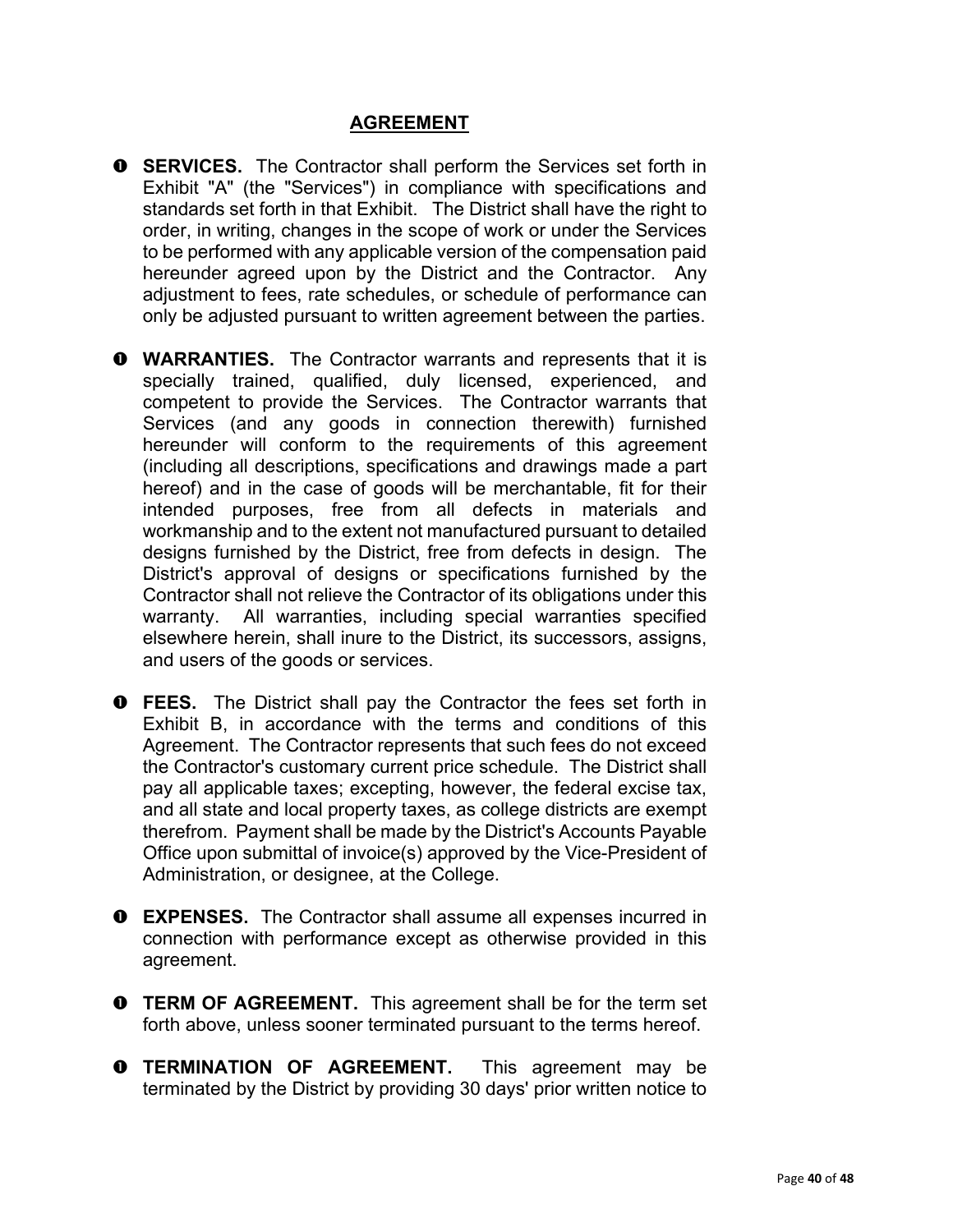the Contractor or immediately upon breach of this agreement by the **Contractor** 

- **O** DOCUMENTATION. The Contractor agrees to provide to the District, at no charge, a sufficient number of nonproprietary manuals and other printed materials, as used in connection with the Services, and updated versions thereof, which are necessary or useful to the District in its use of the Services provided hereunder.
- **RIGHTS IN DATA.** All technical communications and records originated or prepared by the Contractor pursuant to this agreement including papers, reports, charts, computer programs, and other documentation, but not including the Contractor's administrative communications and records relating to this agreement shall be delivered to and shall become the exclusive property of the District and may be copyrighted by the District. The ideas, concepts, knowhow, or techniques relating to data processing, developed during the course of this agreement by the Contractor or jointly by the Contractor and the District can be used by either party in any way it may deem appropriate. All inventions, discoveries or improvements of the computer programs developed pursuant to this agreement shall be the property of the District. During the term of this agreement, certain information which the District deems confidential ("Confidential Information") might be disclosed to the Contractor. The Contractor agrees not to divulge, duplicate or use any Confidential Information obtained by the Contractor during the Contractor's engagement. Such Confidential Information may include, but is not limited to, student and employee information, computer programs, and data in the District's written records or stored on the District's computer systems.
- **O CONTRACTOR ACCOUNTING RECORDS.** Records of the Contractor's directly employed personnel, other consultants and reimbursable expenses pertaining to the work and records of account between the District and the Contractor shall be maintained on an accounting basis acceptable to the District and shall be available for examination by the District or its authorized representative(s) during regular business hours within one (1) week following a request by the District to examine such records. Failure by the Contractor to permit such examination within one (1) week of a request shall permit the District to withhold all further payments until such examination is completed unless an extension of time for examination is authorized by the District in writing.
- **O RELATIONSHIP OF PARTIES.** With regard to performance hereunder, the Contractor is an independent contractor and not an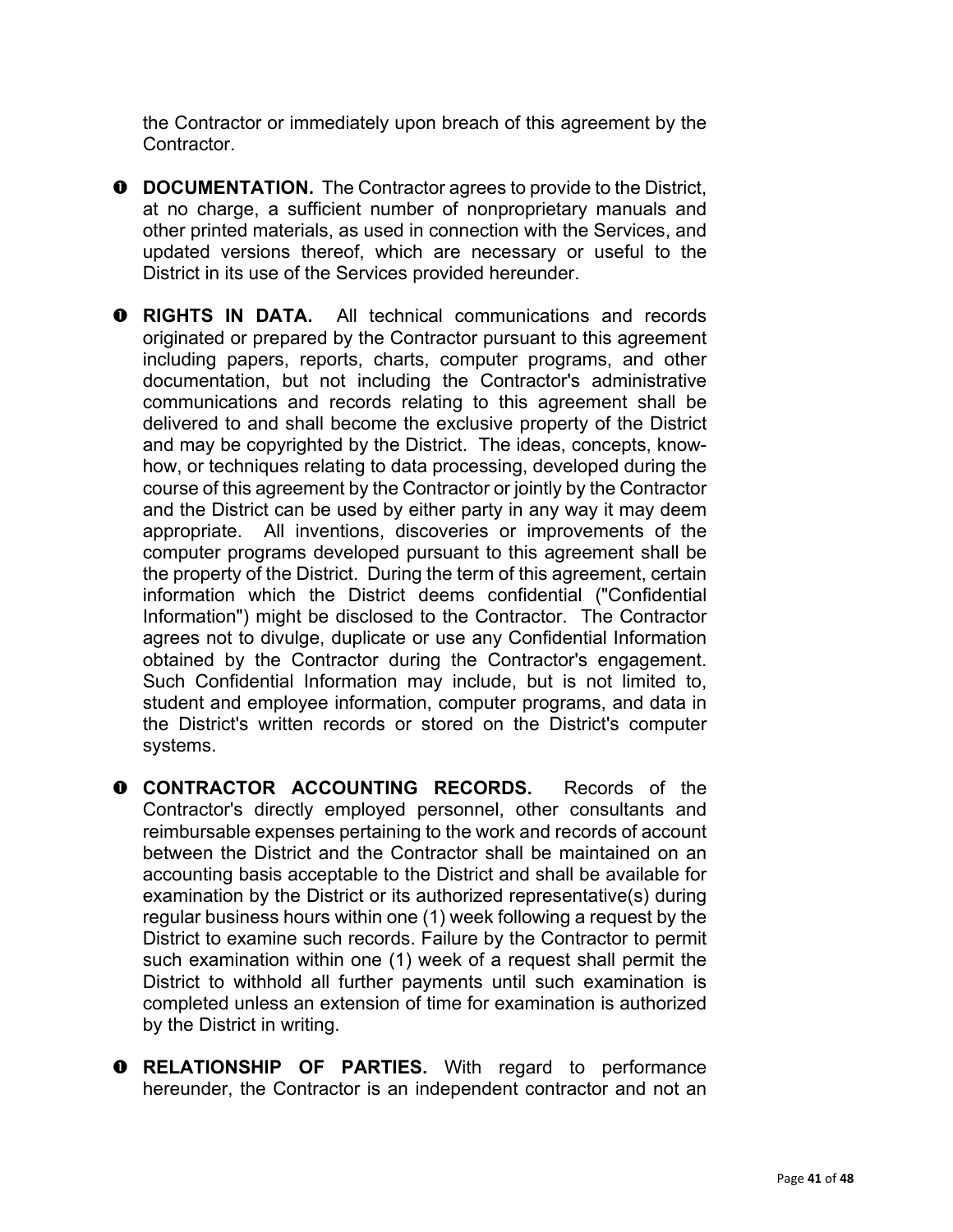officer, agent, partner, joint venturer, or employee of the District. The Contractor shall not, at any time, or in any manner, represent that it or any of its agents or employees is in any manner agents or employees of the District.

- **O** DISTRICT REPRESENTATIVE. The contact person set forth above or his or her designee shall represent the District in the implementation of this agreement.
- **WAIVER OF DAMAGES; INDEMNITY.** The Contractor hereby waives and releases the District from any claims the Contractor may have at any time arising out of or relating in any way to this agreement, except to the extent caused by the District's willful misconduct. Notwithstanding the foregoing, the parties agree that in no event shall the District be liable for any loss of the Contractor's business, revenues or profits, or special, consequential, incidental, indirect or punitive damages of any nature, even if the District has been advised in advance of the possibility of such damages. This shall constitute the District's sole liability to the Contractor and the Contractor's exclusive remedies against the District. Except for the sole negligence or willful misconduct of the District the Contractor shall indemnify, hold harmless and defend the District and its Board of Trustees, officers, employees, and agents from any liability, losses, costs, damages, claims, and obligations relating to or arising from this agreement.

Without limiting the foregoing, the Contractor shall indemnify and hold harmless the District, and its Board of Trustees, officers, employees, and agents from all liability, losses, costs, damages, claims, and obligations of any nature or kind, including attorneys fees, costs, and expenses, for infringement or use of any copyrighted or uncopyrighted composition, secret process, patented or unpatented invention, article or appliance, registered or unregistered trademark, servicemark, or tradename, furnished or used in connection with this agreement. The Contractor, at its own expense, shall defend any action brought against the District to the extent that such action is based upon a claim that the goods or software supplied by the Contractor or the operation of such goods infringes a patent, trademark, or copyright or violates a trade secret.

**O** INSURANCE. Without limiting the Contractor's indemnification of the District and as a material condition of this agreement, the Contractor shall procure and maintain at its sole expense, for the duration of this agreement, insurance coverage with limits, terms and conditions at least as broad as set forth in this section. The Contractor shall secure and maintain, at a minimum, insurance as set forth below, with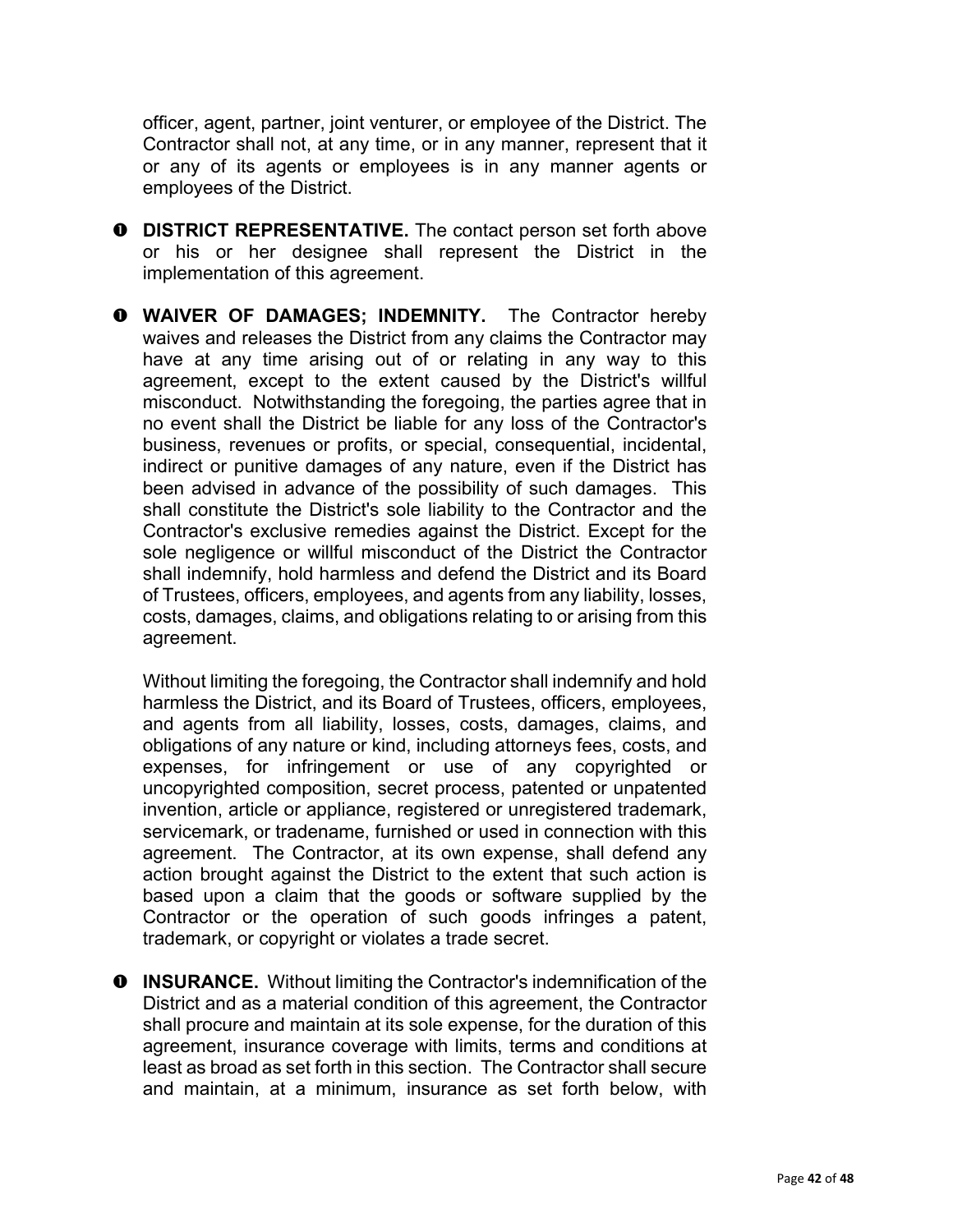insurance companies acceptable to the District to protect the District from claims which may arise from operations under this agreement, whether such operations be by the Contractor or any subcontractor or anyone directly or indirectly employed by any of them. As a material condition of this agreement, the Contractor shall furnish to the District certificates of such insurance and endorsements, which shall include a provision for a minimum thirty-days notice to the District prior to cancellation of or a material change in coverage.

The Contractor shall provide the following insurance:

Commercial General Liability Insurance, "occurrence" form only, to provide defense and indemnity coverage to the Contractor and the District for bodily injury and property damage. Such insurance shall name the District as an additional named insured and shall have a combined single limit of not less than one million dollars (\$1,000,000) per occurrence. The policy so secured and maintained shall include personal injury, contractual or assumed liability insurance; independent contractors; premises and operations; products liability and completed operation; broad form property damage; broad form liability; and owned, hired and non-owned automobile insurance. The policy shall be endorsed to provide specifically that any insurance carried by the District which may be applicable to any claim or loss shall be deemed excess and non-contributory, and the Contractor's insurance primary, despite any provisions in the Contractor's policy to the contrary.

**O**Professional liability insurance in an amount not less than one million dollars (\$1,000,000) per incident.

Workers' Compensation Insurance with limits as required by the Labor Code of the State of California and Employers Liability insurance limits of not less than one million dollars (\$1,000,000) per accident.

Failure to maintain the insurance and furnish the required documents may terminate this agreement without waiver of any other remedy the District may have under law.

**O** AMENDMENTS. This agreement is the entire agreement between the parties as to its subject matter and supersedes all prior or contemporaneous understandings, negotiations, or agreements between the parties, whether written or oral, with respect thereto. This agreement may be amended only in a writing signed by both parties.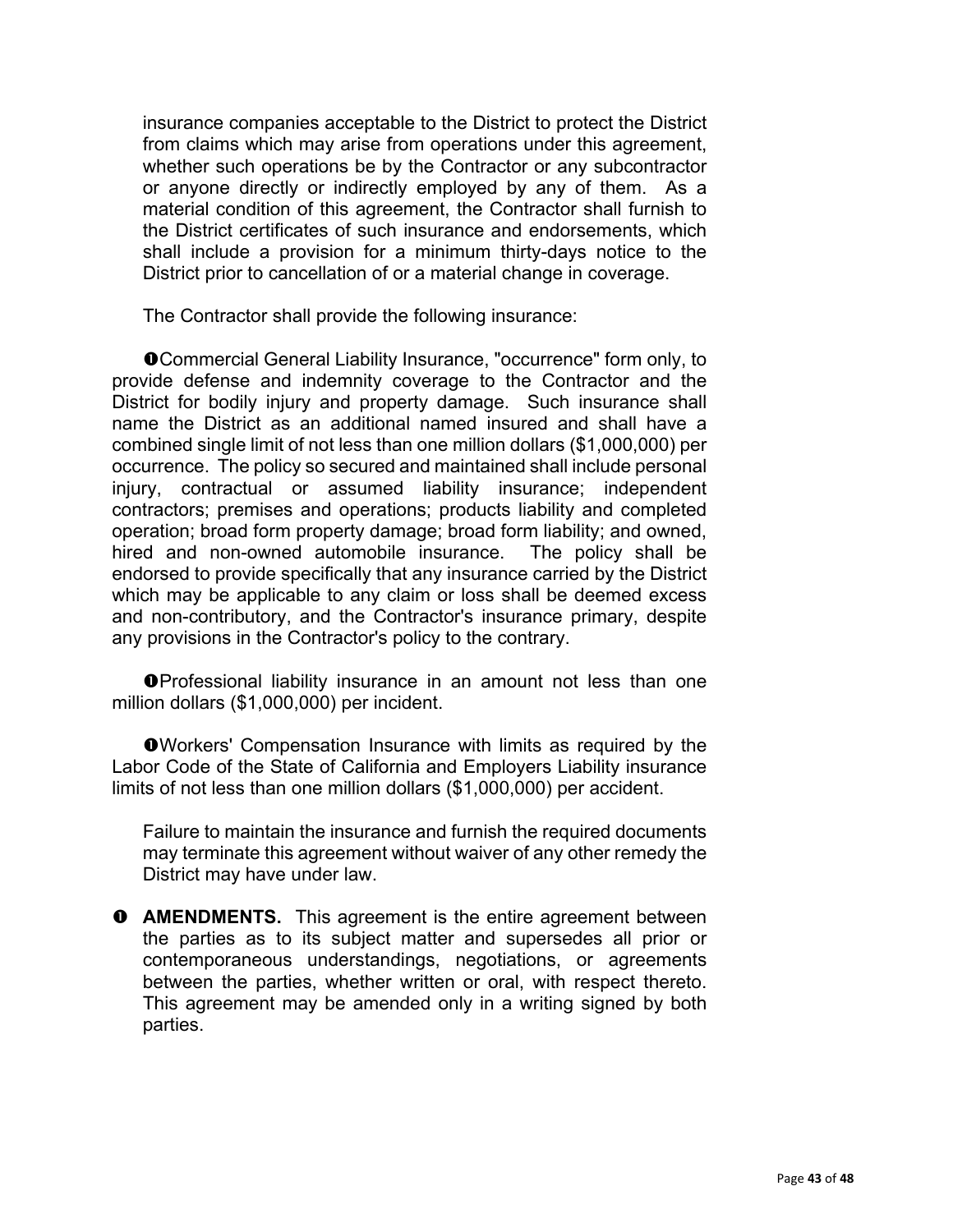- **O** ASSIGNMENT. This agreement may not be assigned or otherwise transferred, in whole or in part, by either the District or the Contractor without prior written consent of the other.
- **O** GOVERNING LAW. This agreement shall be deemed to have been executed and delivered within the State of California, and the rights and obligations of the parties hereunder, and any action arising from or relating to this agreement, shall be construed and enforced in accordance with, and governed by, the laws of the State of California or United States law, without giving effect to conflict of laws principles. Any action or proceeding arising out of or relating to this agreement shall be brought in the county of Los Angeles, State of California, and each party hereto irrevocably consents to such jurisdiction and venue, and waives any claim of inconvenient forum.
- **O** NONDISCRIMINATION. The Contractor hereby certifies that in performing work or providing services for the District, there shall be no discrimination in its hiring, employment practices, or operation because of sex, race, religious creed, color, ancestry, national origin, physical disability, mental disability, medical condition, marital status, or sexual orientation, except as provided for in section 12940 of the Government Code. The Contractor shall comply with applicable federal and California anti-discrimination laws, including but not limited to, the California Fair Employment and Housing Act, beginning with Section 12900 of the California Government Code, the provisions of the Civil Rights Act of 1964 (Pub. L. 88-352; 78 Stat. 252) and Title IX of the Education Amendments of 1972 (Pub. L. 92- 318) and the Regulations of the Department of Education which implement those Acts. The Contractor agrees to require compliance with this nondiscrimination policy by all subcontractors employed in connection with this agreement.
- **EQUAL OPPORTUNITY EMPLOYER.** The Contractor, in the execution of this agreement, certifies that it is an equal employment opportunity employer.
- **ATTORNEYS' FEES AND COSTS.** If either party shall bring any action or proceeding against the other party arising from or relating to this agreement, each party shall bear its own attorneys' fees and costs, regardless of which party prevails.
- **O** BOARD AUTHORIZATION. The effectiveness of this agreement is expressly conditioned upon approval by the District's Board of Trustees.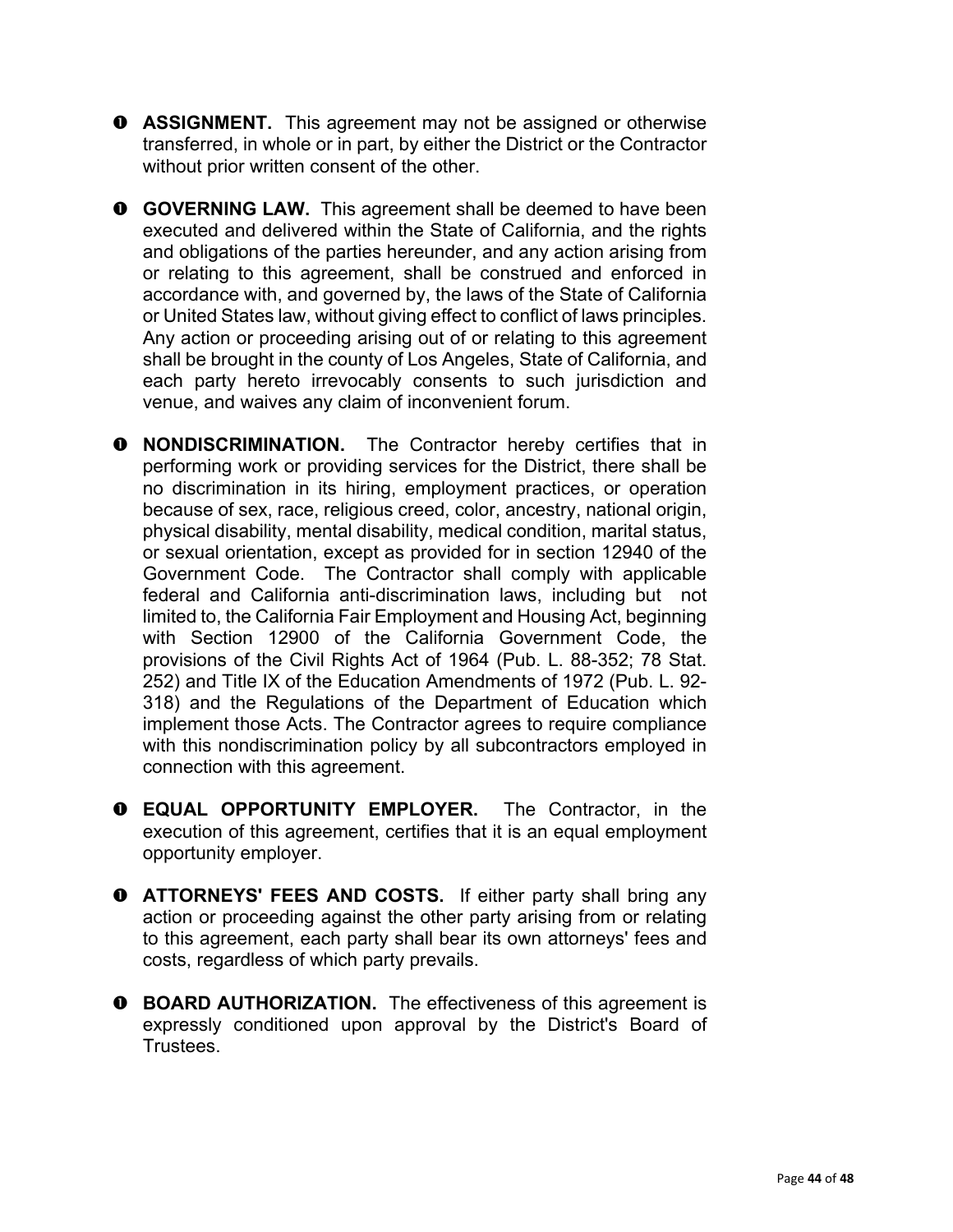- **O** SEVERABILITY. The Contractor and the District agree that if any part, term, or provision of this agreement is found to be invalid, illegal, or unenforceable, such invalidity, illegality, or unenforceability shall not affect other parts, terms, or provisions of this agreement, which shall be given effect without the portion held invalid, illegal, or unenforceable, and to that extent the parts, terms, and provisions of this agreement are severable.
- **TERMINATION FOR NON-APPROPRIATION OF FUNDS.** If the term of this agreement extends into fiscal years subsequent to that in which it is approved, such continuation of the agreement is contingent on the appropriation and availability of funds for such purpose, as determined in good faith by the District. If funds to effect such continued purpose are not appropriated or available as determined in good faith by the District, this agreement shall automatically terminate and the District shall be relieved of any further obligation.
- **O** NOTICE. Any notice required to be given pursuant to the terms of this agreement shall be in writing and served personally or by deposit in the United States mail, postage and fees fully prepaid, addressed to the applicable address set forth above. Service of any such notice if given personally shall be deemed complete upon delivery, and if made by mail shall be deemed complete on the day of actual receipt or at the expiration of 2 business days after the date of mailing, whichever is earlier.
- **O** CONFLICTS OF INTEREST. The Contractor agrees not to accept any employment or representation during the term of this agreement which is or may likely make the Contractor .financially interested. (as provided in California Government Code Sections 1090 and 87100) in any decision made by the District on any matter in connection with which the Contractor has been retained pursuant to this agreement.

#### **REQUIREMENTS FOR FEDERALLY FUNDED CONTRACTS.**

**O**If this Agreement is funded by the District, in whole or in part, from revenues received from the Federal Government, then the following additional provisions shall apply. It shall be the Contractor.s responsibility to ascertain if Federal funds are involved.

**O**Contractor, and any subcontractors at any tier, shall comply with E.O. 11246, "Equal Employment Opportunity," as amended by E.O. 11375, "Amending Executive Order 11246 Relating to Equal Employment Opportunity," and as supplemented by regulations at 41 CFR part 60, "Office of Federal Contract Compliance Programs, Equal Employment Opportunity, Department of Labor."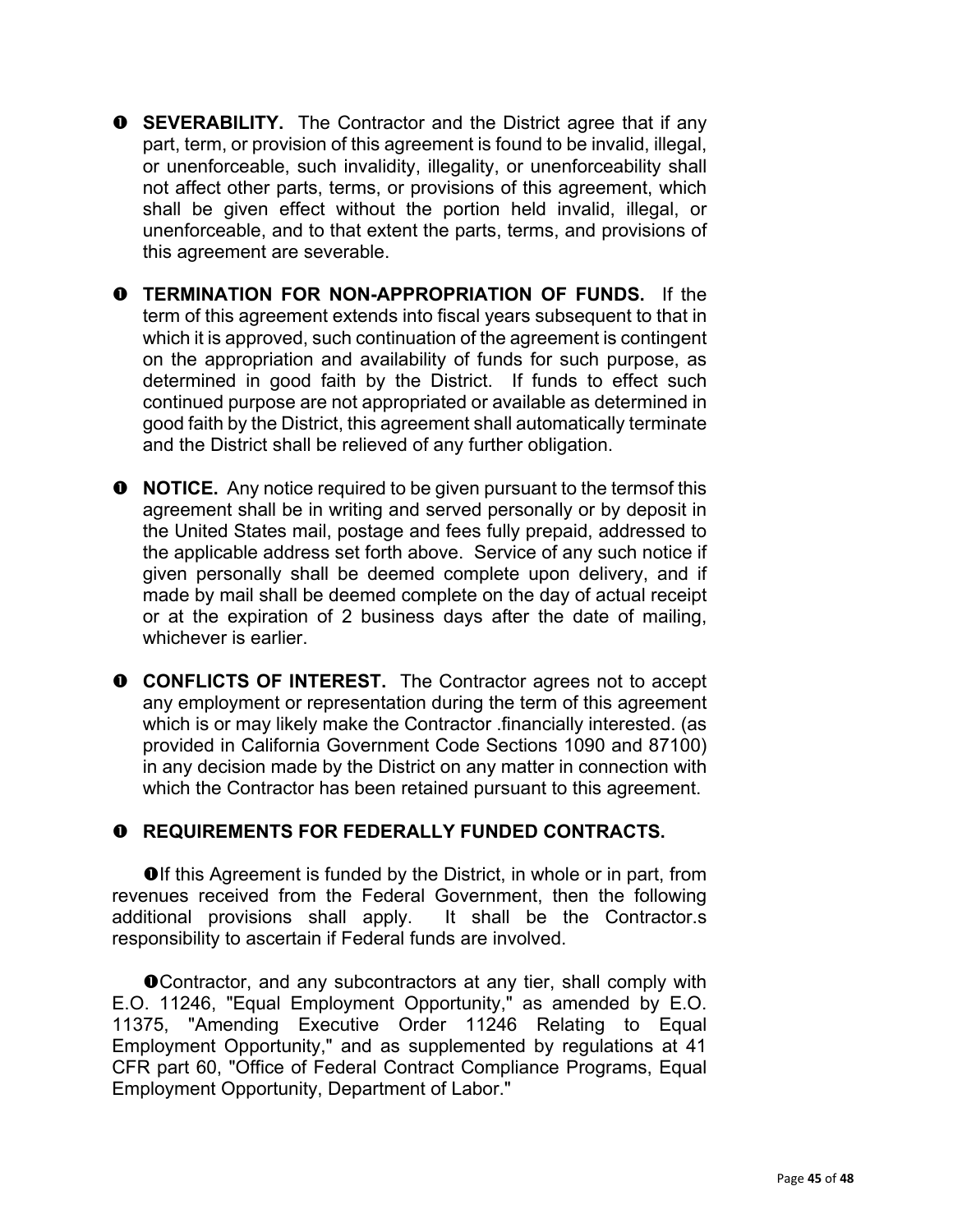**O**No contract, or any subcontract at any tier, shall be made to parties listed on the General Services Administration's List of Parties Excluded from Federal Procurement or Nonprocurement Programs in accordance with E.O.s 12549 and 12689, "Debarment and Suspension." This list contains the names of parties debarred, suspended, or otherwise excluded by agencies, and contractors declared ineligible under statutory or regulatory authority other than E.O. 12549. Contractors with awards that exceed the small purchase threshold (currently \$100,000) shall provide the required certification regarding its exclusion status and that of its principal employees.

**Vendor hereby warrants that the products and services to be provided under this Agreement will comply with the accessibility requirements of Section 508 of the Rehabilitation Act of 1973, as amended (29 U.S.C. Section 794d) and its implementing regulations set forth at Title 36, Code of Federal Regulations, parts 1193 and 1194. Vendor agrees to test and validate its product, and any related website or online content it produces, with sufficient regularity in order to ensure the product and associated content meet conformance with all applicable Revised 508 Standards and Web Content Accessibility Guidelines (WCAG) 2.1 Level AA standards (see https://www.w3.org/TR/WCAG21/), in accordance with the required testing methods. The vendor shall maintain and retain full documentation of the measures taken to ensure compliance with the applicable requirements stated above, including records of any testing or demonstrations conducted. Vendor shall provide the District with copies of all Accessibility Conformance Reports (ACR) and Supplemental Accessibility Conformity Reports (SACR) that are produced related to the product or service. Further, Vendor agrees to promptly respond to and fully resolve any complaint regarding accessibility of its products or services which is brought to its attention. All resolutions provided by the vendor in response to complaints regarding information and communications technology (ICT) accessibility of its product(s) shall meet conformance with established WCAG 2.1 Level AA requirements. Vendor further agrees to indemnify and hold harmless the Los Angeles Community College District, including any of its nine colleges using the vendor's products or services from any claim arising out of its failure to comply with the aforesaid requirements. Failure to comply with these requirements shall constitute a breach and be grounds termination of this Agreement. Throughout the life of the agreement, the District reserves the**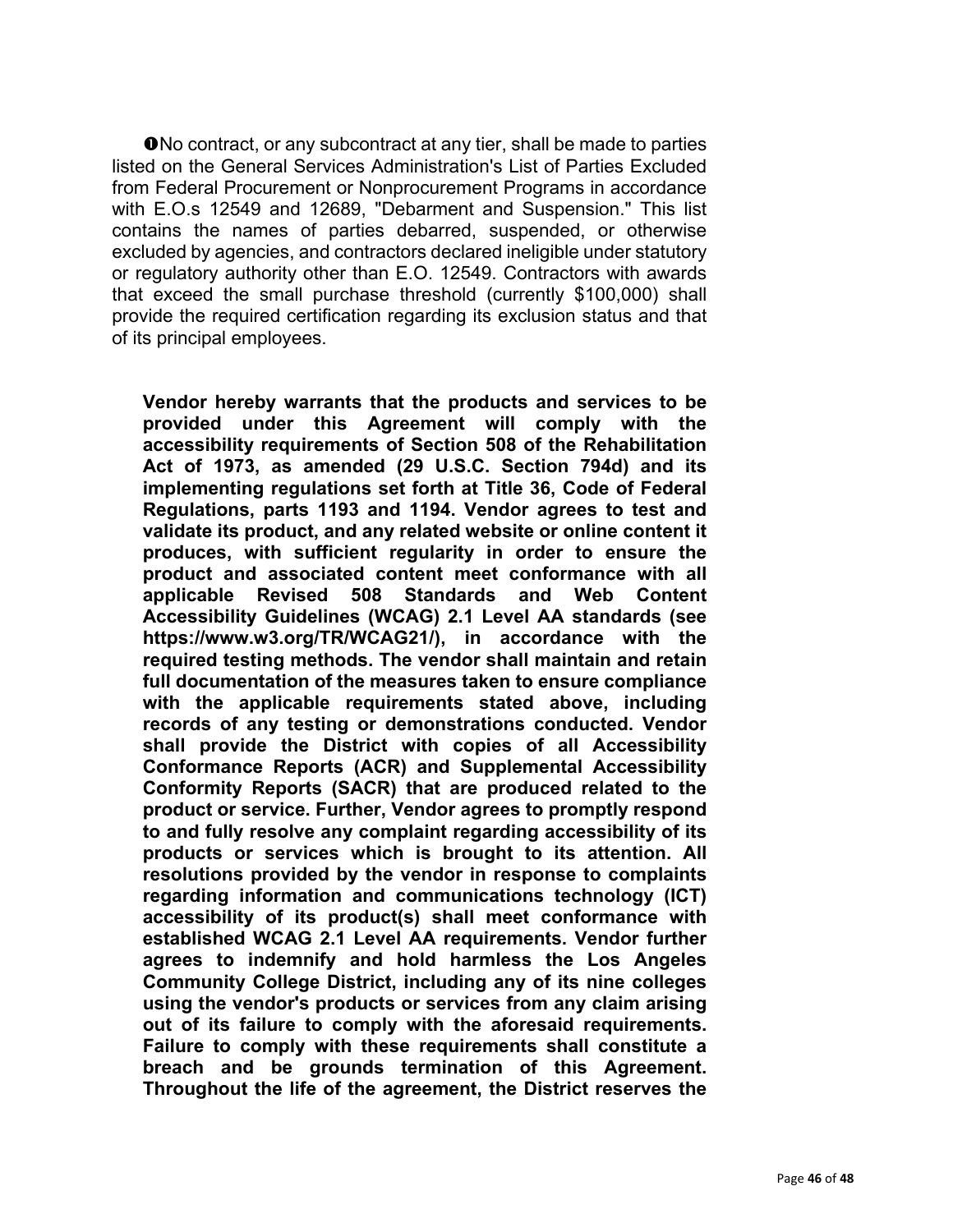**right to independently perform any necessary testing on vendor's product or service to verify conformance or any representation of conformance made by the vendor with this section.**

**IN WITNESS WHEREOF,** the parties hereto have executed this agreement in Los Angeles, California, on the date set forth above.

#### **CONTRACTOR**

,

| D<br>DV. |  |
|----------|--|
|          |  |

| Name: |  |  |  |
|-------|--|--|--|
|       |  |  |  |

| Title: |  |  |  |  |  |  |  |
|--------|--|--|--|--|--|--|--|
|        |  |  |  |  |  |  |  |

| By: |  |
|-----|--|
|     |  |

| Name: |  |  |  |  |  |
|-------|--|--|--|--|--|
|       |  |  |  |  |  |

| Title: |  |  |  |  |  |  |  |
|--------|--|--|--|--|--|--|--|
|        |  |  |  |  |  |  |  |

#### **DISTRICT**

LOS ANGELES COMMUNITY COLLEGE DISTRICT By: THE BOARD OF TRUSTEES OF THE LOS ANGELES COMMUNITY COLLEGE **DISTRICT** 

| By:    |  |  |  |
|--------|--|--|--|
| Name:  |  |  |  |
| Title: |  |  |  |